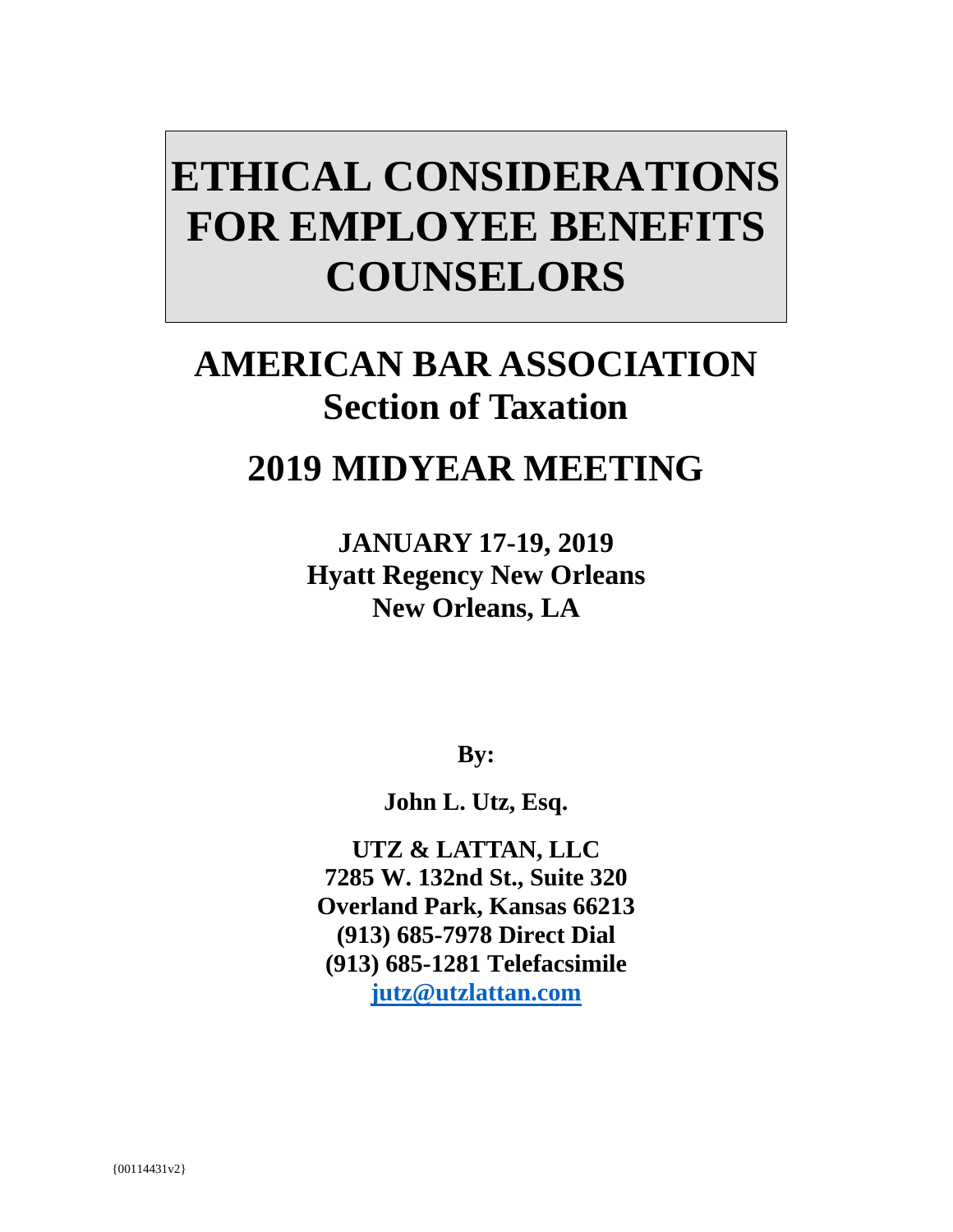### **ETHICAL CONSIDERATIONS FOR EMPLOYEE BENEFITS COUNSELORS**

### **TABLE OF CONTENTS**

#### **by John L. Utz Utz & Lattan, LLC (913) 685-7978 jutz@utzlattan.com**

| I.  |                                                                                |                                                                                |  |  |
|-----|--------------------------------------------------------------------------------|--------------------------------------------------------------------------------|--|--|
|     |                                                                                |                                                                                |  |  |
|     |                                                                                |                                                                                |  |  |
| II. |                                                                                |                                                                                |  |  |
| Ш.  | Attorney's Retention of Consultant: Privilege for Client's Communications With |                                                                                |  |  |
|     |                                                                                |                                                                                |  |  |
| IV. |                                                                                | Preserving Client Confidentiality on Listservs and Online Chat Rooms10         |  |  |
|     |                                                                                |                                                                                |  |  |
| I.  |                                                                                |                                                                                |  |  |
|     | A <sub>1</sub>                                                                 | Attorney's Retention of Consultant: Privilege for Client's Communications With |  |  |
|     |                                                                                |                                                                                |  |  |
|     | <b>B.</b>                                                                      |                                                                                |  |  |
|     |                                                                                | Corporation's Privilege for Communications With Outside Consultant Who Was     |  |  |
|     |                                                                                |                                                                                |  |  |
|     |                                                                                | Privilege Over Pre-Merger Communications with Target Company May Pass the      |  |  |
|     |                                                                                |                                                                                |  |  |
|     | $\mathcal{C}$ .                                                                |                                                                                |  |  |
|     | D.                                                                             |                                                                                |  |  |
|     |                                                                                |                                                                                |  |  |
|     | Ε.                                                                             |                                                                                |  |  |
|     | F.                                                                             |                                                                                |  |  |
|     | G.                                                                             |                                                                                |  |  |
|     | H.<br>I.                                                                       |                                                                                |  |  |
|     | J.                                                                             |                                                                                |  |  |
|     |                                                                                | 1.                                                                             |  |  |
|     |                                                                                | 2.                                                                             |  |  |
|     |                                                                                | Disclosure in Response to Request of Government Agency or Inadvertent<br>3.    |  |  |
|     |                                                                                |                                                                                |  |  |
|     |                                                                                | Representing Executives: Risk in Using Employer-Owned Computer49<br>4.         |  |  |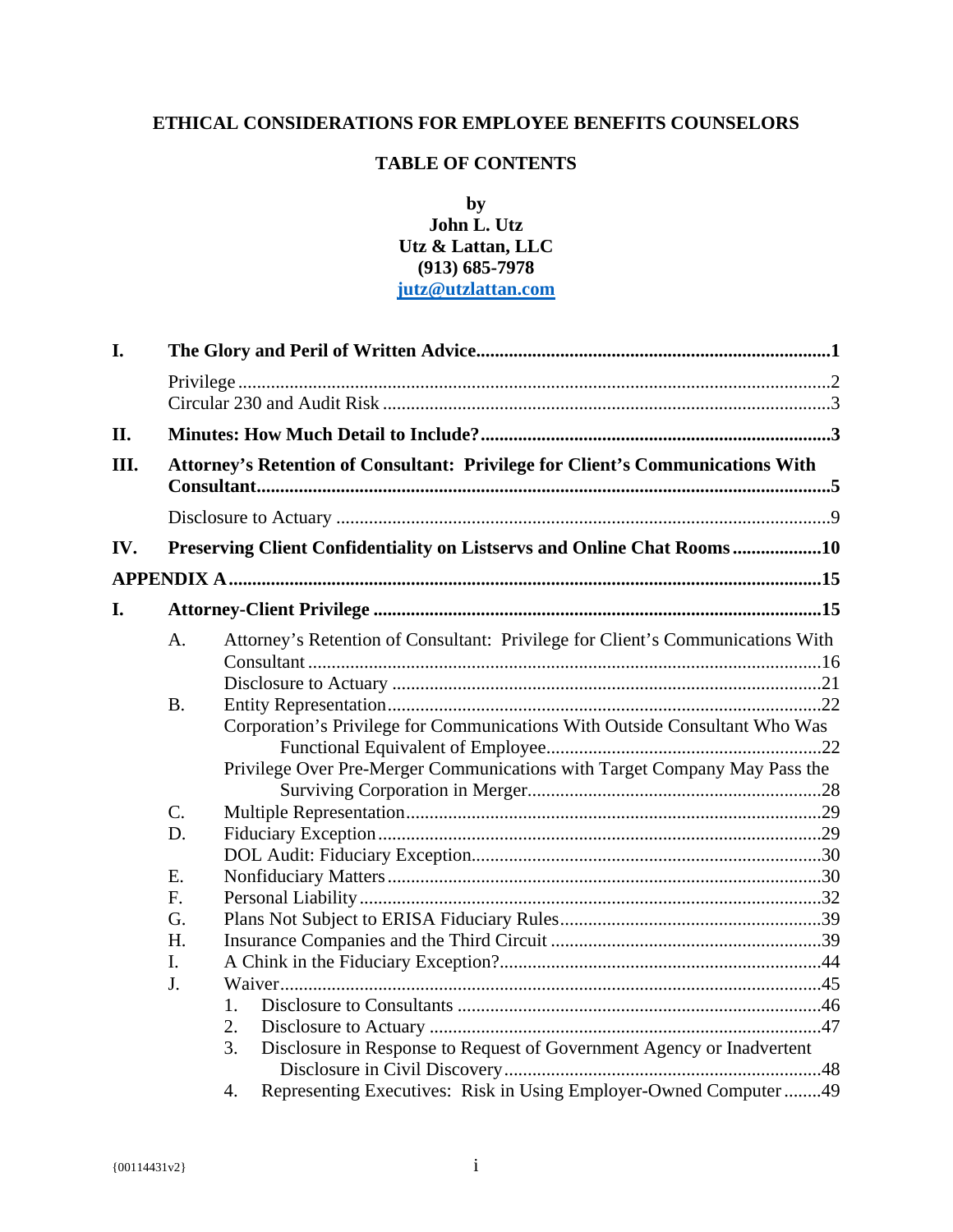|     |    | Bank of America Settlement with SEC Over Merrill Lynch Transaction49<br>5.<br>Federal Rule of Evidence 502: Subject Matter Waiver and Inadvertent<br>6. |  |
|-----|----|---------------------------------------------------------------------------------------------------------------------------------------------------------|--|
| II. |    |                                                                                                                                                         |  |
|     | A. |                                                                                                                                                         |  |
|     | Β. |                                                                                                                                                         |  |
|     | C. |                                                                                                                                                         |  |
|     | D. | "Dual Purpose" Documents: Tax Advice - IRS' Discovery Relating to Tax                                                                                   |  |
|     |    |                                                                                                                                                         |  |
|     |    | Prepared for Litigation" Standard (as opposed to "Because of Litigation" Standard                                                                       |  |
|     |    |                                                                                                                                                         |  |
|     |    |                                                                                                                                                         |  |
|     |    | Three Standards for Whether Materials are Prepared in "Anticipation of Litigation"                                                                      |  |
|     |    |                                                                                                                                                         |  |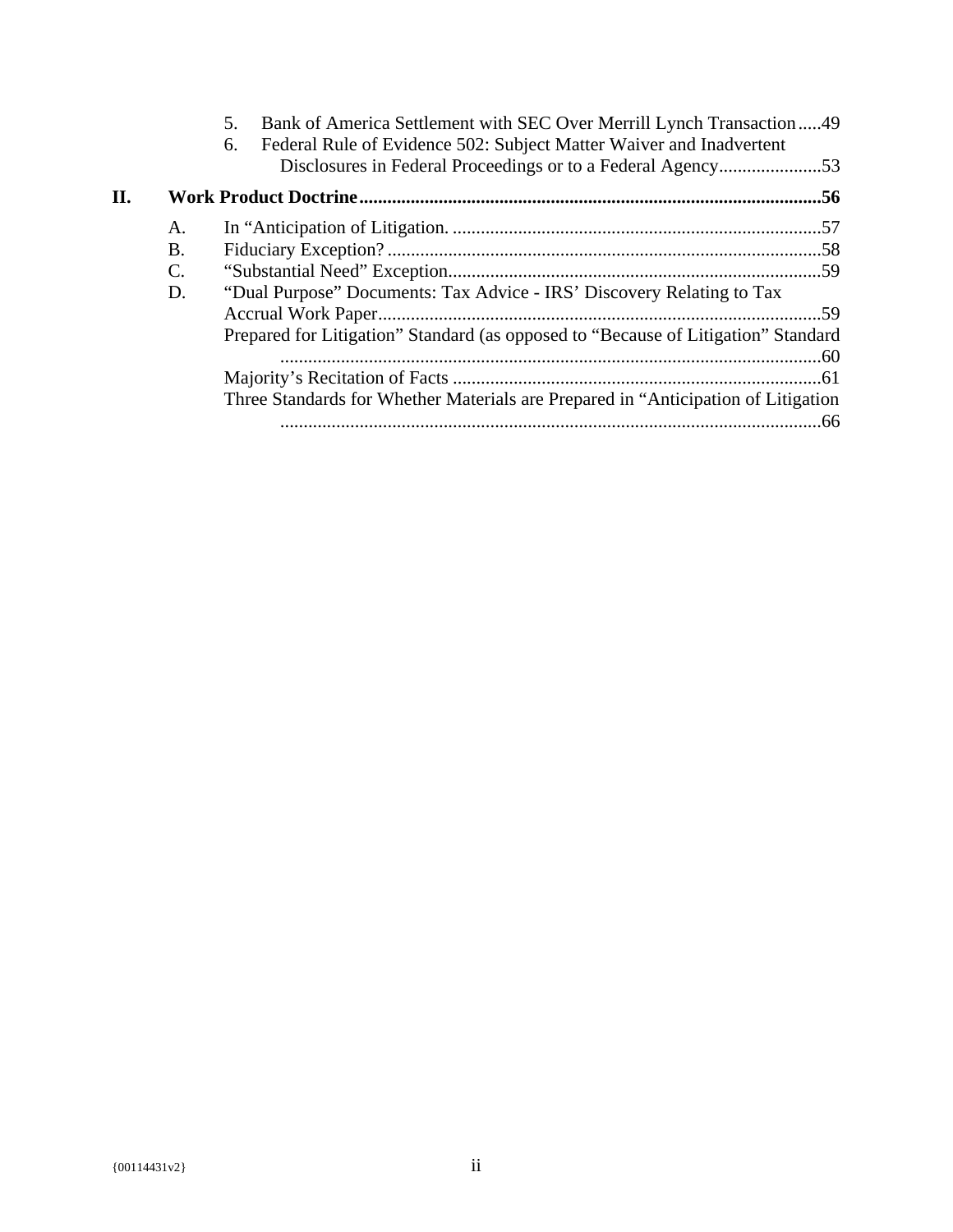#### **ETHICAL CONSIDERATIONS FOR EMPLOYEE BENEFITS COUNSELORS**

**by John L. Utz Utz & Lattan, LLC (913) 685-7978 jutz@utzlattan.com** 

**I. The Glory and Peril of Written Advice.** Most of us in attendance at this session are employee benefits counselors, not litigators. We give advice. Although we may draft or review plan documents or contracts, for many of us our bread and butter is advising clients about their obligations and the rules applicable to their plans under ERISA, the federal Tax Code, and various other laws. At our best, we help clients understand their legal responsibilities and help them chart a path toward meeting those obligations.

Much of what we explain is complex. The laws, as well as the practical considerations, are multi-layered and sometimes difficult to understand. When explaining the relevant legal requirements, we are effectively teachers. We must synthesize, and almost always simplify, the law when explaining it to clients. We must know what to include and what not. We must know when our advice might be confusing and anticipate the questions it may raise. We must understand how simplifying the law for the purpose of clarity may cause clients to extrapolate from what we say to reach wrong conclusions about circumstances that differ from those presented.

To do all of the above effectively requires us, at least on occasion, to provide our advice in writing. Sometimes that is not necessary, and perhaps not even desirable. It may not be desirable, in part, because for those of us for whom writing is difficult, written advice is more costly for clients than oral advice, may delay the delivery of our advice, and may raise attorney-client privilege concerns that I will discuss below.

In thinking about the value to clients of written advice, it helps to think about how important writings are to our own learning. For many of us, when presented with a nonroutine question, even if we have visceral sense of what we think the answer may be, it is often wise for us to double check that conclusion by consulting the relevant legal guidance. And that is almost always a written law, regulation, agency guidance, or court case. We look at the words contained in those sources because words provide precision. They illuminate concepts carefully, or betray ambiguities by their failure to be precise. Studying words lets us conclude whether an issue is clear or instead murky. Just as importantly, words give us the details, nuances, and exceptions to the general rule. These are things we lose when we simplify a concept in order to remember it. Failing to consult written legal resources would make the practice of law a game of gossip. It would be foolish to put so heavy a burden on our memory.

In similar fashion, I would argue that clients sometimes need written advice. When a matter is particularly complex, or is likely to recur in the future, written advice serves several purposes. First, it can help the client understand the advice. That is true because the client can re-read the advice, and because there is a precision to words that can be lost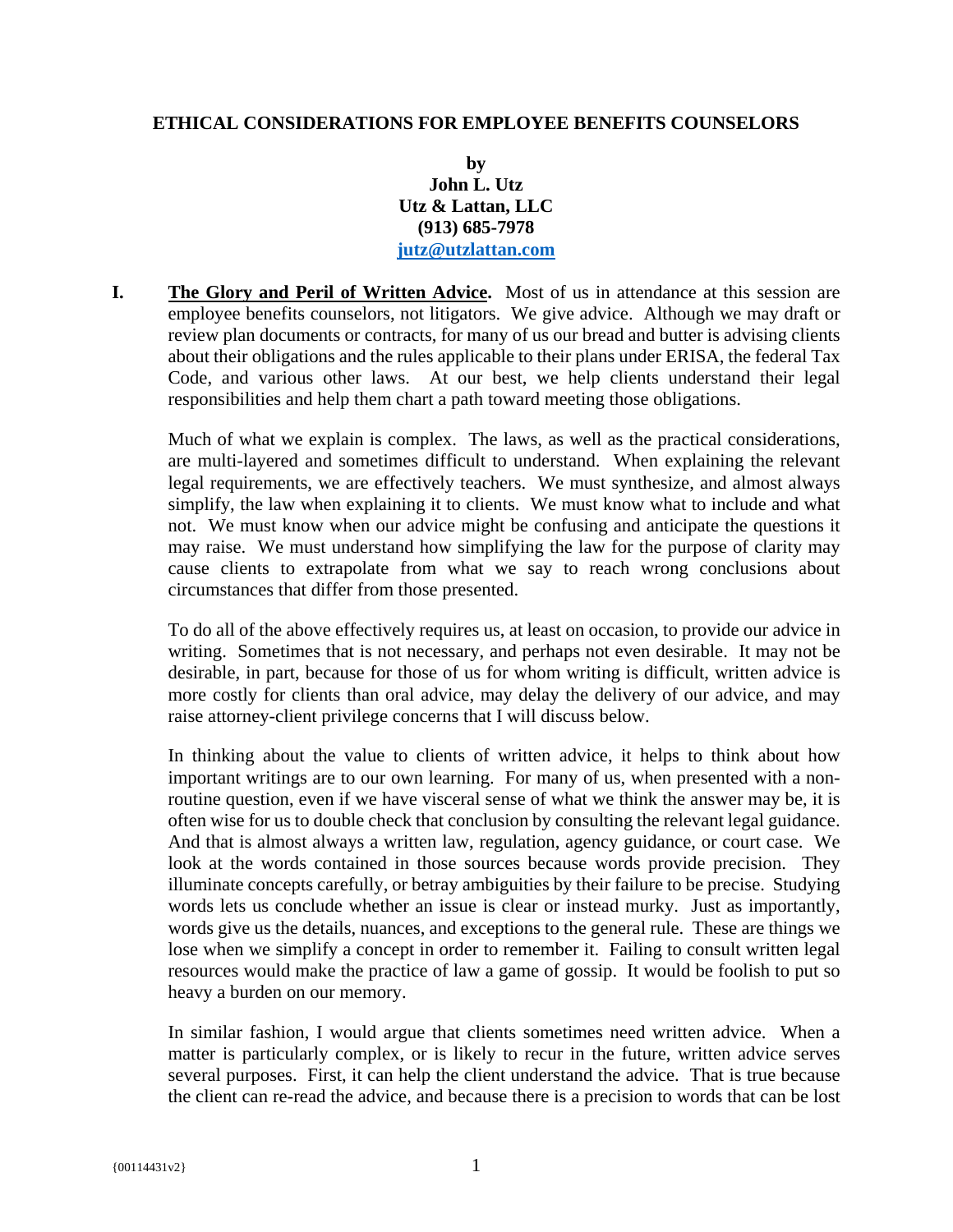in oral communication. Second, there is a tendency for people to keep in their minds an oversimplified, generalized version of what they have learned. Written advice can counteract this tendency by helping a client understand the context and limited circumstances in which the advice applies. As a corollary, written advice can help a client understand that the answer to the question at hand may not be the same as the answer to a later question that is superficially similar, but different in a meaningful respect. Third, where an issue may recur, or where a question may later arise as to why a particular decision was made or process implemented, the ability to refer back to written advice informing those decisions can prove helpful. That writing can jog the memory of those originally involved as to what decision was made and why. And perhaps more importantly, as there is turnover in a client's employee benefits, human resources, or finance workforce, written advice can be an instructive resource for later hires who were not present when the question was originally raised.

**Privilege.** One fear about written advice is that if the client ends up defending a lawsuit, or finds itself under investigation by the Department of Labor, the IRS, or another government agency, that advice may be discoverable. This is a particularly acute fear for employee benefits counselors because much of that on which we advise is not subject to attorney-client privilege. That is because of the so-called "fiduciary exception" to attorneyclient privilege. For background on the "fiduciary exception," see Appendix A to these materials.

If we were litigators assisting a client in defending a lawsuit or dealing with a government agency investigation, we might prefer that advice not have been provided in writing. After all, that advice, if discovered, might provide an adverse party with a "road map" for making a claim. In fact, we might have advised in writing that certain actions be taken, yet the client may have failed to do so, either purposefully or inadvertently. The need to disclose that written advice would be particularly unfortunate.

Because of these privilege concerns one of the considerations when deciding whether to provide written advice is how to balance (a) the need for a client to understand and remember advice, with (b) the possibility that advice may be subject to disclosure in later litigation or a government agency investigation. My view is that if no litigation is on the horizon, we serve our clients best by providing advice in writing when either (a) the client requests it, or (b) a writing is required for a client to accurately understand our advice or address the issue consistently in the future. Providing written advice in these circumstances would seem to give clients and their plans the best opportunity to comply with the law, and may for that reason minimize the risk of litigation or a bad result from an agency audit or investigation.

The conundrum about how much advice to provide in writing arises primarily where the advice we are giving relates to a fiduciary matter. If, instead, we are providing legal advice in connection with a "settlor" matter, the risk of others discovering that written advice is of lower concern because the fiduciary exception to attorney-client privilege would not apply. This assumes, of course, that the client will not, perhaps inadvertently, waive privilege by disclosing our advice to others.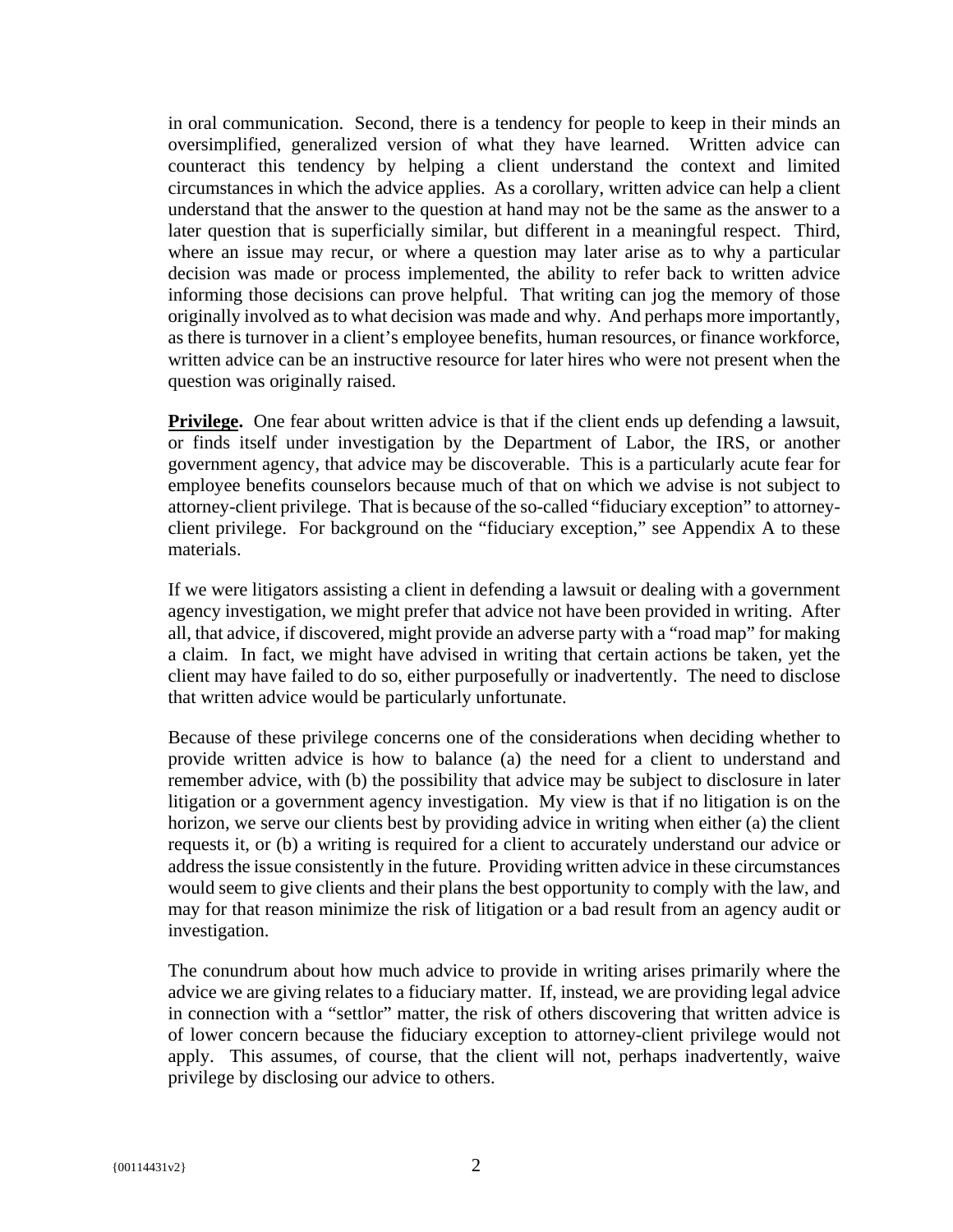**Circular 230 and Audit Risk**. When providing written advice, it is important to take into account the so-called "Circular 230" rules. Those rules are set forth in regulations governing practice before the IRS, and are generally found at 31 C.F.R. Part 10. They are commonly known as the "Circular 230" rules because these regulations are reprinted as Treasury Department Circular No. 230. An individual subject to Circular 230 must meet minimum standards of conduct with respect to written tax advice, and those who do not are subject to disciplinary action, including suspension or disbarment as to their ability to practice before the IRS.

Under Circular 230, a practitioner giving written advice concerning a federal tax matter must not, in evaluating the matter, take into account the possibility that a tax return will not be audited or that the matter will not be raised on audit. 31 C.F.R. § 10.37. Notably, the preamble to final Treasury Regulations modifying the standards governing written tax advice (the Circular 230 rules) at 79 Fed. Reg. 33685 (June 12, 2014), suggests, although somewhat obliquely, that even when giving oral advice, one may not take into account audit risks. In particular, the preamble says the following with respect to oral advice:

Treasury and the IRS agree that audit risks should not be considered by practitioners in the course of advising a client on a Federal tax matter, regardless of the form in which the advice is given. Because § 10.37 addresses only written advice, Treasury and the IRS do not believe that the rules barring considerations of the possibility that a return or issue will be audited when giving written advice suggests that it may be considered when giving oral advice.

It appears, however, that a practitioner may, when giving written advice evaluating a Federal tax matter, take into account the possibility that an issue will be resolved through settlement if raised. It appears this is because the Treasury and IRS believe that in giving comprehensive written advice it may be appropriate for a practitioner to inform a client of the "existence or nonexistence of legitimate hazards that may make settlement more or less likely," and that in fact this may be a "material issue for which the practitioner has an obligation to inform the client." (Emphasis added.)

**II. Minutes: How Much Detail to Include**? The same attorney-client privilege concerns relating to the provision of written advice apply to decisions about how to draft minutes of board or fiduciary committee meetings, and in particular how much detail to include in those minutes. Once again, there is risk that there will be no privilege with respect to fiduciary matters addressed in meeting minutes. And even where a matter is not fiduciary in nature, there is always the risk privilege will be waived by the presence at the meeting of parties other than the client and the client's legal counsel (see the discussion of waiver in the background materials set out in Appendix A to this outline).

There are perhaps three basic approaches to drafting minutes. Under the first, only a minimum amount of information is included. The minutes are populated with a listing of who was present at the meeting and what actions were taken, with only barebones description of those actions. Although this approach may provide the best protection against disclosure of potentially damaging information, it may also be detrimental to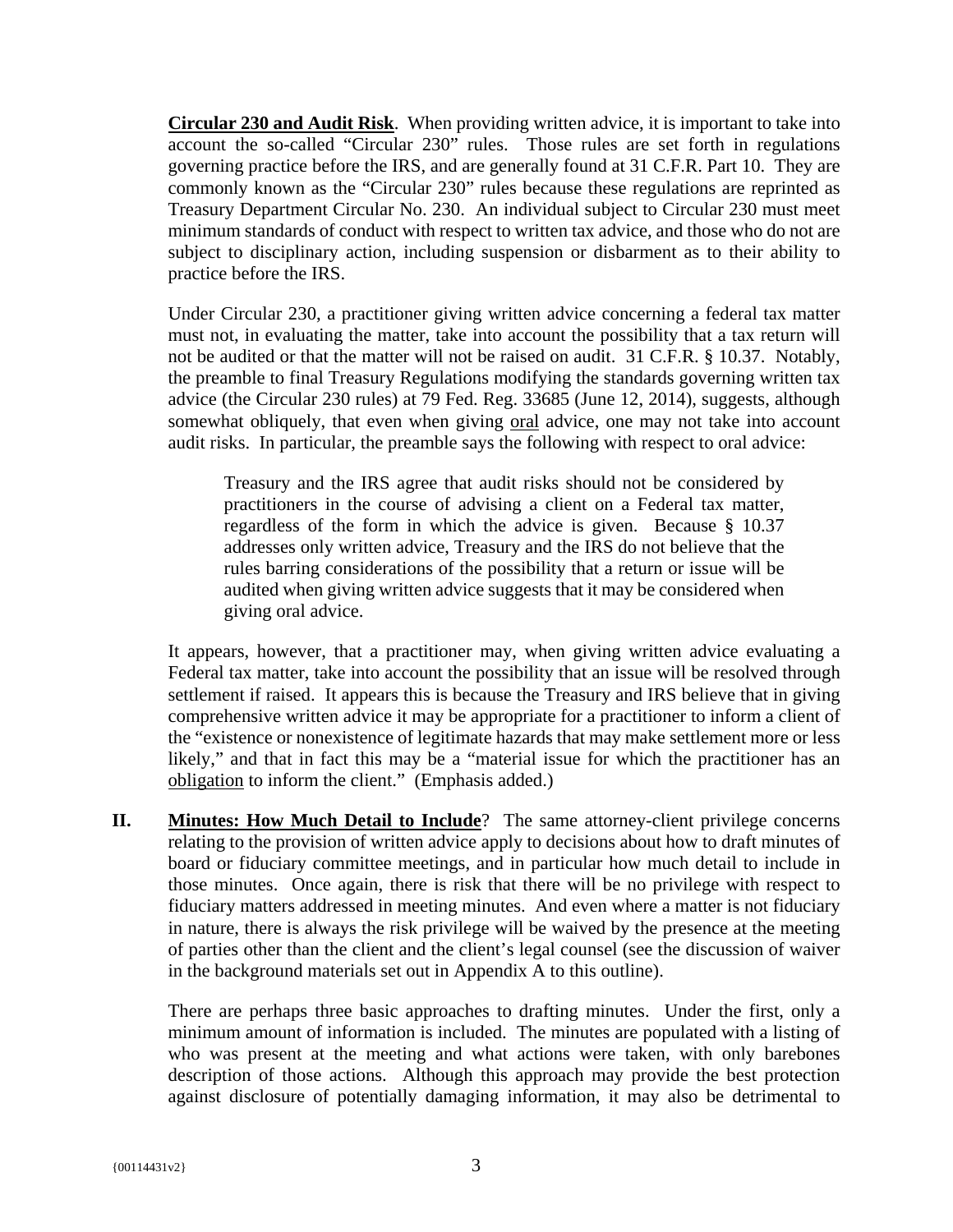attempts to establish the "procedural prudence" that is so fundamentally important in defending a claim that fiduciaries breached their duty of prudence under ERISA Section  $404(a)(1)(B)$ . It may be easier to establish procedural prudence where there is some indication in minutes of how issues were resolved and why.

At the other extreme from the minimalist approach to drafting minutes is one where the minutes include a blow-by-blow description of the discussion and arguments made. Not only does this impose on the drafter an exhausting amount of work, it's probably not wise. It's probably not desirable both because including great detail about discussions increases the odds that some of those details will have been captured inaccurately (and not corrected by a careful reading by board or committee members prior to approving the minutes), and because it may provide plaintiffs or government agencies the ability to isolate particular comments or objections raised in the meeting, and to use those isolated comments to build a case in a way that would not only be detrimental to the client, but also unfair. It would give adverse parties the ability to use a perhaps not carefully considered comment, without the client's ability to fully explain the atmosphere of the meeting in which the comment was made.

The "middle" approach to drafting minutes may be best. Minutes certainly need to memorialize what actions were taken and when. Including a relatively modest degree of detail that gives a sense of the rationale for the decisions made could prove helpful in establishing procedural prudence. Under this approach, minutes might simply indicate what materials were presented to the board or committee, and include a sentence or two summarizing why the board or committee made the decision it did.

For the purpose of showing that a fiduciary committee or board has been prudent in its deliberations, my view is that it is always helpful to attach to the meeting minutes all reports, analyses, and documents presented to the board or committee members at (or in advance) of the meeting. I say that these materials should be "attached" to the minutes, but investment reports, actuarial valuations, plan documents, and other items presented to the members of the board or committee will often be bulky, so when I say they should be "attached" to the minutes, I really mean they should be unambiguously associated with the minutes, perhaps in an expandable folder that is clearly tied to the meeting. The minutes might refer to the documents as Exhibit A, Exhibit B, and so forth, with the documents being marked accordingly. For examples of lawsuits in which courts addressed whether meeting minutes were privileged, see in Appendix A to this outline *Cottillion v. United Refining Co.* (p. 9 below); and *Hill v. State Street Corp.* (p. 46 below).

As to the approval of plan documents or amendments, one wants to have associated with minutes of the meeting at which those were approved the precise plan document or plan amendment, and not merely a summary. There seems to be a temptation, particularly for busy boards of directors, compensation committees, executive committees, and fiduciary committees, to present to the decisionmaking body only a summary description of changes to be made to plan documents, without including the actual plan language. Under the better process, one would also include the particular language to be adopted. Doing so may avoid a later question (perhaps in litigation) about whether, in fact, a particular nuance was effectively adopted. The danger in failing to take this more careful approach may be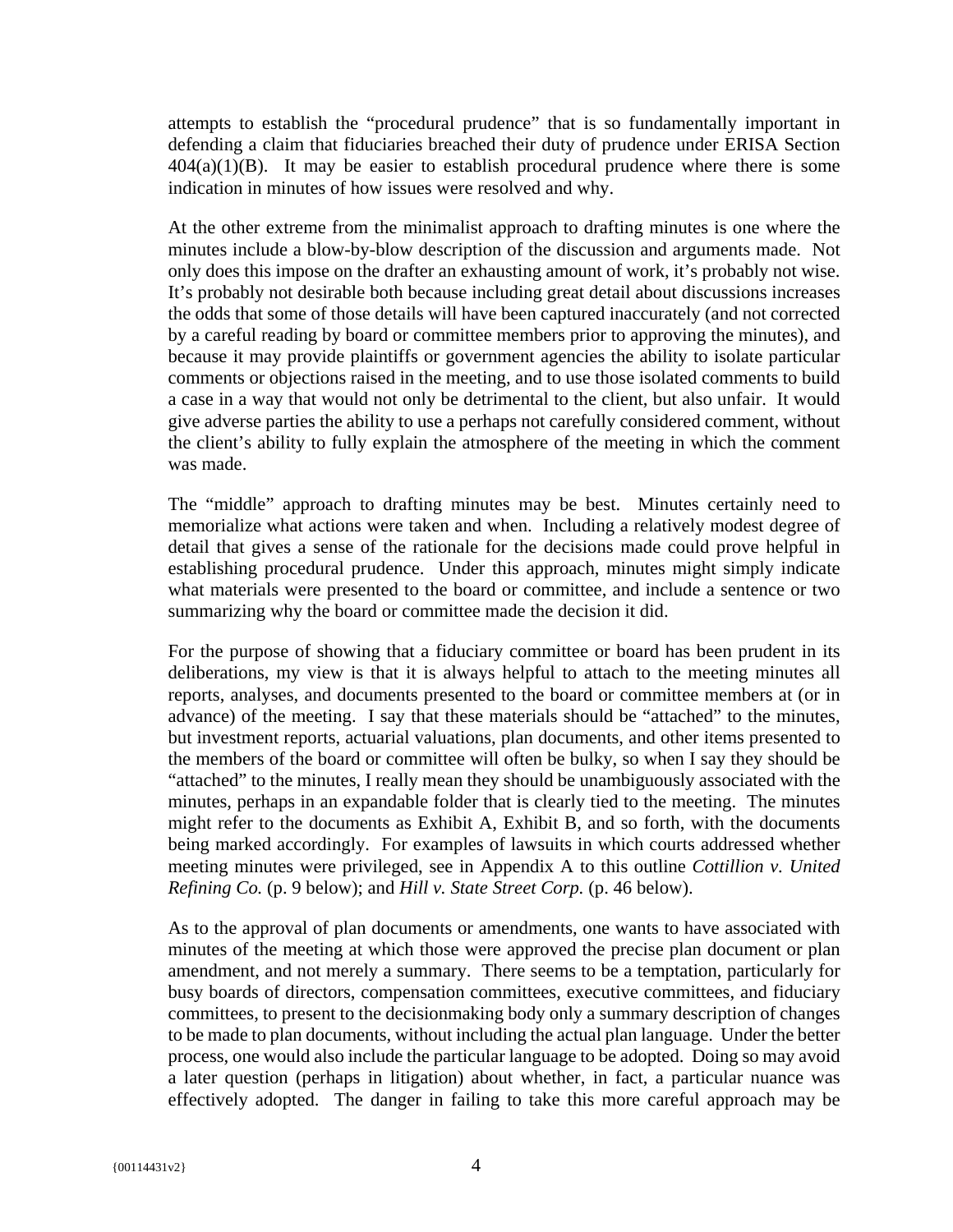illustrated by a case involving executive compensation, *Cole v. Champion Enterprises, Inc.*, 45 EBC 2371 (4<sup>th</sup> Cir. 2008). In *Cole* a powerpoint presentation concerning a new employment agreement did not cover with adequate specificity all the terms of the executive's employment and compensation, and as a result no contract was formed.

**III. Attorney's Retention of Consultant: Privilege for Client's Communications With Consultant**. [*Note that this section is repeated as Part II to Appendix A.*] Attorney-client privilege relates, of course, to a client's communications with its (or his or her) attorney. It generally does not extend to a client's communications with the client's accountants or plan vendors, such as benefit consultants, actuaries, recordkeepers, or third party administrators. That is so even though there may, in some jurisdictions or in certain circumstances, be some privilege other than attorney-client privilege, perhaps for communications between a client and its accountant or under federal tax rules for certain advice sought from a non-attorney tax professional.

There can be an exception to this lack of privilege for communications with non-attorneys where legal counsel has employed or retained the non-lawyer to help understand a legal matter about which the client has sought advice. This exception arises under a hoary Second Circuit decision, *U.S. v. Kovel*, 296 F.2d 918 (2d Cir. 1961). Under the so-called *Kovel* doctrine, a client's communications with a non-attorney can be privileged, even though they would not have been privileged had the communications been directly between the client and the non-attorney without the non-attorney first having been retained by counsel.

The contours of the *Kovel* doctrine are not at all clear. That is because rather than announce a clear formulation for determining when attorney-client privilege extends to a client's communications with a consultant, the court in *Kovel* described its holding in more contextual terms. In *Kovel*, an accountant employed by a law firm specializing in tax law was sentenced for criminal contempt for refusing to answer a question asked in the course of an inquiry by a grand jury. It appears the accountant was not simply retained by the law firm as a consultant, but was instead an actual employee of the firm.

The grand jury was investigating alleged federal income tax violations by a client of the law firm. The accountant was subpoenaed to appear and asked to testify about various discussions and communications with this firm client. The accountant refused to answer. He was held in contempt and sentenced to three years imprisonment. On appeal, the Second Circuit vacated the judgment and remanded the matter for further consideration. (The remand was a consequence of the circuit court not having adequate facts to resolve the matter on its merits.)

The Second Circuit framed the issue very nicely. It said the question was "under what circumstances, if any, the attorney-client privilege may include a communication to a nonlawyer by the lawyer's client." Relying heavily on Wigmore's treatise on evidence, the court concluded that although an attorney's retention of a non-lawyer does not automatically confer privilege on a client's communications with that non-lawyer, when the attorney needs the assistance of another to understand matters, the client's communications with the non-lawyer providing that assistance may enjoy attorney-client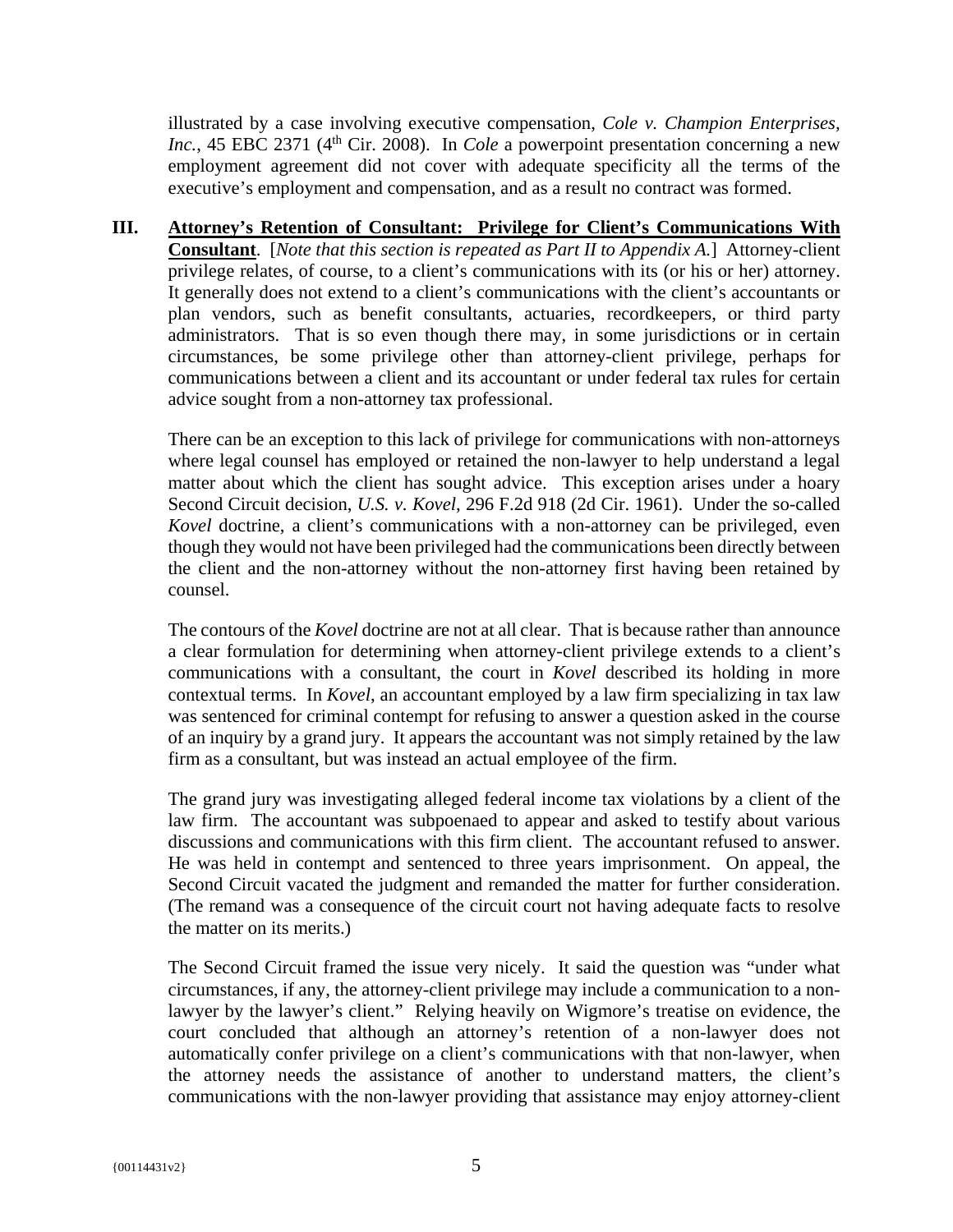privilege. In reaching this conclusion, the court relied heavily on an analogy to an attorney's use of a foreign language translator. The court thought it clear that if an attorney needed to retain a translator in representing a client who spoke a foreign language, the communications between the client and the interpreter should be privileged.

The court cautioned that simply retaining a non-lawyer does not result in communications with the non-lawyer being privileged. But where a party is necessary to aid the attorney in handling his or her legal work, a client's communications with that party should enjoy privilege. The court put it this way:

Nothing in the policy of the [attorney-client] privilege suggests that attorneys, simply by placing accountants, scientists or investigators on their payrolls and maintaining them in their offices, should be able to invest all communications by clients to such persons with a privilege the law has not seen fit to extend when the latter are operating under their own steam. On the other hand, in contrast to the Tudor times when the privilege was first recognized, the complexities of modern existence prevent attorneys from effectively handling clients' affairs without the help of others; few lawyers could now practice without the assistance of secretaries, file clerks, telephone operators, messengers, clerks not yet admitted to the bar, and aides of other sorts. "The assistance of these agents being indispensable to his work and the communications of the client being often necessarily committed to them by the attorney or by the client himself, the privilege must include all the persons who act as the attorney's agents." (Footnotes and citations omitted.)

In introducing the foreign language translator analogy, the court said the following:

[T]he Government does not here dispute that the privilege covers communications to non-lawyer employees with "a menial or ministerial responsibility that involves relating communications to an attorney." We cannot regard the privilege as confined to "menial or ministerial" employees. Thus, we can see no significant difference between a case where the attorney sends a client speaking a foreign language to an interpreter to make a literal translation of the client's story; a second where the attorney, himself having some little knowledge of the foreign tongue, has a more knowledgeable non-lawyer employee in the room to help out; a third where someone to perform that same function has been brought along by the client; and a fourth where the attorney, ignorant of the foreign language, sends the client to a non-lawyer proficient in it, with instructions to interview the client on the attorney's behalf and then render his own summary of the situation, perhaps drawing on his own knowledge in the process, so that the attorney can give the client proper legal advice. All four cases meet every element of Wigmore's famous formulation, § 2292, "(1) Where legal advice of any kind is sought (2) from a professional legal adviser in his capacity as such, (3) the communications relating to that purpose, (4) made in confidence (5) by the client, (6) are at his instance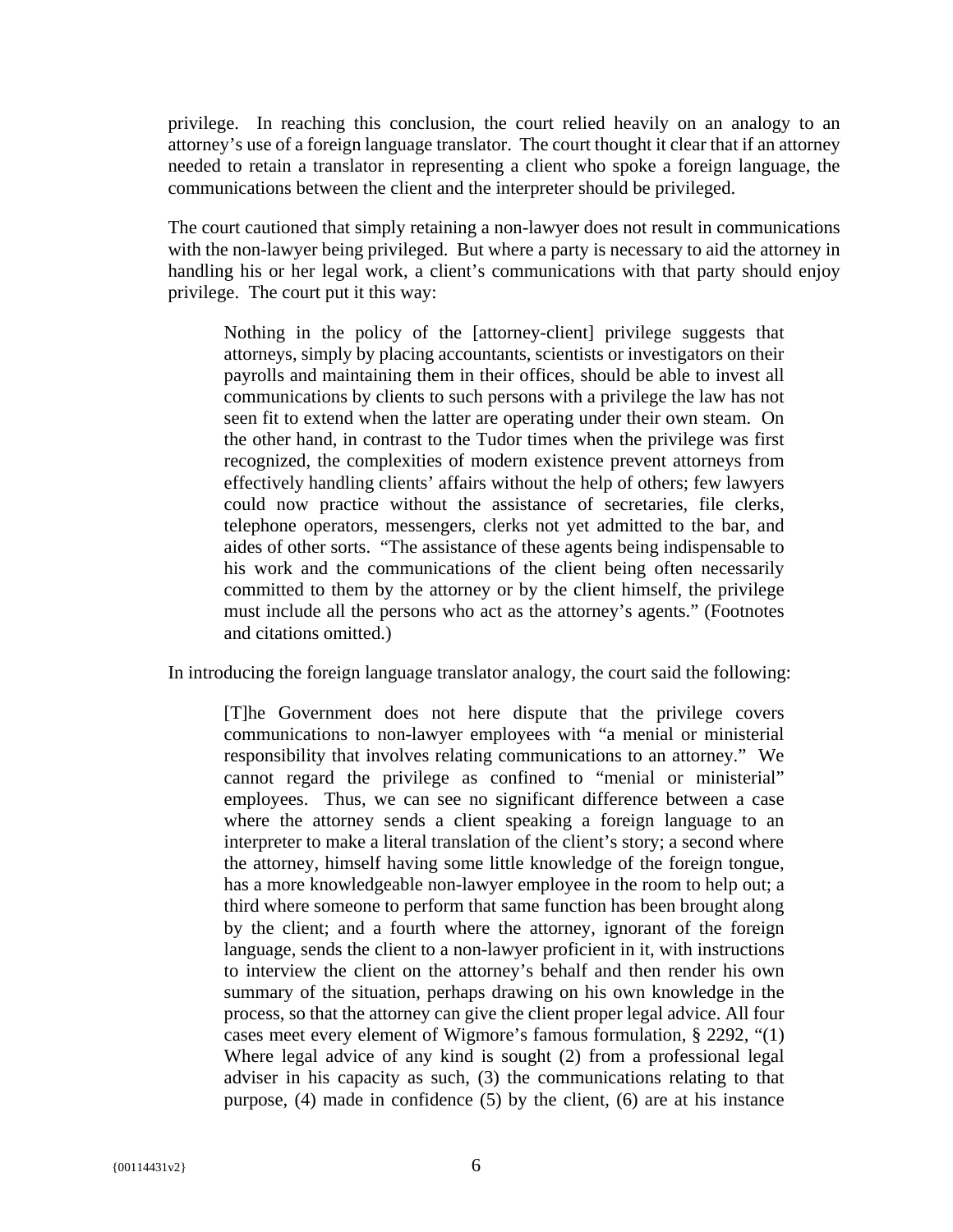permanently protected (7) from disclosure by himself or by the legal adviser, (8) except the protection be waived," save (7); literally, none of them is within (7) since the disclosure is not sought to be compelled from the client or the lawyer. Yet § 2301 of Wigmore would clearly recognize the privilege in the first case and the Government goes along to that extent; § 2301 would also recognize the privilege in the second case and § 2311 in the third unless the circumstances negated confidentiality. We find no valid policy reason for a different result in the fourth case, and we do not read Wigmore as thinking there is. Laymen consulting lawyers should not be expected to anticipate niceties perceptible only to judges -- and not even to all of them.

Applying the translator analogy to the client's communications with the accountant– and more generally, one assumes, to other experts necessary for an attorney to do his or her job (and in particular to those required for the attorney to understand technical materials that may be necessary to provide representation) – the court said the following:

This analogy of the client speaking a foreign language is by no means irrelevant to the appeal at hand. Accounting concepts are a foreign language to some lawyers in almost all cases, and to almost all lawyers in some cases. Hence the presence of an accountant, whether hired by the lawyer or by the client, while the client is relating a complicated tax story to the lawyer, ought not destroy the privilege, any more than would that of the linguist in the second or third variations of the foreign language theme discussed above; **the presence of the accountant is necessary, or at least highly useful, for the effective consultation between the client and the lawyer which the privilege is designed to permit**. By the same token, if the lawyer has directed the client, either in the specific case or generally, to tell his story in the first instance to an accountant engaged by the lawyer, who is then to interpret it so that the lawyer may better give legal advice, communications by the client reasonably related to that purpose ought fall within the privilege; there can be no more virtue in requiring the lawyer to sit by while the client pursues these possibly tedious preliminary conversations with the accountant than in insisting on the lawyer's physical presence while the client dictates a statement to the lawyer's secretary or in interviewed by a clerk not yet admitted to practice. What is vital to the privilege is that the communication be made in confidence for the purpose of obtaining legal advice from the lawyer. If what is sought is not legal advice but only accounting service, as in *Olender v. United States, 210 F.2d 795, 805-806* (9 Cir. 1954), see *Reisman v. Caplin, 61-2 U.S.T.C. P9673 (1961)*, or if the advice sought is the accountant's rather than the lawyer's, no privilege exists. (Emphasis added; footnotes omitted.)

Importantly, the court noted that for a client's communications with a non-lawyer to enjoy attorney-client privilege, legal counsel must first retain the non-attorney. So, the order in which matters occur is important. The court anticipated criticism of this conclusion that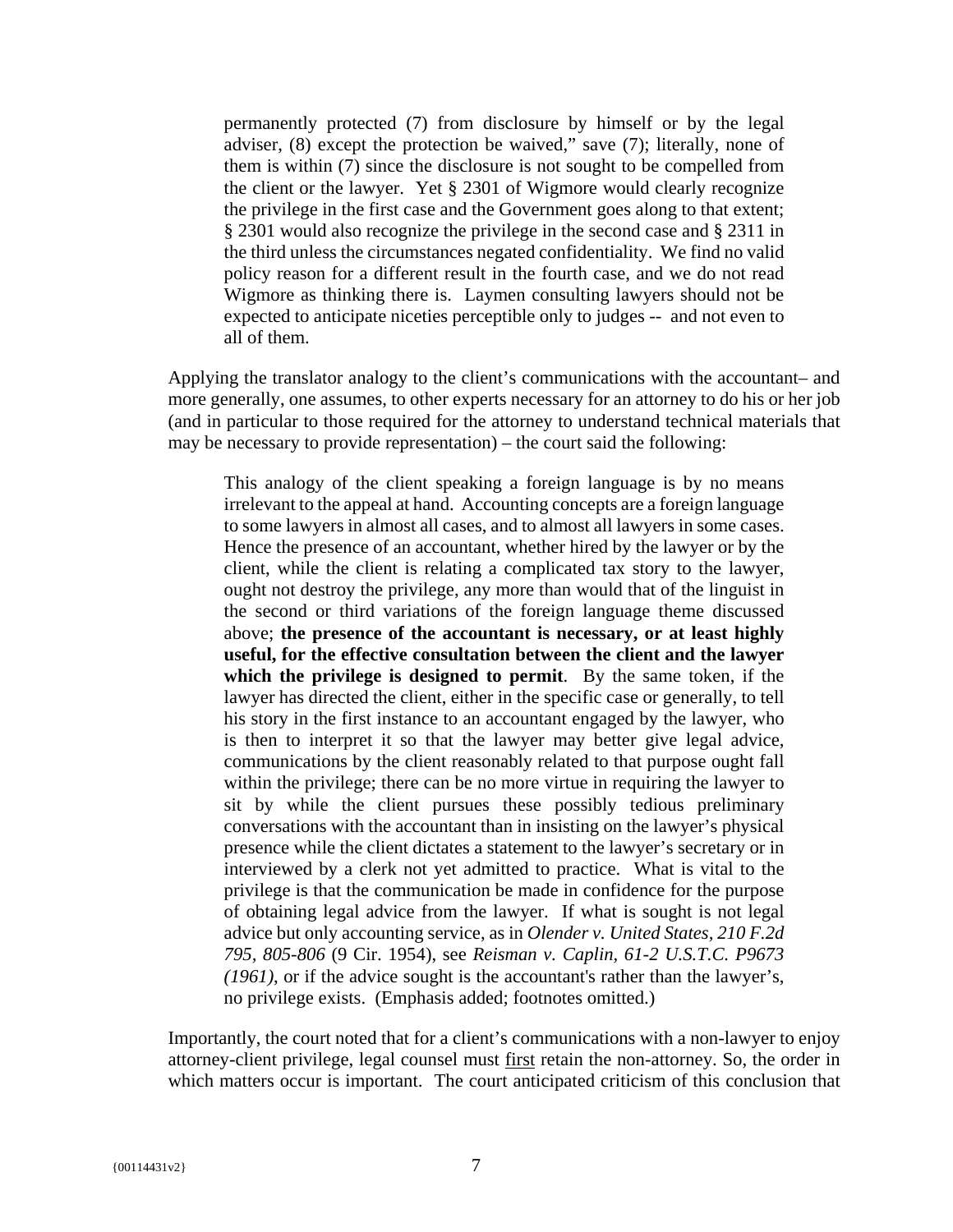there can be privilege only where the attorney is retained first (and the attorney then retains the non-attorney), saying:

We recognize this draws what may seem to some a rather arbitrary line between a case where the client communicates first to his own accountant (no privilege as to such communications, even though he later consults his lawyer on the same matter, *Gariepy v. United States, 189 F.2d 459, 463* (6th Cir. 1951)), and others, where the client in the first instance consults a lawyer who retains an accountant as a listening post, or consults the lawyer with his own accountant present. But that is the inevitable consequence of having to reconcile the absence of a privilege for accountants and the effective operation of the privilege of client and lawyer under conditions where the lawyer needs outside help. (Footnotes omitted)

For benefits lawyers, the salient points in the *Kovel* court's discussion are that (1) the attorney needs to have been hired in the matter prior to the client communicating with the non-attorney (and perhaps that the attorney, rather than the client, have hired the nonattorney), and (2) the non-attorney probably needs to be "necessary, or at least highly useful, for the effective consultation between the client and the lawyer which the privilege is designed to permit." Let's apply this second point to the benefits practice. Although one assumes a client's discussions with a pension or health plan actuary would not normally enjoy privilege, there may be circumstances where those communications will be privileged, particularly if the actuary is instead first retained by the client's legal counsel. Consider, for example, a client that retains an attorney to evaluate (a) whether ERISA's minimum funding requirements have been met for its defined benefit pension plan, and (b) the consequences for the client should those standards not have been met. The attorney may well need the services of an actuary to properly understand the various steps required to determine whether the minimum funding standards have been met. If, for that reason, the attorney retains an actuary, and thereafter the client has discussions with the actuary, one could argue those discussions would be privileged under *Kovel*. A harder question may be whether the actuary can be the regular plan actuary with whom the client has previously communicated on unrelated, similar, or the same issue, and whether privilege will extend to future communications on those same issues if they relate to the attorney's engagement.

The *Kovel* doctrine seems to arise most commonly where either a plan sponsor or plan fiduciary wishes to engage a party to do a compliance audit. The client could, of course, engage a law firm to handle the audit. But if the client were instead to turn to a benefits consulting firm or other non-lawyer vendor to evaluate the sponsor's (or fiduciary's) compliance with ERISA, the Tax Code, and other legal requirements, there may be value in having legal counsel for the client engage the party, rather than the plan sponsor or fiduciary doing so directly.

Whether the resulting communications between the client and the party handling the compliance review would then enjoy attorney-client privilege would seem a more difficult issue than in the example above where an attorney who was asked about minimum funding requirements retains an actuary. That is because some of the work handled by the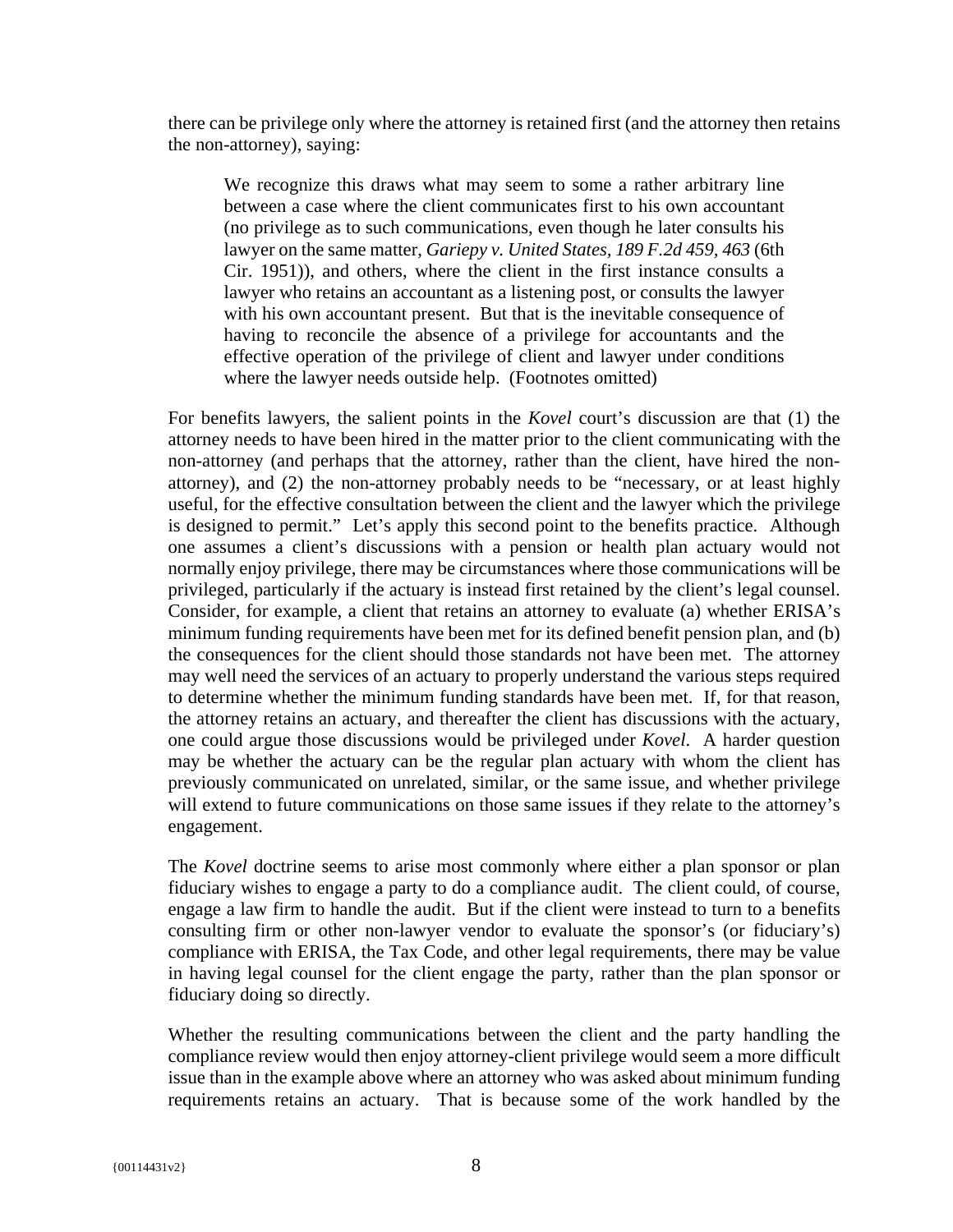compliance audit vendor will very likely fall within the capabilities of the attorney. In the parlance of *Kovel*, there would be no need for a "translator" with respect to much of the information gathered. There would, though, be exceptions, where it would be necessary, or at least highly useful, for the attorney to have experts knowledgeable in actuarial science, finance, medicine, or intellectual technology, "translate" for the attorney.

But even if the attorney has the skill set to do the entire audit, recall that *Kovel*, in *dicta*, noted that attorneys cannot do their work effectively without the assistance of helpers having non-technical abilities, such as "secretaries, file clerks, telephone operators, messengers, clerks not yet admitted to the bar, and aides of other sorts." The court quoted Wigmore to the effect that "the assistance of these agents being indispensible to his work, . . . the privilege must include all the persons who act as the attorney's agents." One could argue, then, that if an attorney has been retained to pull together and analyze the results of a compliance audit vendor's efforts, and uses those results in providing a report to the client involving legal (rather than business) analysis, having the compliance audit vendor report its results to the attorney (and perhaps even having the attorney retain that vendor) may well extend attorney-client privilege to the client's communications with the non-attorney vendor.

It would seem that the role of the attorney must be meaningful, though. That is, *Kovel* imagines a circumstance where an attorney has been asked for legal advice. The attorney gathers assistance from others in providing that advice. The attorney is, of course, the party that provides the legal advice to the client. If, instead, an attorney were engaged simply to serve as a conduit for the compliance audit vendor's report, receiving and passing it along to the client, and perhaps for the purpose of retaining the vendor, it would seem hard to argue that the client's communications with the vendor would enjoy attorney-client privilege under *Kovel*. That is because if the attorney's only role is to "touch" the vendor's report as it passes to the client (and perhaps to retain the vendor), the attorney would not seem to have been retained to provide any meaningful legal analysis for which the attorney would have needed the assistance of the compliance audit vendor.

All of this begs the question whether the "fiduciary exception" to attorney-client privilege described in Section I.D below makes all this moot. Where the matters at issue are fiduciary, rather than settlor, in nature there would typically be no privilege in any event, unless the "personal liability" rule described in Section I.F below applies. There is no reason to think the *Kovel* doctrine somehow bootstraps one out of the fiduciary exception, creating privilege where none would otherwise have existed. In the examples above, involve funding and compliance audits, there may, depending on the facts and circumstances, be some argument that the personal liability rule applies or that some or all of the issues are settlor.

**Disclosure to Actuary**. In *Cottillion v. United Refining Co.*, 2011 U.S. Dist. Lexis 151519, 53 EBC 1275 (W.D. Pa. 2011), a federal district court considered a dispute concerning an actuarial reduction in early retirement benefits. As to the inapplicability of the fiduciary exception for advice concerning personal liability (see the *U.S. v. Mett* discussion in Section I.F of Appendix A below), the court held that the interest of the plan beneficiaries diverged from the plan trustee's interest when the trustee took concrete steps to actuarially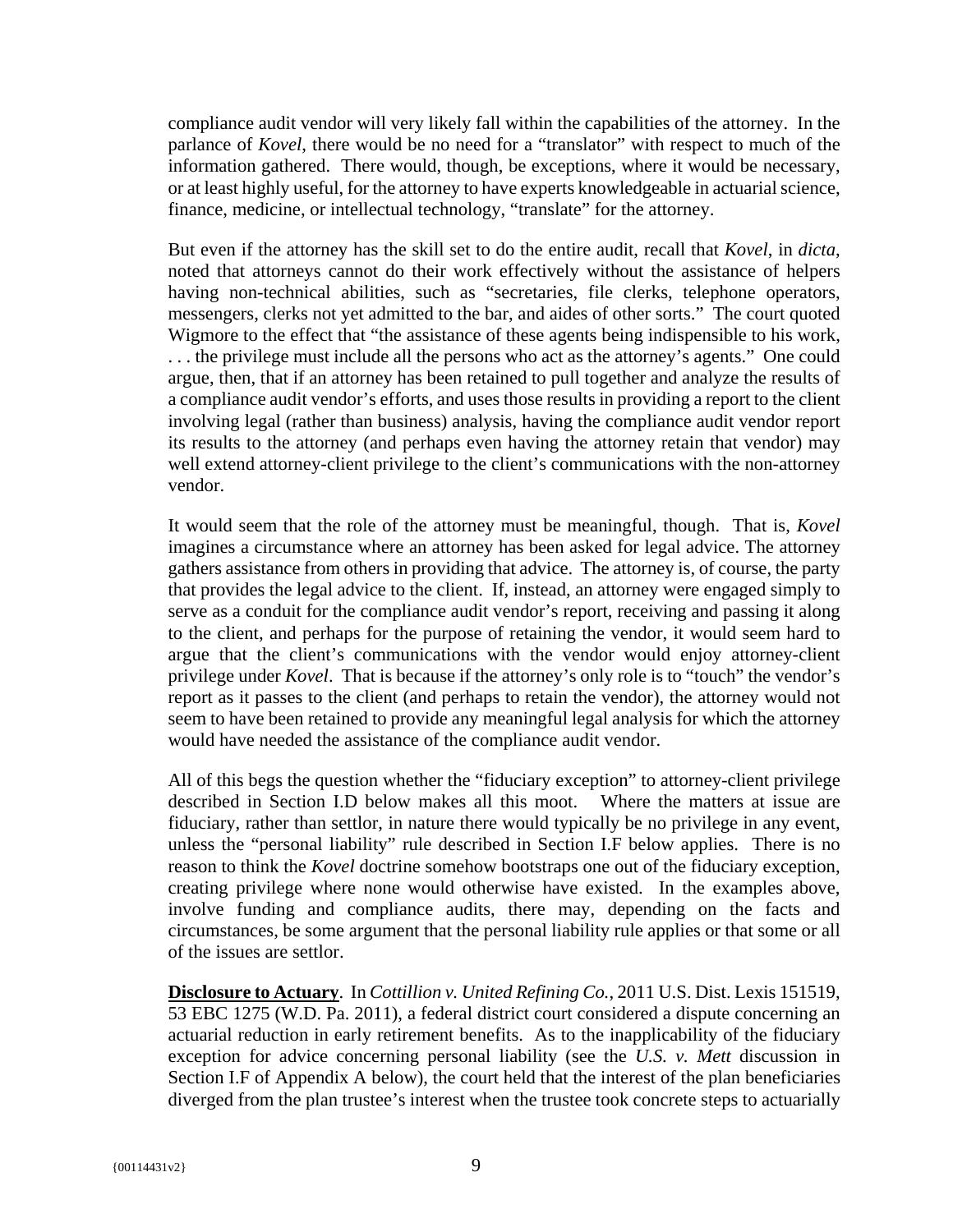reduce benefits to retirees already in pay status and to recoup overpayments, because at that point a serious and significant threat of litigation had materialized. An attorney's action in copying an actuary on an email did not waive attorney-client privilege because the actuary's involvement was at the direction of the attorney, to assist the attorney in the provision of legal advice. As to whether a disclosure to the actuary constitutes a waiver, the court said the critical inquiry is "whether the third party consultant is involved in the giving of legal advice" or "functions like an employee in providing information which facilitates the obtaining of legal advice." The key in the instant case was that the communications with the actuary were at the attorney's direction, for the express purpose of assisting him in providing legal advice.

An email from the actuary to a committee member regarding recouping payments was not, however, privileged, even if it was at the attorney's direction because it concerned only accounting issues related to the administration of the plan (and was prepared for nonlitigation purposes, not in anticipation of litigation).

The court also concluded as follows:

- 1. A draft document subject to revision was not automatically privileged.
- 2. A proposed response to an inquiry from a beneficiary relating to a reduction in benefits enjoyed no privilege because it was related only to plan administration.
- 3. A draft form of a letter to participants regarding a benefit reduction in a VCP process was related to administration of the plan, and therefore not privileged.
- 4. Discussions of plan amendments concerned settlor issues, so the fiduciary exception was inapplicable.
- 5. Meeting minutes generally were not privileged, except small portions containing legal advice falling within the personal liability limitations of the fiduciary exception.

The court also concluded that letters to auditors relating to the annual plan audit were not privileged.

**IV. Preserving Client Confidentiality on Listservs and in Online Chat Rooms**. When considering a complex question, if the law seems ambiguous an employee benefits attorney may solicit the views of other attorneys by posting an inquiry on a listserv or online chat room or message board (examples of the latter are the message boards associated with www.benefitslink.com). Recent ABA and Texas Bar opinions remind us that a general duty of confidentiality, and, of course, the usual prohibition on violating attorney-client privilege, apply when posting inquiries on those fora. The fundamental point is that it is important when describing our questions to avoid effectively identifying our client through the details we provide. For example, if we were to indicate in a posting that we are representing in 2018 the former chief executive officer of a U.S. television network who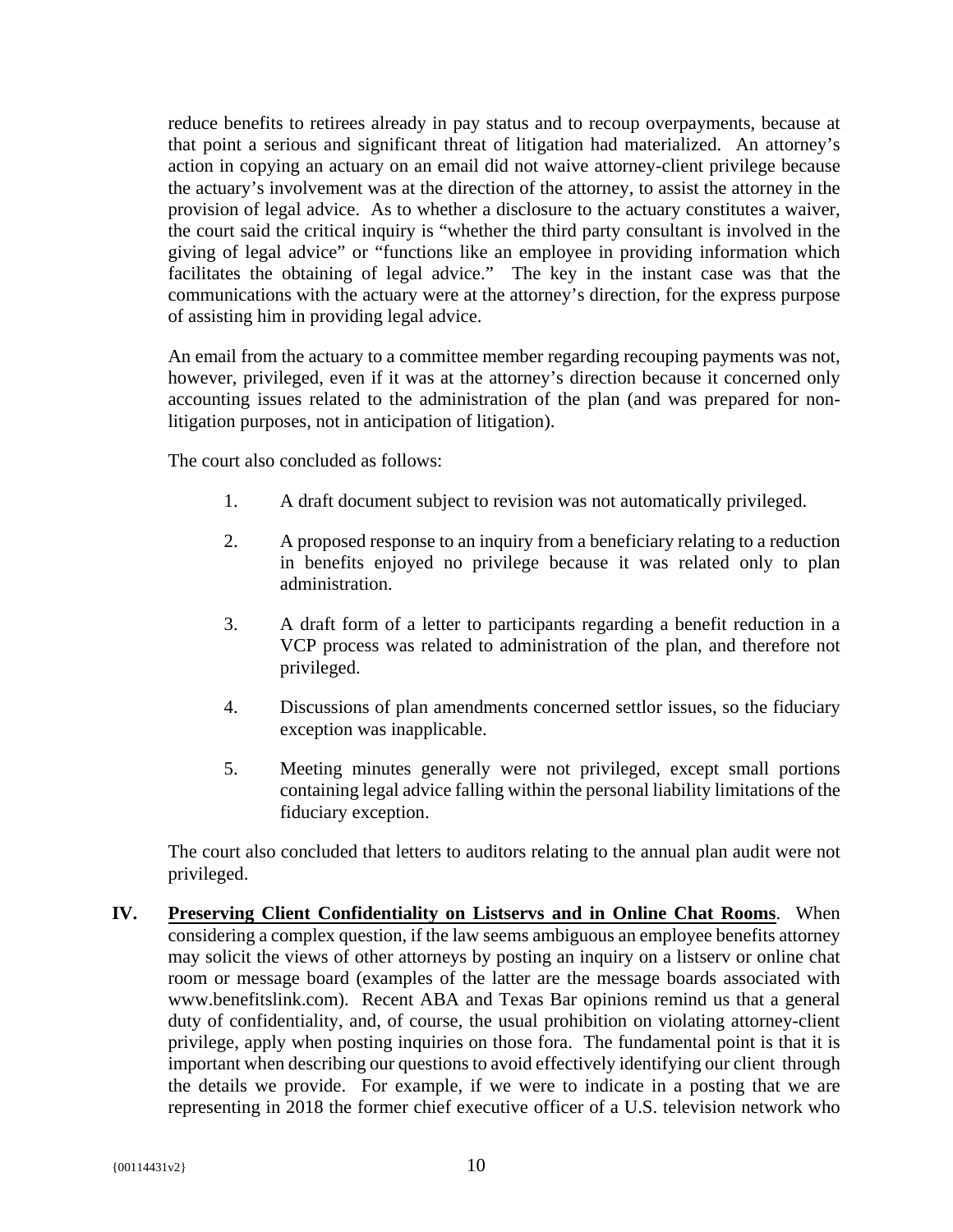has been accused of sexual misconduct, that would likely be a problem. It would likely be a problem because it would identify our client for many readers, due to widespread news reporting about just such a circumstance. Similarly, if we were to indicate we represent a VEBA providing retiree welfare coverage to former employees of three large U.S. auto companies, those of us who remember the news about the United Autoworkers' 2007 collective bargaining agreements transferring retiree health care liabilities to a new independent VEBA might successfully guess at the client.

The American Bar Association's Standing Committee on Ethics and Professional Responsibility issued Formal Opinion 480, entitled "Confidentiality Obligations for Lawyer Blogging and Other Public Commentary," in March of 2018. (The Formal Opinion 480 is available at https://www.americanbar.org/content/dam/aba/administrative/ professional\_responsibility/aba\_formal\_opinion\_480.pdf.) This opinion addresses, among other things, lawyers' confidentiality requirement when commenting on listservs and website postings. Here is an excerpt from the opinion:

#### **Duty of Confidentiality Under Rule 1.6**

Model Rule 1.6(a) provides:

A lawyer shall not reveal information relating to the representation of a client unless the client gives informed consent, the disclosure is impliedly authorized in order to carry out the representation or the disclosure is permitted by paragraph (b).

As Comment [2] emphasizes, "[a] fundamental principle in the client-lawyer relationship is that, in the absence of the client's informed consent, the lawyer must not reveal information relating to the representation."

This confidentiality rule "applies not only to matters communicated in confidence by the client but also to all information relating to the representation, whatever its source." In other words, the scope of protection afforded by Rule 1.6 is far broader than attorney-client privileged information.

Unless one of the exceptions to Rule 1.6(a) is applicable, a lawyer is prohibited from commenting publicly about any information related to a representation. Even client identity is protected under Model Rule 1.6.7 Rule 1.6(b) provides other exceptions to Rule 1.6(a). However, because it is highly unlikely that a disclosure exception under Rule 1.6(b) would apply to a lawyer's public commentary, we assume for this opinion that exceptions arising under Rule 1.6(b) are not applicable.

Significantly, information about a client's representation contained in a court's order, for example, although contained in a public document or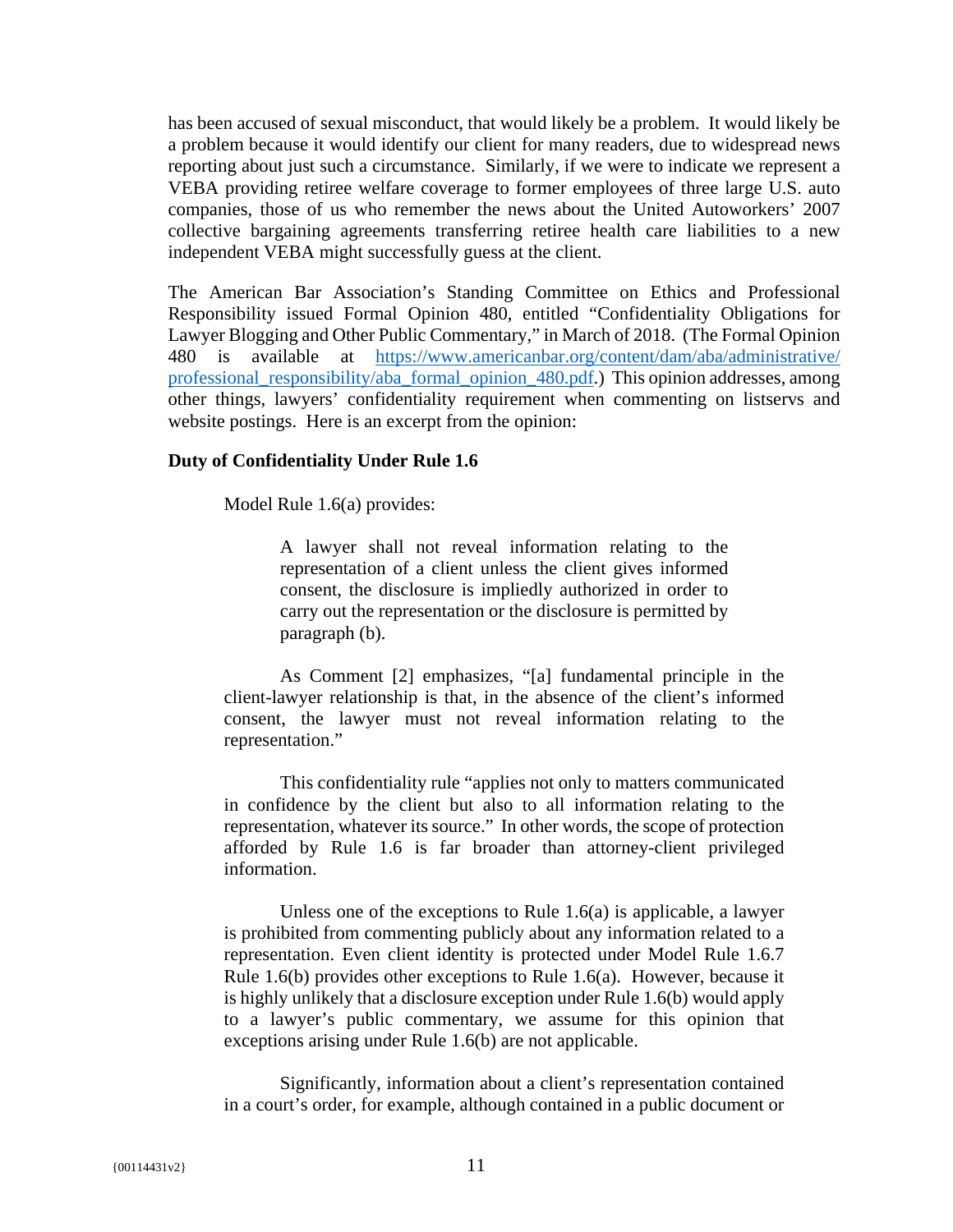record, is *not* exempt from the lawyer's duty of confidentiality under Model Rule 1.6. The duty of confidentiality extends generally to information related to a representation whatever its source and without regard to the fact that others may be aware of or have access to such knowledge.

A violation of Rule 1.6(a) is not avoided by describing public commentary as a "hypothetical" if there is a reasonable likelihood that a third party may ascertain the identity or situation of the client from the facts set forth in the hypothetical. Hence, if a lawyer uses a hypothetical when offering public commentary, the hypothetical should be constructed so that there is no such likelihood.

The salient point is that when a lawyer participates in public commentary that includes client information, if the lawyer has not secured the client's informed consent or the disclosure is not otherwise impliedly authorized to carry out the representation, then the lawyer violates Rule 1.6(a). Rule 1.6 does not provide an exception for information that is "generally known" or contained in a "public record." Accordingly, if a lawyer wants to publicly reveal client information, the lawyer must comply with Rule  $1.6(a)$ .

(Footnotes omitted.)

The ABA opinion also warns in a footnote (footnote 4) about creating a "positional conflict," citing favorably in this regard D.C. Bar Opinion 370 (2016). The D.C. Bar opinion says, with respect to attorneys' use of social media, that "[c]aution should be exercised when stating positions on issues, as those stated positions could be adverse to an interest of a client, inadvertently creating a conflict." The ABA opinion footnote also cites, apparently favorably, a treatise author's statement that "social media presence can pose a risk for attorneys, who must be careful not to contradict their firm's official position on an issue in a pending case." (Citing Stephen Gillers, *Regulation of Lawyers: Problems of Law and Ethics* 50-51 (11<sup>th</sup> ed. 2018).)

The ABA's Standing Committee on Ethics and Professional Responsibility has also recently reminded us that a lawyer's duty of confidentiality extends to former clients. The Committee addressed the "generally known" information exception to this obligation in Formal Opinion 479, issued in December 2017 (available at https://www.americanbar.org/content/dam/aba/administrative/professional\_responsibility/ aba formal opinion 479.pdf). Opinion 479 explains when a lawyer may use information relating to the representation of a former client to the former client's disadvantage without informed consent, after that information has become "generally known." The opinion concludes that information is generally known only if it has become (a) widely recognized by members of the public in the relevant geographic area, or (b) widely recognized in the former client's industry, profession, or trade. Information is not generally known "simply because it has been discussed in open court, or is available in court records, in libraries, or in other public repositories information." Perhaps most notably for our purposes here, the opinion explains that this exception from an attorney's obligation with respect to a former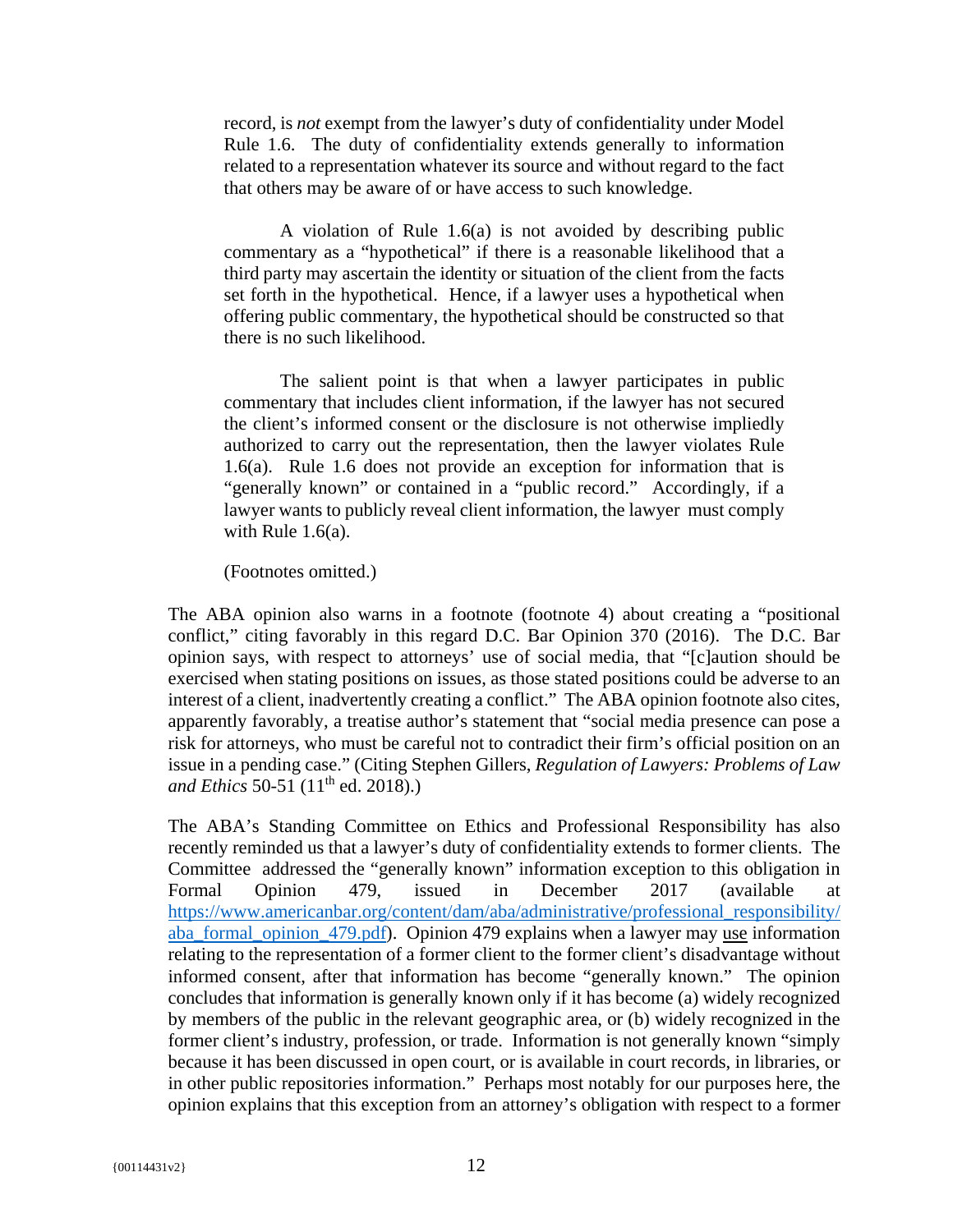client's confidential information relates only to the use of confidential information that has become generally known. It does not allow an attorney to reveal a former client's confidential information. So, "[l]awyers thus have the same duties not to *reveal* former client confidences under Model Rule  $1.9(c)(2)$  as they have with regard to current clients under Model Rule 1.6."

The Professional Ethics Committee for the State Law of Texas, in Opinion No. 673 (dated August 2018 and available at https://www.legalethicstexas.com/Ethics-Resources/ Opinions/Opinion-673) addresses whether a Texas lawyer may seek advice for the benefit of a client from other lawyers in an online discussion group. The Texas opinion provides, in part, as follows:

If possible, the inquiring lawyer should limit such consultation to general or abstract inquiries that do not disclose confidential information relating to the representation. If it is not reasonably possible to address the issues in question using a general or abstract inquiry, a lawyer may reveal a limited amount of unprivileged client information in a lawyer-to-lawyer consultation, without the client's express consent, when and to the extent that the inquiring lawyer reasonably believes that the revelation will benefit the inquiring lawyer's client in the subject of the representation. The inquiring lawyer should do so using a hypothetical that does not identify the client. If under the circumstances a responding lawyer might match the hypothetical facts to a specific person or entity, or if it is reasonably foreseeable that the disclosure of the information will harm, prejudice or embarrass the client, the discussion of hypothetical facts without the client's consent may violate the Texas Disciplinary Rules of Professional Conduct.

An inquiring lawyer may not reveal confidential information protected by the lawyer-client privilege without the client's express, informed consent. An inquiring lawyer may not reveal unprivileged confidential information for the benefit of the client if the client has expressly instructed the lawyer not to do so.

This opinion warns that an attorney responding to an inquiry has no obligation to maintain the confidentiality of the information disclosed by the inquiring attorney, absent an agreement to do so. Consistent with this, we should be alert to the possibility that our posts will be read by attorneys who represent parties currently adverse to our client, or who may be adverse in the future. As to the risks in posting a question, given that a responding attorney (or other reader of the post) generally does not have a confidentiality obligation, the Texas opinion says "in deciding whether and to what extent disclosure of unprivileged client information would be in the client's best interest, the inquiring lawyer should take into account whether the responding lawyer has agreed to maintain the confidentiality of the consultation." In my experience, it would be rare for an attorney responding to an inquiry on a listserv or message board to have agreed to maintain confidentiality.

As to the duties of the responding attorney him or herself, the Texas Bar opinion warns that the attorney must "take reasonable steps to avoid providing information that could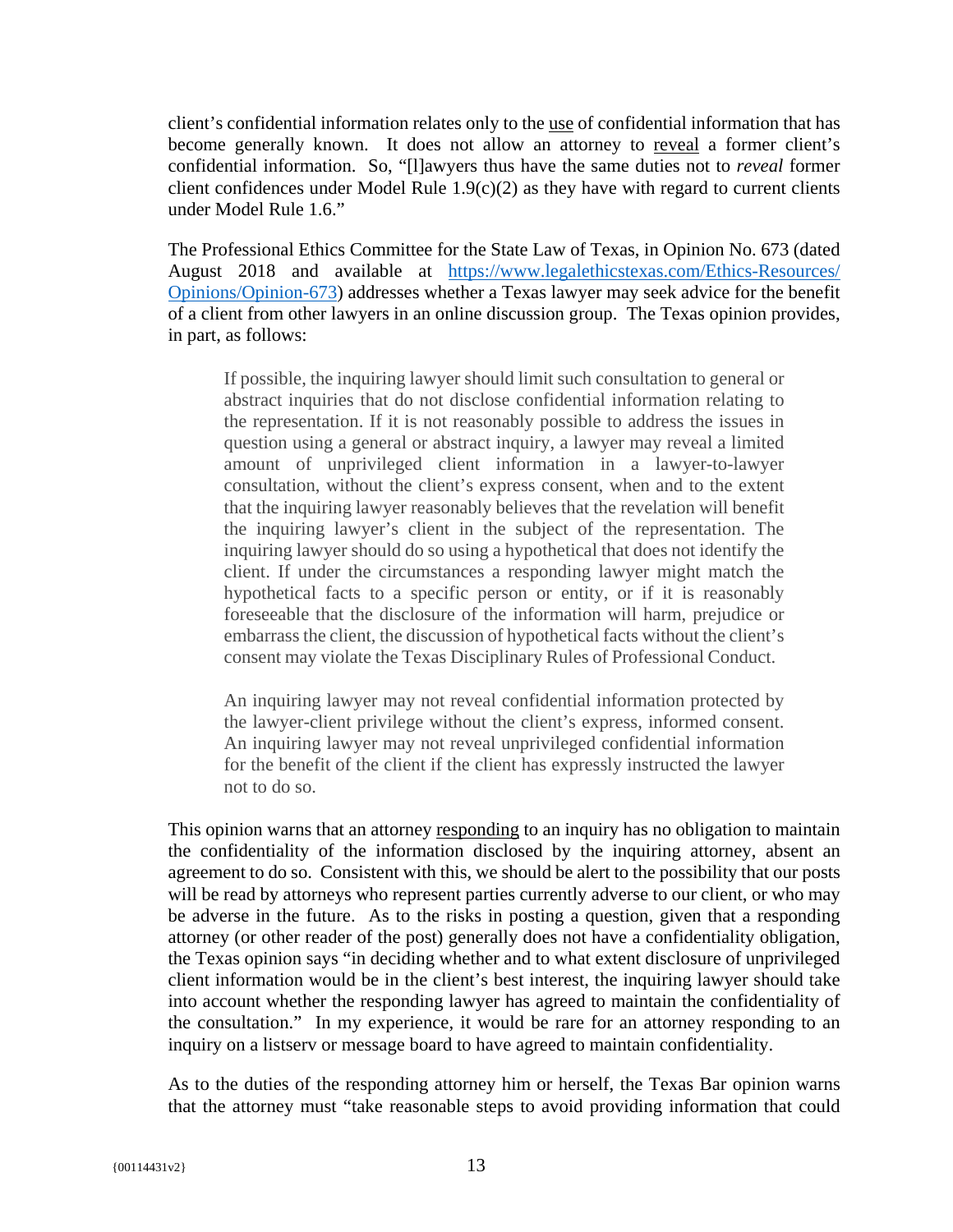impair any obligations to the responding lawyer's clients." Expanding on this, the opinion explains that responding lawyers must be careful not to reveal confidential information of their own clients when responding, and should take reasonable steps to ensure that they do not adversely affect a present or former client in a subject of present or former representation.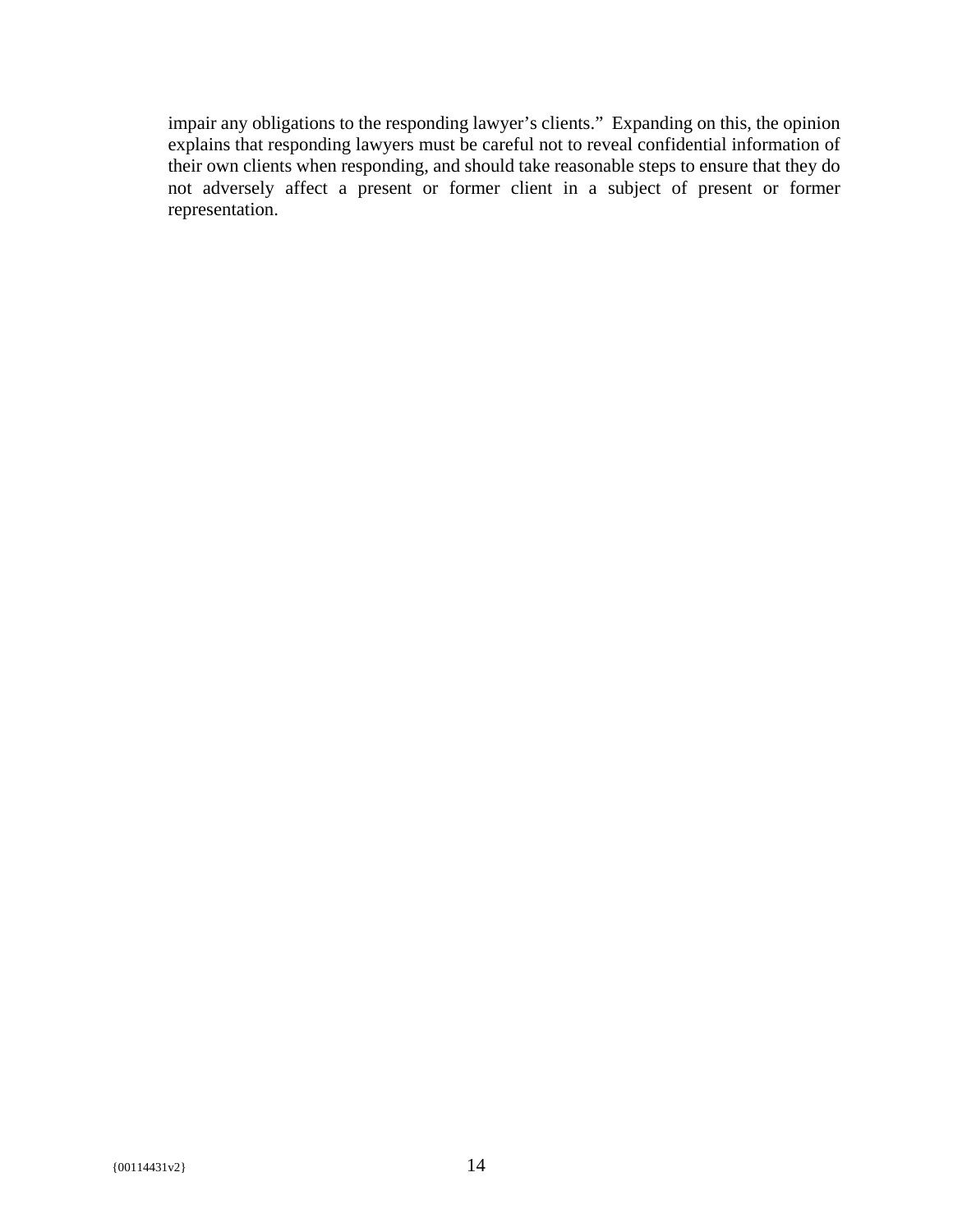#### **APPENDIX A**

#### **to**

#### **ETHICAL CONSIDERATIONS FOR EMPLOYEE BENEFITS COUNSELORS**

#### **I. Attorney-Client Privilege**.

The determination of who an attorney represents is, of course, fundamental in understanding the scope of any attorney-client privilege. Absent a client's informed consent, the Model Rules prohibit an attorney from revealing information relating to representation of a client. Model Rule 1.6. The comments to Model Rule 1.6 indicate that an attorney *must* invoke attorney-client privilege when it is applicable. Model Rule 1.6, cmts. [2] and [4].

According to the Restatement, attorney-client privilege may be invoked with respect to "(1) a communication (2) made between privileged persons (3) in confidence (4) for the purpose of obtaining or providing legal assistance for the client." Restatement § 68. There can be no privilege unless an attorney-client relationship exists. Importantly, to be privileged a communication must be made in confidence and for the purpose of obtaining legal advice. *See, e.g., Hudson v. General Dynamics*, 186 F.R.D. 271 (D. Conn. 1999) (questionnaire responses provided by early retirees in their capacity as witnesses were not made for the purpose of obtaining legal advice, and therefore were not privileged); *Byrnes v. Empire Blue Cross Blue Shield*, 1999 U.S. Dist. Lexus 17281 (S.D. N.Y. 1999) (only those memoranda exchanged by an actuarial firm, an employer's attorney, and the employer that were prepared to assist the attorney in rendering legal advice were privileged; those meant to aid the employer's business decisions were not privileged); *Neuder v. Battelle Pacific Northwest National Laboratory*, 194 F.R.D. 289 (D. D.C. 2000) (documents prepared in connection with a meeting of employer's personnel review committee were not privileged, even though in-house counsel participated in the meetings; where business and legal advice are intertwined, the legal advice must predominate for the communication to be protected; court found that in-house counsel was serving as a member of the committee in a nonlegal capacity); *Aiena v. Olsen*, 194 F.R.D. 134 (S.D. N.Y. 2000) (letters to insurer's counsel sent by individuals charged with violating ERISA, for the purpose of convincing the insurer of its obligation to provide indemnification and bear the cost of the individual's defense, were not privileged because they were not for the purpose of obtaining legal advice or for use by potential future defense counsel; instead, insureds were seeking counsel of their own choice and agreed the carrier had a conflict of interest prohibiting it from defending them). Notably, in *Lewis v. UNUM Corp. Severance Plan*, 203 F.R.D. 615 (D. Kan. 2001), discussions among committee members while considering a beneficiary's claims were not privileged, despite the attendance of counsel, to the extent communications with counsel were not for the purpose of obtaining legal advice, nor did privilege attach to the members' opinions, impressions, or conclusions based upon events occurring during the meeting.

Where attorney-client communications are privileged, the privilege runs only to the communications themselves, not to the underlying information communicated. That is, a party is not precluded by the attorney-client privilege from discovering information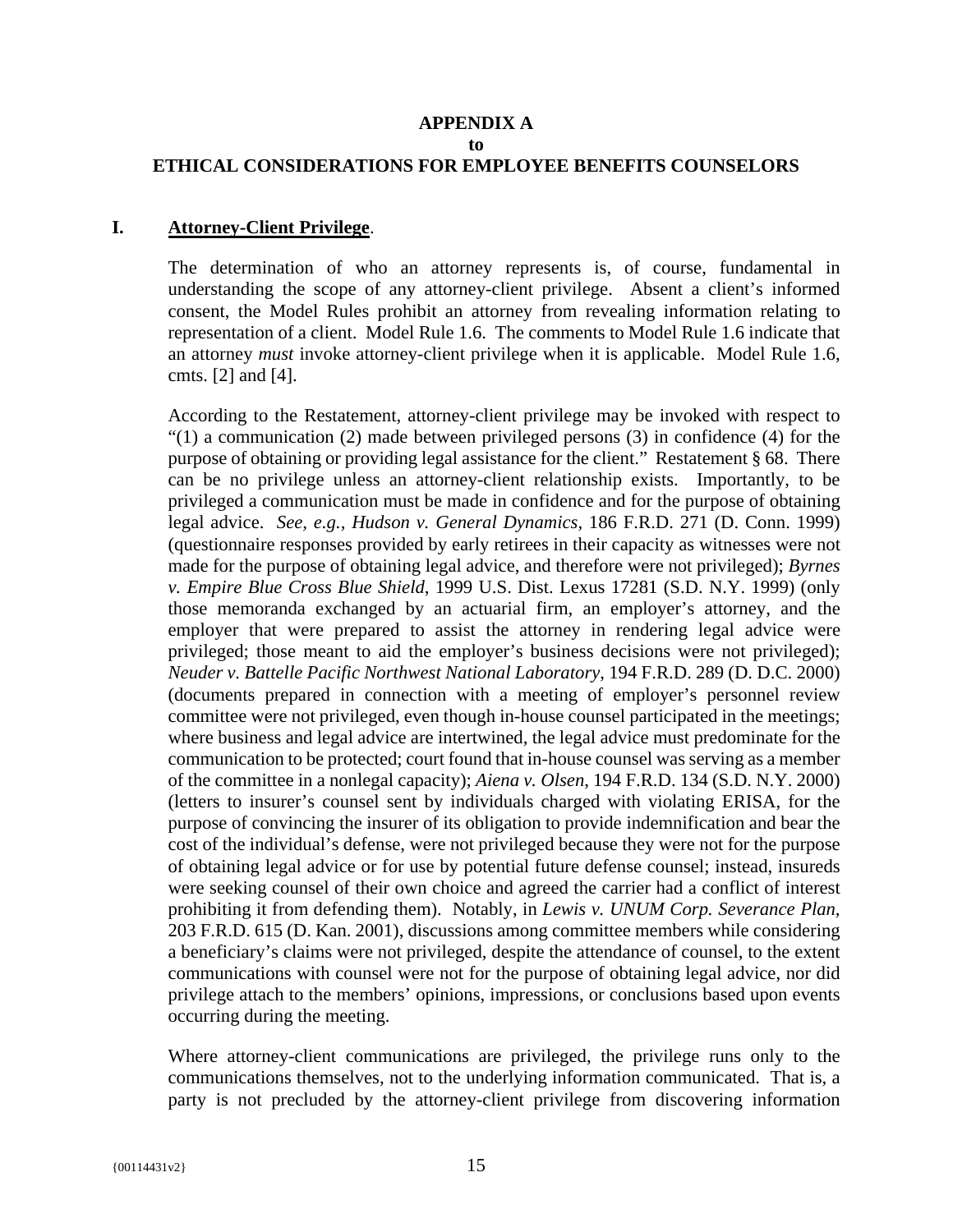through an alternate path, which does not involve compelling disclosure of communication with an attorney. *Wachtel v. Health Net, Inc.*, 482 F.3d 225, 237-38, 40 EBC 1545 (3d Cir. 2007), *citing Upjohn Co. v. United States*, 449 U.S. 383, 395 (1981).

**A. Attorney's Retention of Consultant: Privilege for Client's Communications**  With Consultant. Attorney-client privilege relates, of course, to a client's communications with its (or his or her) attorney. It generally does not extend to a client's communications with the client's accountants or plan vendors, such as benefit consultants, actuaries, recordkeepers, or third party administrators. That is so even though there may, in some jurisdictions or in certain circumstances, be some privilege other than attorney-client privilege, perhaps for communications between a client and its accountant or under federal tax rules for certain advice sought from a non-attorney tax professional.

There can be an exception to this lack of privilege for communications with nonattorneys where legal counsel has employed or retained the non-lawyer to help understand a legal matter about which the client has sought advice. This exception arises under a hoary Second Circuit decision, *U.S. v. Kovel*, 296 F.2d 918 (2d Cir. 1961). Under the so-called *Kovel* doctrine, a client's communications with a nonattorney can be privileged, even though they would not have been privileged had the communications been directly between the client and the non-attorney without the non-attorney first having been retained by counsel.

The contours of the *Kovel* doctrine are not at all clear. That is because rather than announce a clear formulation for determining when attorney-client privilege extends to a client's communications with a consultant, the court in *Kovel* described its holding in more contextual terms. In *Kovel*, an accountant employed by a law firm specializing in tax law was sentenced for criminal contempt for refusing to answer a question asked in the course of an inquiry by a grand jury. It appears the accountant was not simply retained by the law firm as a consultant, but was instead an actual employee of the firm.

The grand jury was investigating alleged federal income tax violations by a client of the law firm. The accountant was subpoenaed to appear and asked to testify about various discussions and communications with this firm client. accountant refused to answer. He was held in contempt and sentenced to three years imprisonment. On appeal, the Second Circuit vacated the judgment and remanded the matter for further consideration. (The remand was a consequence of the circuit court not having adequate facts to resolve the matter on its merits.)

The Second Circuit framed the issue very nicely. It said the question was "under what circumstances, if any, the attorney-client privilege may include a communication to a non-lawyer by the lawyer's client." Relying heavily on Wigmore's treatise on evidence, the court concluded that although an attorney's retention of a non-lawyer does not automatically confer privilege on a client's communications with that non-lawyer, when the attorney needs the assistance of another to understand matters, the client's communications with the non-lawyer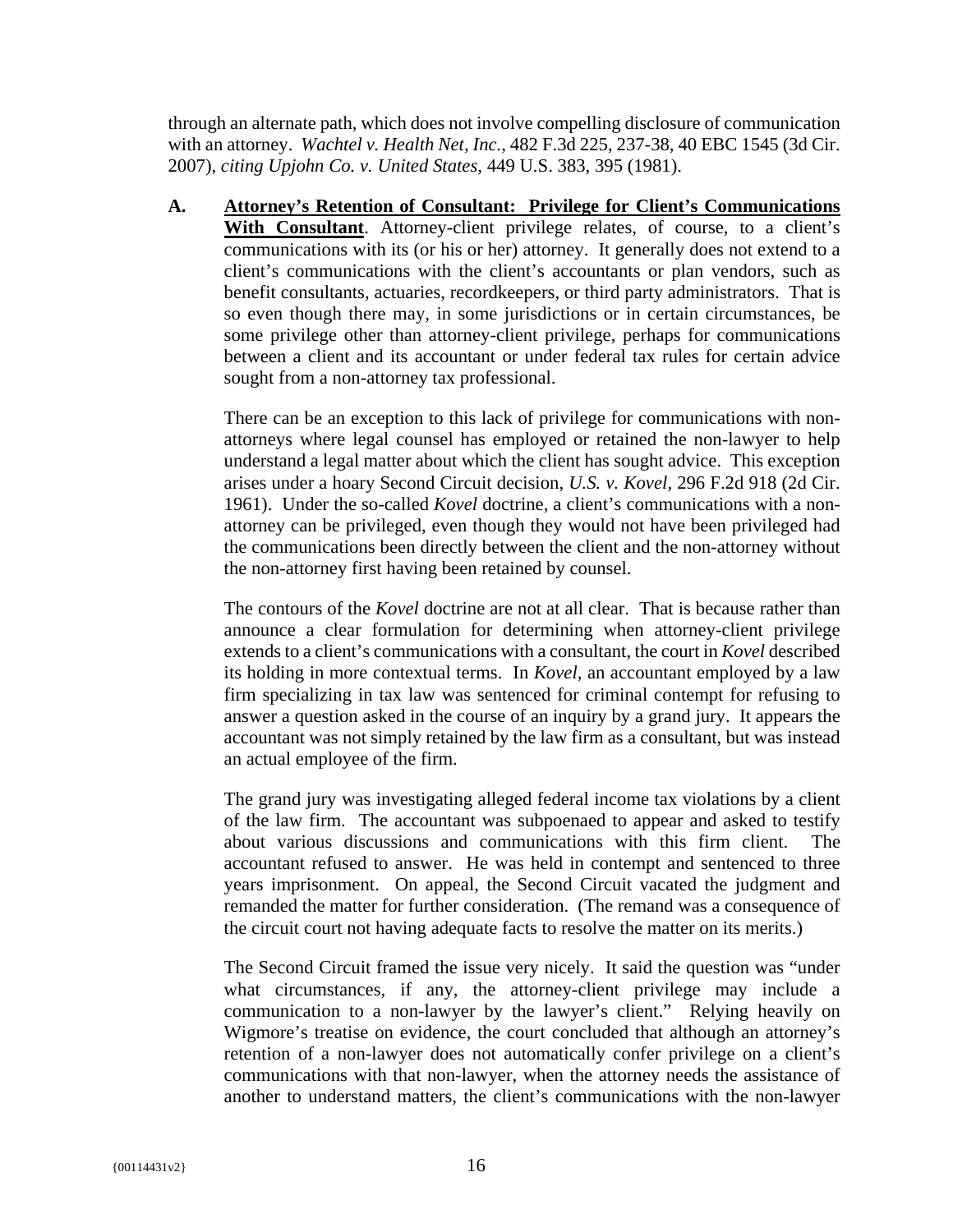providing that assistance may enjoy attorney-client privilege. In reaching this conclusion, the court relied heavily on an analogy to an attorney's use of a foreign language translator. The court thought it clear that if an attorney needed to retain a translator in representing a client who spoke a foreign language, the communications between the client and the interpreter should be privileged.

The court cautioned that simply retaining a non-lawyer does not result in communications with the non-lawyer being privileged. But where a party is necessary to aid the attorney in handling his or her legal work, a client's communications with that party should enjoy privilege. The court put it this way:

Nothing in the policy of the [attorney-client] privilege suggests that attorneys, simply by placing accountants, scientists or investigators on their payrolls and maintaining them in their offices, should be able to invest all communications by clients to such persons with a privilege the law has not seen fit to extend when the latter are operating under their own steam. On the other hand, in contrast to the Tudor times when the privilege was first recognized, the complexities of modern existence prevent attorneys from effectively handling clients' affairs without the help of others; few lawyers could now practice without the assistance of secretaries, file clerks, telephone operators, messengers, clerks not yet admitted to the bar, and aides of other sorts. "The assistance of these agents being indispensable to his work and the communications of the client being often necessarily committed to them by the attorney or by the client himself, the privilege must include all the persons who act as the attorney's agents." (Footnotes and citations omitted.)

In introducing the foreign language translator analogy, the court said the following:

[T]he Government does not here dispute that the privilege covers communications to non-lawyer employees with "a menial or ministerial responsibility that involves relating communications to an attorney." We cannot regard the privilege as confined to "menial or ministerial" employees. Thus, we can see no significant difference between a case where the attorney sends a client speaking a foreign language to an interpreter to make a literal translation of the client's story; a second where the attorney, himself having some little knowledge of the foreign tongue, has a more knowledgeable non-lawyer employee in the room to help out; a third where someone to perform that same function has been brought along by the client; and a fourth where the attorney, ignorant of the foreign language, sends the client to a non-lawyer proficient in it, with instructions to interview the client on the attorney's behalf and then render his own summary of the situation, perhaps drawing on his own knowledge in the process, so that the attorney can give the client proper legal advice. All four cases meet every element of Wigmore's famous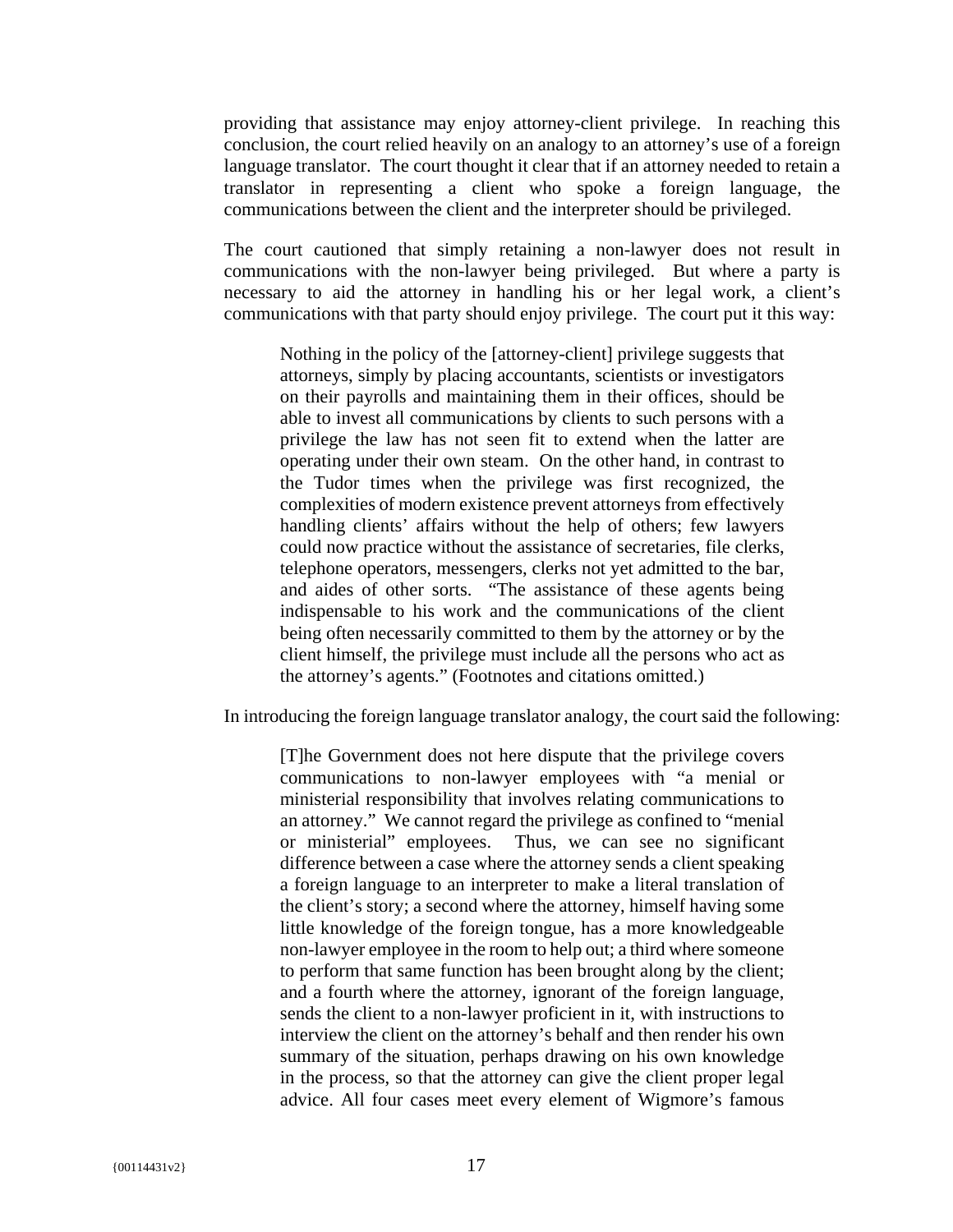formulation, § 2292, "(1) Where legal advice of any kind is sought (2) from a professional legal adviser in his capacity as such, (3) the communications relating to that purpose, (4) made in confidence (5) by the client, (6) are at his instance permanently protected (7) from disclosure by himself or by the legal adviser, (8) except the protection be waived," save (7); literally, none of them is within (7) since the disclosure is not sought to be compelled from the client or the lawyer. Yet § 2301 of Wigmore would clearly recognize the privilege in the first case and the Government goes along to that extent; § 2301 would also recognize the privilege in the second case and § 2311 in the third unless the circumstances negated confidentiality. We find no valid policy reason for a different result in the fourth case, and we do not read Wigmore as thinking there is. Laymen consulting lawyers should not be expected to anticipate niceties perceptible only to judges -- and not even to all of them.

Applying the translator analogy to the client's communications with the accountant– and more generally, one assumes, to other experts necessary for an attorney to do his or her job (and in particular to those required for the attorney to understand technical materials that may be necessary to provide representation) – the court said the following:

This analogy of the client speaking a foreign language is by no means irrelevant to the appeal at hand. Accounting concepts are a foreign language to some lawyers in almost all cases, and to almost all lawyers in some cases. Hence the presence of an accountant, whether hired by the lawyer or by the client, while the client is relating a complicated tax story to the lawyer, ought not destroy the privilege, any more than would that of the linguist in the second or third variations of the foreign language theme discussed above; **the presence of the accountant is necessary, or at least highly useful, for the effective consultation between the client and the lawyer which the privilege is designed to permit**. By the same token, if the lawyer has directed the client, either in the specific case or generally, to tell his story in the first instance to an accountant engaged by the lawyer, who is then to interpret it so that the lawyer may better give legal advice, communications by the client reasonably related to that purpose ought fall within the privilege; there can be no more virtue in requiring the lawyer to sit by while the client pursues these possibly tedious preliminary conversations with the accountant than in insisting on the lawyer's physical presence while the client dictates a statement to the lawyer's secretary or in interviewed by a clerk not yet admitted to practice. What is vital to the privilege is that the communication be made in confidence for the purpose of obtaining legal advice from the lawyer. If what is sought is not legal advice but only accounting service, as in *Olender v. United States, 210 F.2d 795, 805-806* (9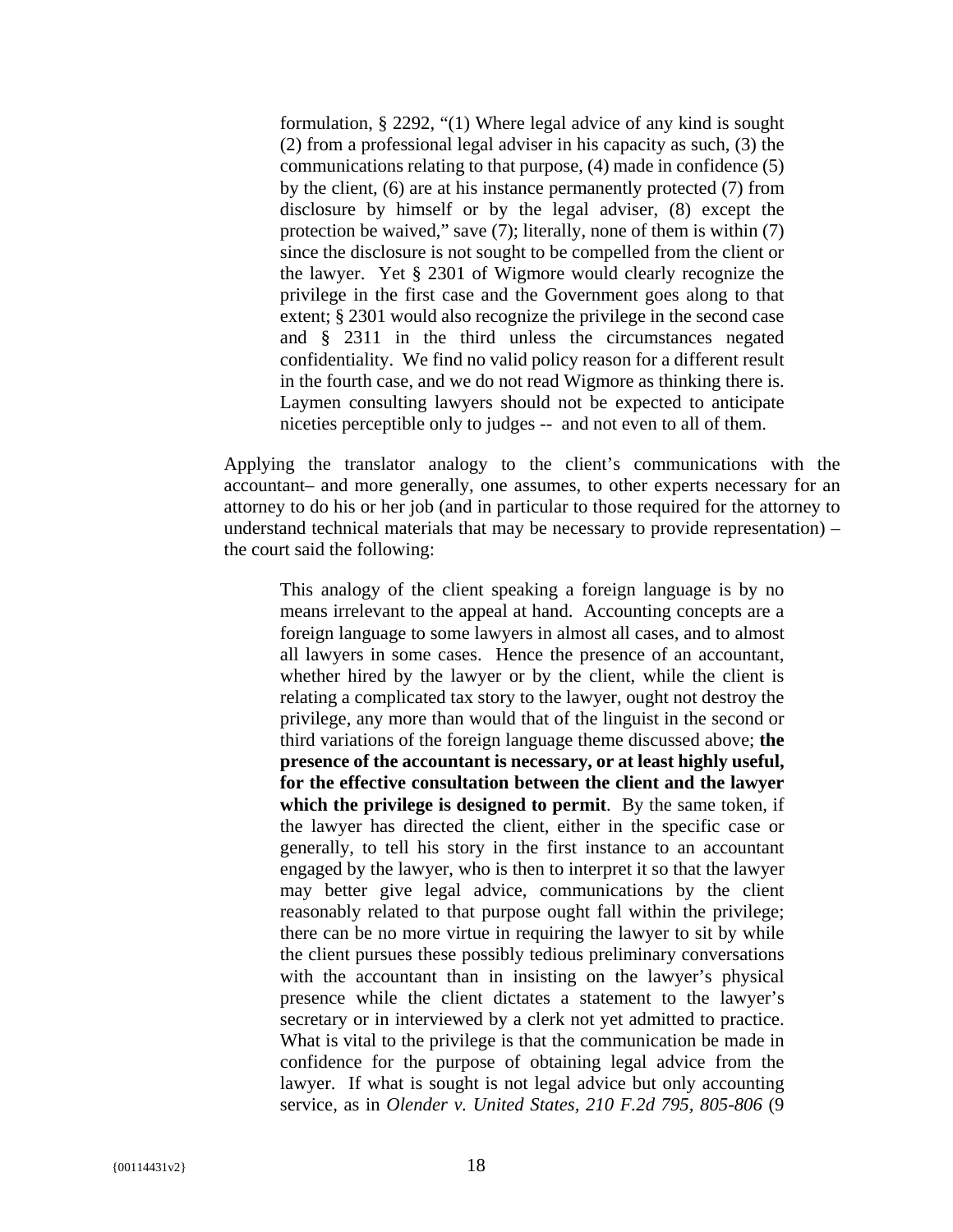Cir. 1954), see *Reisman v. Caplin, 61-2 U.S.T.C. P9673 (1961)*, or if the advice sought is the accountant's rather than the lawyer's, no privilege exists. (Emphasis added; footnotes omitted.)

Importantly, the court noted that for a client's communications with a non-lawyer to enjoy attorney-client privilege, legal counsel must first retain the non-attorney. So, the order in which matters occur is important. The court anticipated criticism of this conclusion that there can be privilege only where the attorney is retained first (and the attorney then retains the non-attorney), saying:

We recognize this draws what may seem to some a rather arbitrary line between a case where the client communicates first to his own accountant (no privilege as to such communications, even though he later consults his lawyer on the same matter, *Gariepy v. United States, 189 F.2d 459, 463* (6th Cir. 1951)), and others, where the client in the first instance consults a lawyer who retains an accountant as a listening post, or consults the lawyer with his own accountant present. But that is the inevitable consequence of having to reconcile the absence of a privilege for accountants and the effective operation of the privilege of client and lawyer under conditions where the lawyer needs outside help. (Footnotes omitted)

For benefits lawyers, the salient points in the *Kovel* court's discussion are that (1) the attorney needs to have been hired in the matter prior to the client communicating with the non-attorney (and perhaps that the attorney, rather than the client, have hired the non-attorney), and (2) the non-attorney probably needs to be "necessary, or at least highly useful, for the effective consultation between the client and the lawyer which the privilege is designed to permit." Let's apply this second point to the benefits practice. Although one assumes a client's discussions with a pension or health plan actuary would not normally enjoy privilege, there may be circumstances where those communications will be privileged, particularly if the actuary is instead first retained by the client's legal counsel. Consider, for example, a client that retains an attorney to evaluate (a) whether ERISA's minimum funding requirements have been met for its defined benefit pension plan, and (b) the consequences for the client should those standards not have been met. The attorney may well need the services of an actuary to properly understand the various steps required to determine whether the minimum funding standards have been met. If, for that reason, the attorney retains an actuary, and thereafter the client has discussions with the actuary, one could argue those discussions would be privileged under *Kovel*. A harder question may be whether the actuary can be the regular plan actuary with whom the client has previously communicated on unrelated, similar, or the same issue, and whether privilege will extend to future communications on those same issues if they relate to the attorney's engagement.

The *Kovel* doctrine seems to arise most commonly where either a plan sponsor or plan fiduciary wishes to engage a party to do a compliance audit. The client could,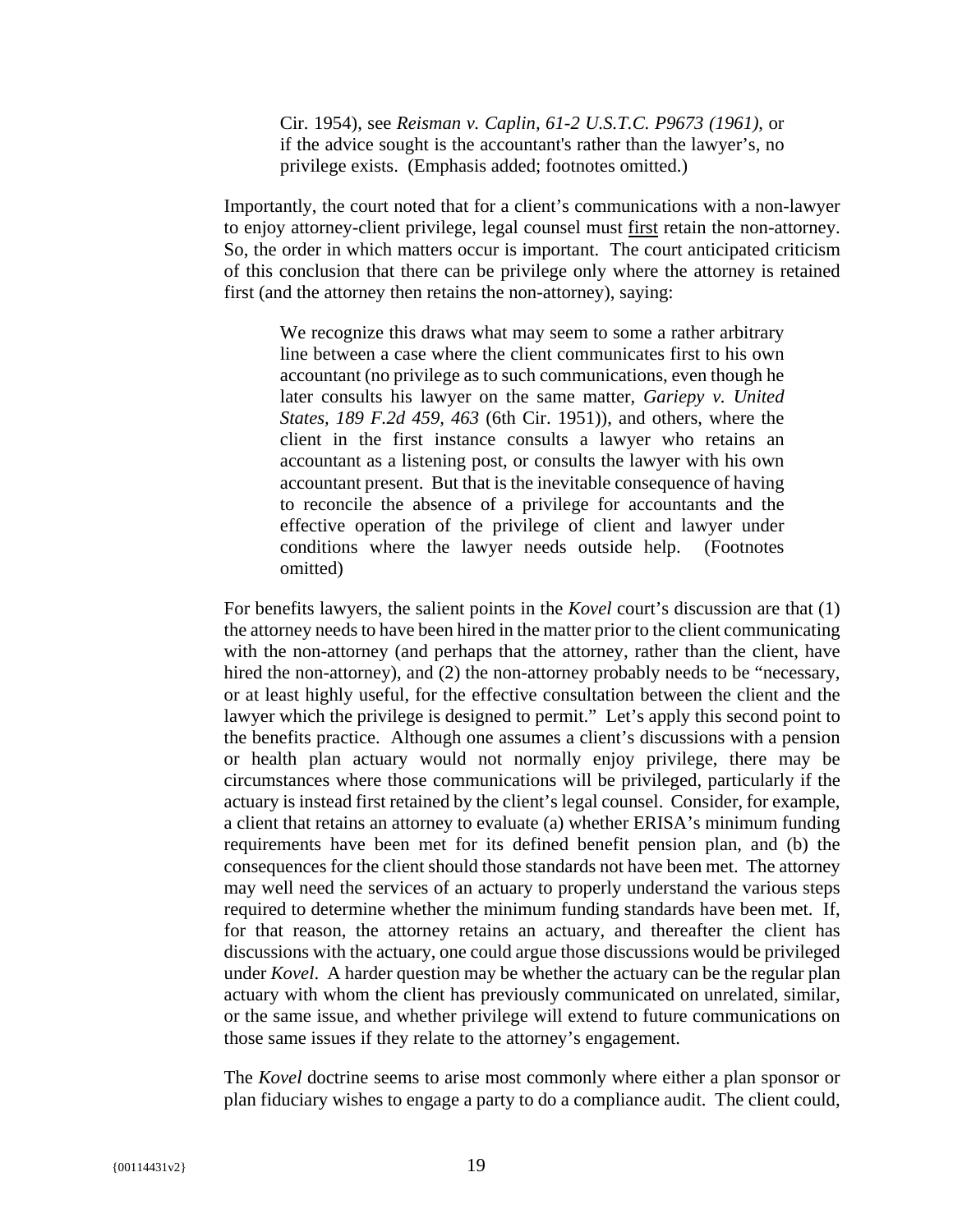of course, engage a law firm to handle the audit. But if the client were instead to turn to a benefits consulting firm or other non-lawyer vendor to evaluate the sponsor's (or fiduciary's) compliance with ERISA, the Tax Code, and other legal requirements, there may be value in having legal counsel for the client engage the party, rather than the plan sponsor or fiduciary doing so directly.

Whether the resulting communications between the client and the party handling the compliance review would then enjoy attorney-client privilege would seem a more difficult issue than in the example above where an attorney who was asked about minimum funding requirements retains an actuary. That is because some of the work handled by the compliance audit vendor will very likely fall within the capabilities of the attorney. In the parlance of *Kovel*, there would be no need for a "translator" with respect to much of the information gathered. There would, though, be exceptions, where it would be necessary, or at least highly useful, for the attorney to have experts knowledgeable in actuarial science, finance, medicine, or intellectual technology, "translate" for the attorney.

But even if the attorney has the skill set to do the entire audit, recall that *Kovel*, in *dicta*, noted that attorneys cannot do their work effectively without the assistance of helpers having non-technical abilities, such as "secretaries, file clerks, telephone operators, messengers, clerks not yet admitted to the bar, and aides of other sorts." The court quoted Wigmore to the effect that "the assistance of these agents being indispensible to his work, . . . the privilege must include all the persons who act as the attorney's agents." One could argue, then, that if an attorney has been retained to pull together and analyze the results of a compliance audit vendor's efforts, and uses those results in providing a report to the client involving legal (rather than business) analysis, having the compliance audit vendor report its results to the attorney (and perhaps even having the attorney retain that vendor) may well extend attorney-client privilege to the client's communications with the non-attorney vendor.

It would seem that the role of the attorney must be meaningful, though. That is, *Kovel* imagines a circumstance where an attorney has been asked for legal advice. The attorney gathers assistance from others in providing that advice. The attorney is, of course, the party that provides the legal advice to the client. If, instead, an attorney were engaged simply to serve as a conduit for the compliance audit vendor's report, receiving and passing it along to the client, and perhaps for the purpose of retaining the vendor, it would seem hard to argue that the client's communications with the vendor would enjoy attorney-client privilege under *Kovel*. That is because if the attorney's only role is to "touch" the vendor's report as it passes to the client (and perhaps to retain the vendor), the attorney would not seem to have been retained to provide any meaningful legal analysis for which the attorney would have needed the assistance of the compliance audit vendor.

All of this begs the question whether the "fiduciary exception" to attorney-client privilege described in Section I.D below makes all this moot. Where the matters at issue are fiduciary, rather than settlor, in nature there would typically be no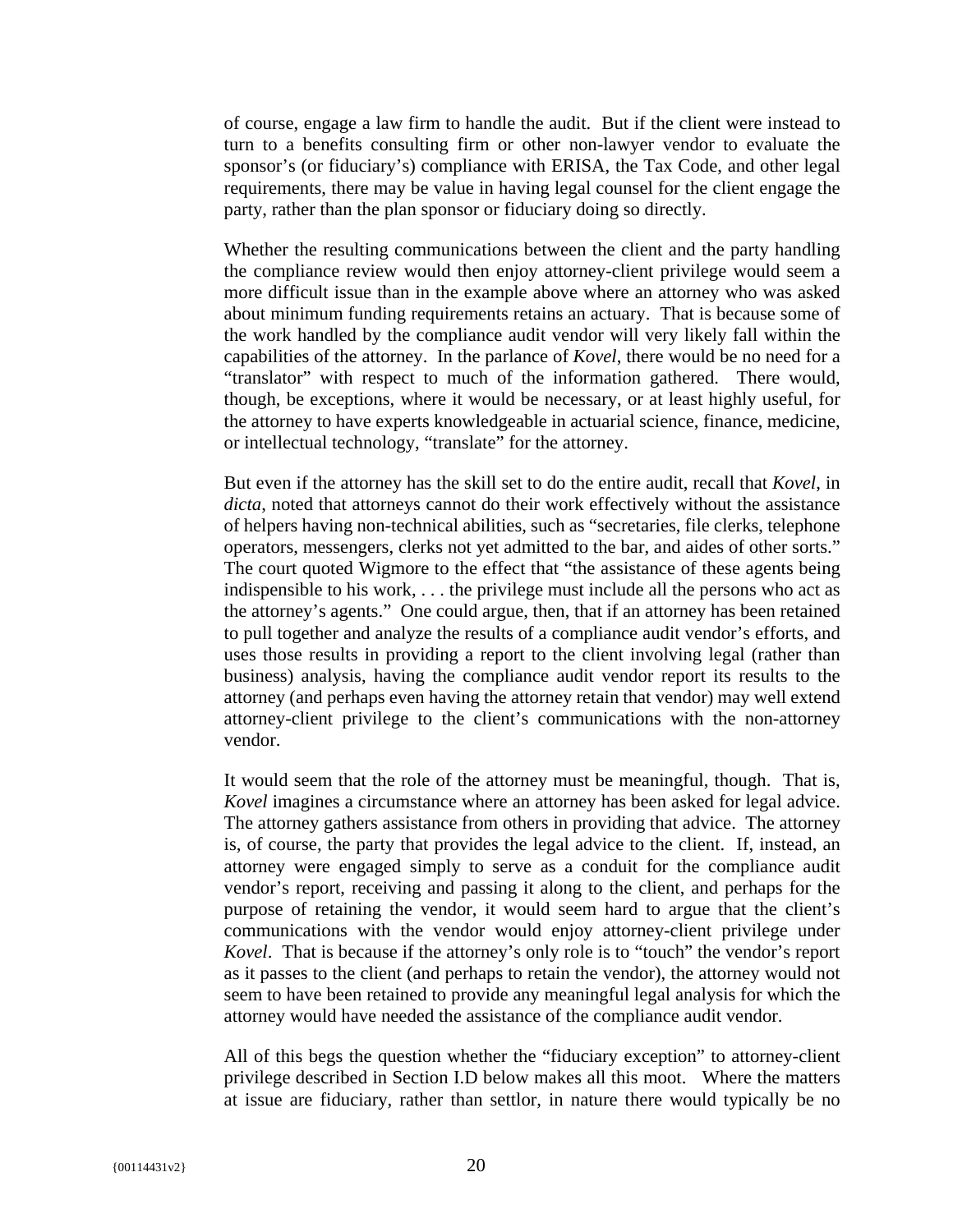privilege in any event, unless the "personal liability" rule described in Section I.F below applies. There is no reason to think the *Kovel* doctrine somehow bootstraps one out of the fiduciary exception, creating privilege where none would otherwise have existed. In the examples above, involve funding and compliance audits, there may, depending on the facts and circumstances, be some argument that the personal liability rule applies or that some or all of the issues are settlor.

**Disclosure to Actuary**. In *Cottillion v. United Refining Co.*, 2011 WL 6989832, 2011 U.S. Dist. Lexis 151519, 53 EBC 1275 (W.D. Pa. 2011), a federal district court considered a dispute concerning an actuarial reduction in early retirement benefits. As to the inapplicability of the fiduciary exception for advice concerning personal liability (see the *U.S. v. Mett* discussion in Section I.F below), the court held that the interest of the plan beneficiaries diverged from the plan trustee's interest when the trustee took concrete steps to actuarially reduce benefits to retirees already in pay status and to recoup overpayments, because at that point a serious and significant threat of litigation had materialized. An attorney's action in copying an actuary on an email did not waive attorney-client privilege because the actuary's involvement was at the direction of the attorney, to assist the attorney in the provision of legal advice. As to whether a disclosure to the actuary constitutes a waiver, the court said the critical inquiry is "whether the third party consultant is involved in the giving of legal advice" or "functions like an employee in providing information which facilitates the obtaining of legal advice." The key in the instant case was that the communications with the actuary were at the attorney's direction, for the express purpose of assisting him in providing legal advice.

An email from the actuary to a committee member regarding recouping payments was not, however, privileged, even if it was at the attorney's direction because it concerned only accounting issues related to the administration of the plan (and was prepared for non-litigation purposes, not in anticipation of litigation).

The court also concluded as follows:

- 1. A draft document subject to revision was not automatically privileged.
- 2. A proposed response to an inquiry from a beneficiary relating to a reduction in benefits enjoyed no privilege because it was related only to plan administration.
- 3. A draft form of a letter to participants regarding a benefit reduction in a VCP process was related to administration of the plan, and therefore not privileged.
- 4. Discussions of plan amendments concerned settlor issues, so the fiduciary exception was inapplicable.
- 5. Meeting minutes generally were not privileged, except small portions containing legal advice falling within the personal liability limitations of the fiduciary exception.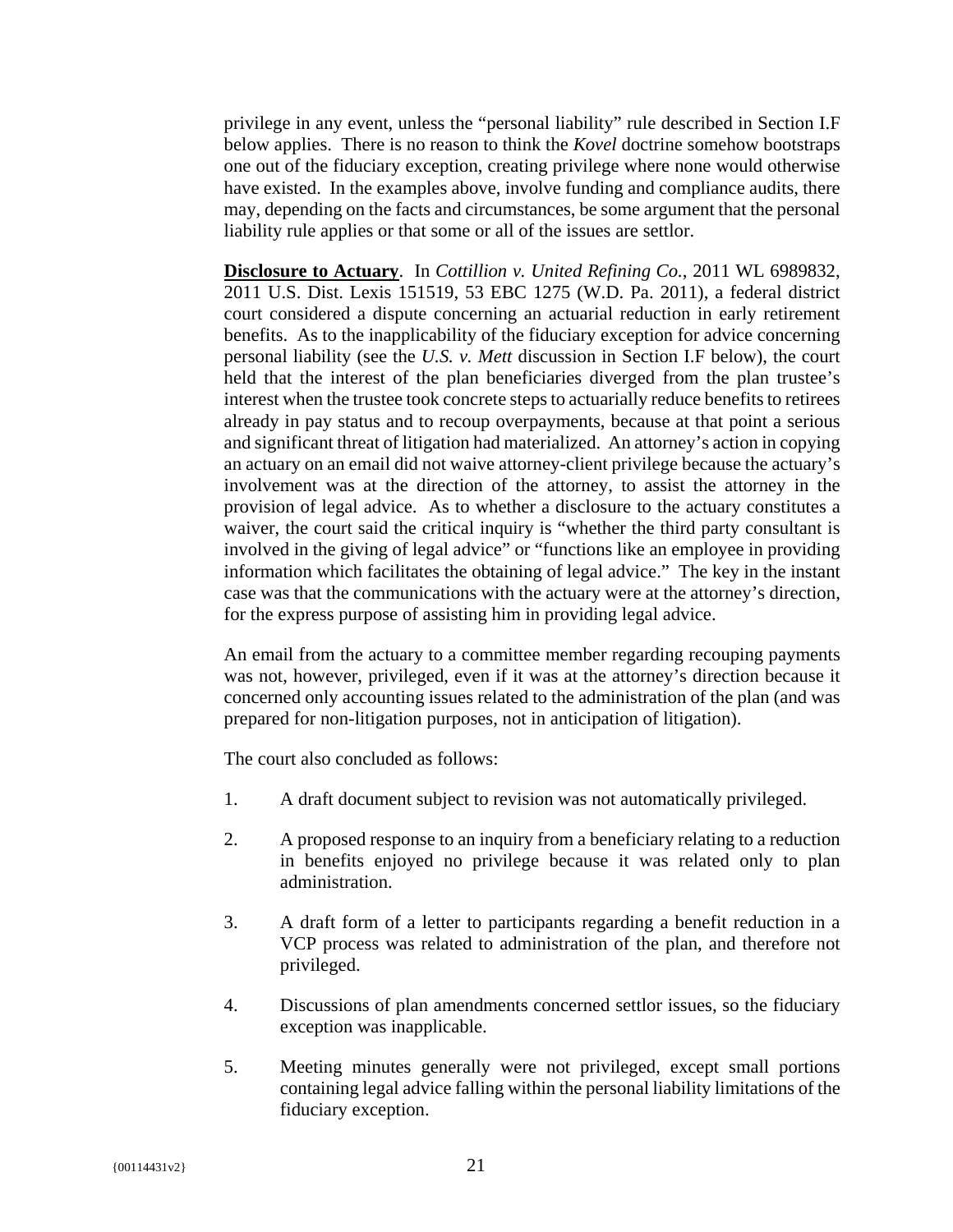The court also concluded that letters to auditors relating to the annual plan audit were not privileged.

**B.** Entity Representation. Generally, an entity client will enjoy attorney-client privilege with respect to communications between its attorney and its constituents, so long as those communications relate to the subject matter of the representation. *Upjohn Co. v. United States*, 449 U.S. 383 (1981); Restatement § 73 & cmt. d. To enjoy privilege, the communication must, however, be with an "agent" of the entity, which can include even lower level employees communicating with counsel concerning the subject matter of the representation.

**Corporation's Privilege for Communications With Outside Consultant Who Was Functional Equivalent of Employee**. The Ninth Circuit concluded that a corporation can enjoy privilege with respect to communications its attorneys have with consultants who are the "functional equivalent" of employees. *U.S. v. Graf*, 610 F.3d 1148 (9th Cir. 2010). The issue arose in the criminal trial of the founder of a corporation who was technically not an employee. The founder sought to exclude testimony of the corporation's counsel. At least ostensibly, the founder was a consultant to the company, having been prohibited from acting as an employee or agent by the terms of California cease-and-desist orders relating to earlier misconduct.

The court concluded that the defendant (the founder of the company) had no attorney-client relationship with the company's attorneys, and therefore had no privilege he could assert. Since this conclusion did not seem to depend on whether the company had privilege, one might argue that the court did not need to reach that issue. Nonetheless, the court plainly addressed the question. Specifically, the court held that the company had privilege for its counsel's communications with the founder because the founder, as a consultant, was a "functional employee" of the company. The company waived its privilege so its attorneys could testify in the founder's criminal trial, against the founder's wishes.

In concluding that the company had privilege with respect to its counsel's communications with the founder, the Ninth Circuit adopted the Eighth Circuit's analysis in *In re Bieter Co.*, 16 F.3d 929 (8th Cir. 1994). In *Bieter*, the Eighth Circuit relied on the Supreme Court's decision in *Upjohn Co. v. U.S.*, 449 U.S. 383 (1981), to apply privilege to communications between corporate counsel and outside consultants. The Ninth Circuit described *Bieter* as follows:

The *Bieter* court reasoned that "too narrow a definition of 'representative of the client' will lead to attorneys not being able to confer confidentially with nonemployees who, due to their relationship to the client, possess the very sort of information that the privilege envisions flowing most freely." *Id.* The consultant at issue in *Bieter* was "involved on a daily basis with the principals of Bieter and on Bieter's behalf in the unsuccessful development that serve[d] as the basis for th[e] litigation," therefore, he was "precisely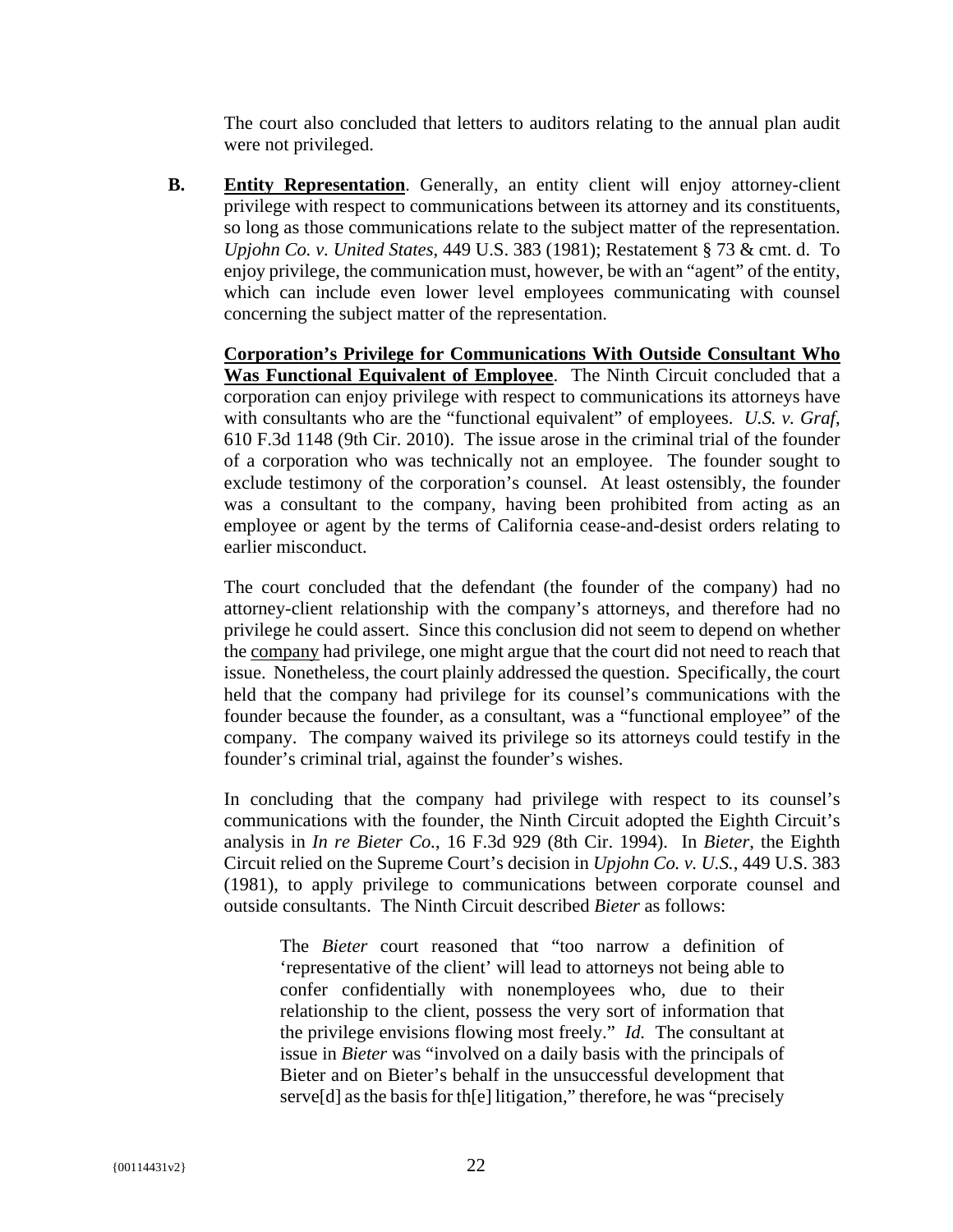the sort of person with whom a lawyer would wish to confer confidentially in order to understand Bieter's reasons for seeking representation." *Id*. at 938 (citing *Upjohn*, 449 U.S. at 389). The court concluded that "he was in all relevant respects the functional equivalent of an employee." *Id.* (citing *McCaugherty v. Siffermann*, 132 F.R.D. 234, 239 (N.D. Cal. 1990)).

*Graf* not only addressed a corporation's privilege for communications between its counsel and non-employees who are the "functional equivalent" of employees, it also announced a standard for determining whether a corporate employee holds a joint privilege over communications with corporate counsel. This question of joint privilege seems tantamount to the question whether corporate counsel, intentionally or not, has come to represent an employee (or functional employee) in addition to representing the corporation.

*Graf* is illustrative of a tension inherent in representing an entity – the need to communicate through the entity's constituents, without coming to represent the constituents themselves. Given the fundamental nature of this conflict, it is worth describing the facts of the case and the court's analysis in further detail.

The defendant, Mr. Graf, was the founder of, and ostensible consultant to, a company that purported to provide health care benefits coverage to more than 20,000 plan members. In fact, the company was, as the court put it, "part of an elaborate scheme to defraud" individuals and small businesses who purchased health plan coverage through the company.

Graf was indicted for his involvement in the fraudulent operation of the company. The district court allowed several attorneys who had represented the company to testify against Graf at his criminal trial, despite Graf's motion to exclude their testimony. The district court found that the attorneys represented only the company and that Graf had no individual attorney-client relationship to establish any privilege that would be violated by the proffered testimony.

A jury found Graf guilty of conspiracy, mail fraud, misappropriation, conducting unlawful monetary transactions, and obstruction of justice. Graf was sentenced to 300 months' imprisonment, and ordered to provide restitution in an amount exceeding \$20 million.

The Ninth Circuit was asked to consider whether the district court's refusal to exclude the attorneys' testimony was erroneous. The question was made complicated by the fact that Graf had not been listed as an employee, officer, or director of the company, nor of 16 related trade associations. This was so even though Graf had organized the company and the trade associations with his thengirlfriend and one other individual. As the court noted, the failure to list Graf as an employee, officer, or director was "likely because Graf had previously been banned from insurance work in the state of California for misconduct in violation of state insurance laws."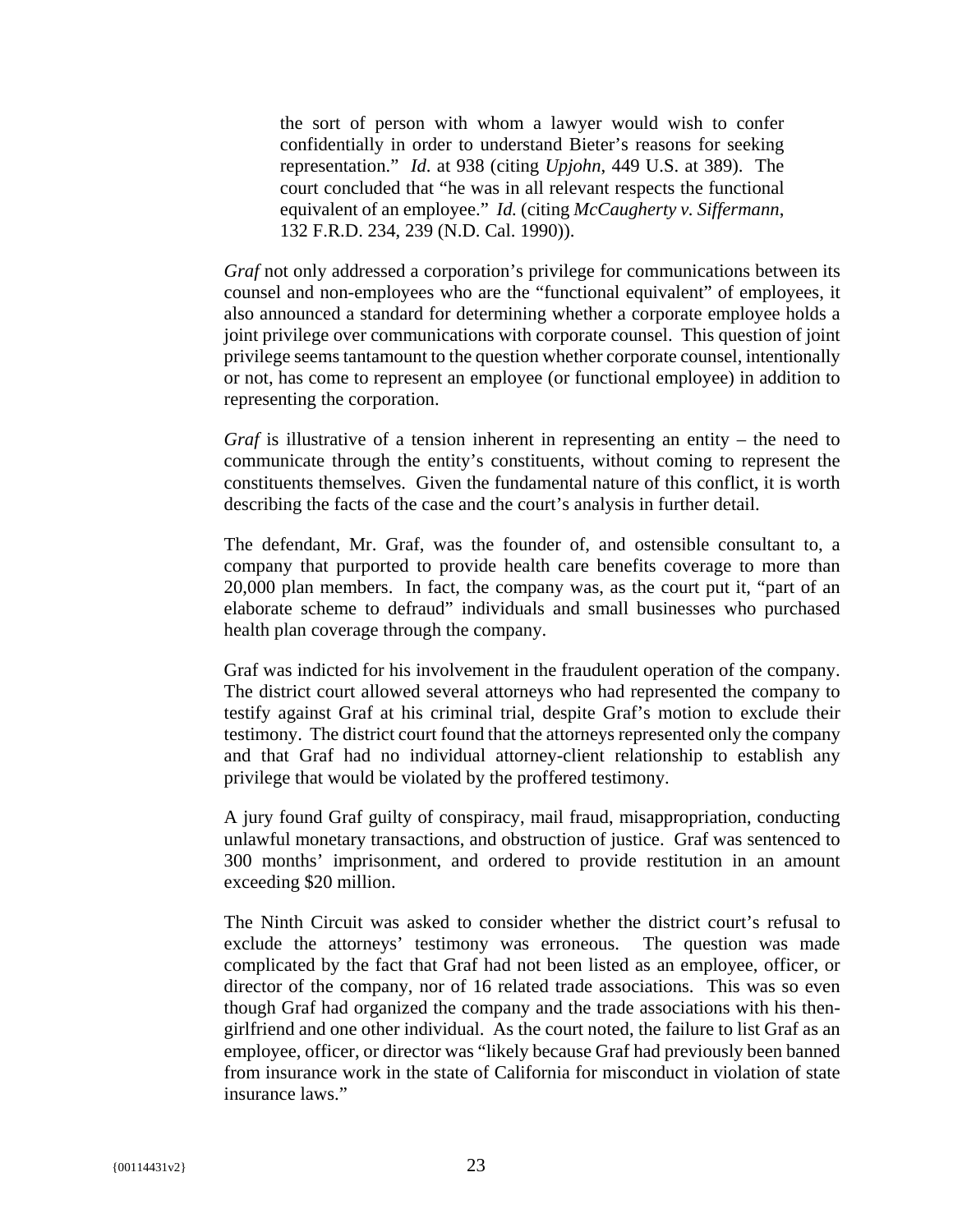The plans were multiple employer welfare arrangements ("MEWAs") marketed to insurance agents, who in turn sold them to employers and individuals. Graf misrepresented to the insurance agents and the public that the plans were insured through various insurance companies. In making these misrepresentations, Graf ignored advice of the company's attorneys that the marketing of the plans violated state and federal law.

Graf also incorporated another company, created to appear as a preferred provider organization. This allowed Graf and his then-girlfriend to "funnel money" from the main company into the ersatz PPO in exchange for services the phony PPO allegedly rendered to the main company. This second organization was actually a shell company designed to hide the diversion of about \$750,000 in premiums Graf and his then-girlfriend used to purchase jewelry, a sports car, and a house.

When the Department of Labor began investigating the main company, Graf obstructed that investigation in a variety of ways. For example, Graf instructed attorneys representing the company to inform the Department that the marketing of the plans had ceased, even though Graf knew this was false. He also told the company's employees to hide documents and information from DOL investigators conducting an onsite visit. When the DOL issued subpoenas to the second company (the one intended to appear as a PPO), Graf produced documents that purported to show that the company was in fact a PPO (run by his girlfriend), and that it provided services to the main company, although Graf knew this was false.

The DOL filed a civil suit to remove Graf and his girlfriend from the company, install an independent fiduciary to operate the company, and freeze the company's assets, as well as the personal assets of Graf and his girlfriend. The district court did, in fact, install an independent fiduciary and froze the assets of the two companies, the trade associations, and those of Graf and his girlfriend.

Sadly, the company collected about \$14 million in payments for medical coverage, but paid less than \$1.8 million in claims. Unpaid claims exceeded \$20 million.

The independent fiduciary waived the company's attorney-client privilege with regard to all communications between the company and its legal counsel – both its general counsel and outside counsel. As noted earlier, Graf argued that he was a joint holder of the attorney-client privilege and had not waived it, so the testimony of these attorneys should be excluded.

The court noted that a party asserting attorney-client privilege has the burden of establishing both the existence of an attorney-client relationship and the privileged nature of the communication, citing *U.S. v. Ruehle*, 583 F.3d 600, 607 (9th Cir. 2009) (quoting *U.S. v. Bauer*, 132 F.3d 504, 507 (9th Cir. 1997)). Because the privilege "impedes full and free discovery of the truth," the privilege, the court explained, is strictly construed.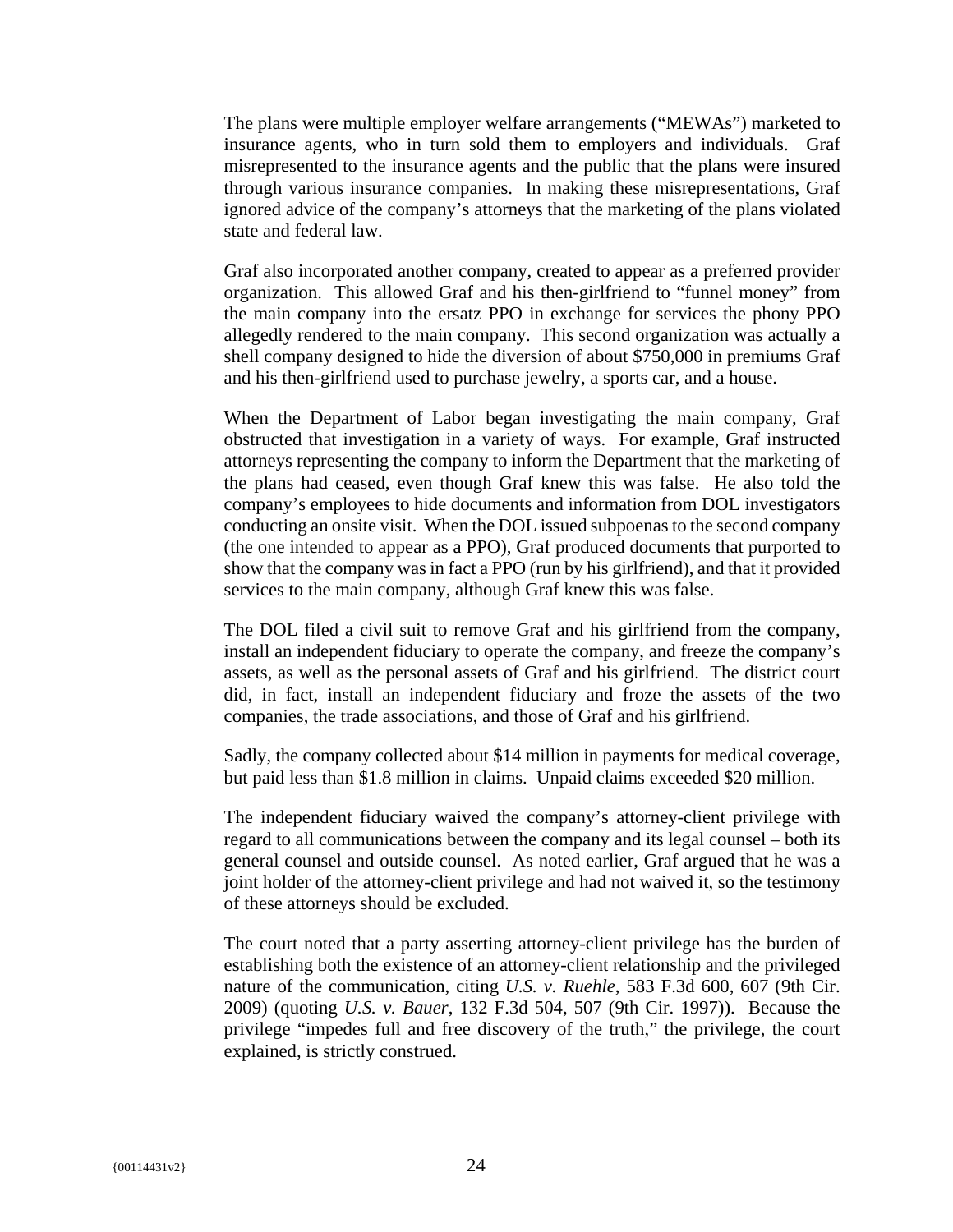The Ninth Circuit indicated that it applies the following eight-part analysis in determining whether information is covered by the attorney-client privilege: (1) where legal advice of any kind is sought (2) from a professional legal advisor in his or her capacity as such, (3) the communications relating to that purpose, (4) made in confidence (5) by the client, (6) are at his or her instance permanently protected (7) from disclosure by him or herself or by the legal advisor, (8) unless the protection is waived. (Citing *U.S. v. Ruehle, supra*, which in turn quoted *In re Grand Jury Investigation*, 974 F.2d 1068, 1071 n. 2 (9th Cir. 1992))

Graf argued that even if, as the government asserted, the company enjoyed privilege with respect to its attorneys' communications with the company's officers, directors, and employees, Graf was not an officer, director, or employee, but was instead an outside consultant.

The court said there appeared to be two potential consequences of Graf's status as an independent consultant. First, Graf argued that because he was not an employee his conversations with the company's attorneys should not have fallen within the company's corporate privilege under the Supreme Court's decision in *Upjohn Co. v. U.S.*, 449 U.S. 383 (1981). Second, Graf contended that because he was an independent but interested or related third party, he was a joint client of the attorneys.

The court's obligation to address the first of these arguments – that because Graf was not an employee his conversations with the attorneys should not have fallen within the company's corporate privilege – may explain why the court bothered to consider whether the company had privilege. After all, the company waived any privilege it may have had, so one might think the only relevant question was whether Graf himself had privilege. For Graf to have privilege he would have needed to have been a client of the attorneys, but this would not seem to require that the company also have privilege.

In any event, the court did take the opportunity to consider both (1) whether a company's corporate attorney-client privilege extends to communications between its counsel and outside consultants, and (2) when corporate employees themselves have attorney-client privilege for communications with a corporation's counsel.

As to the first of these questions – whether a company's corporate attorney-client privilege extends to communications between the company's counsel and the company's outside consultants – the court first reminded the reader of the Supreme Court's holding in *Upjohn Co. v. U.S.*, 449 U.S. 383 (1981). In *Upjohn*, the Supreme Court held that a corporation's privilege extends to communications between corporate employees and corporate counsel as long as the communications are "made at the direction of corporate superiors in order to secure legal advice." The Ninth Circuit then adopted the Eighth Circuit's conclusion in *Bieter*, *supra*, that communications between an outside consultant and an entity's attorneys will be covered under the entity's attorney-client privilege where the outside consultant is the "functional equivalent of an employee."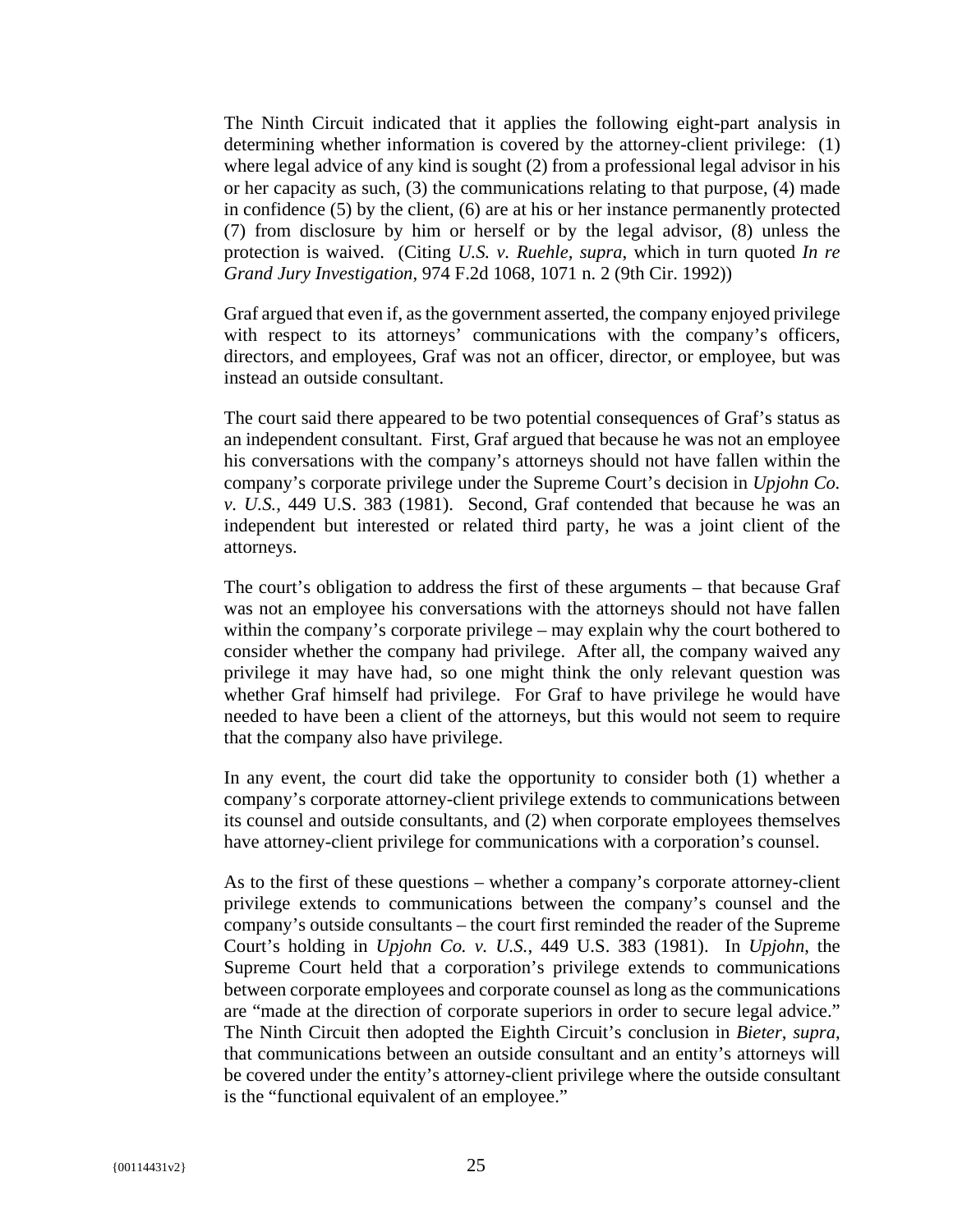The Ninth Circuit held that Graf was a "functional employee" of the company. He was a functional employee by reason of his communications with insurance brokers and agents on behalf of the company, his management of company employees, and more importantly, his role as the company's primary agent in its communications with corporate counsel. The sole reason Graf was not explicitly a director, officer, or employee was, again, apparently because outstanding California cease-anddesist orders prevented him from lawfully being employed by an insurance company in the state. Because Graf was a functional employee, and not an independent outside consultant to the company, the court rejected Graf's claim of entitlement to a jointly-held attorney-client privilege with the company's attorneys.

Having concluded that Graf did not have a jointly-held attorney-client privilege with the company, the court turned to the question of whether Graf, as a functional employee of the company, held a personal attorney-client privilege over any of his communications with the attorneys. The court announced in this regard that it was adopting the Third Circuit's test in *In re Bevill, Bresler & Schulman Asset Mgmt. Corp.*, 805 F.2d 120 (3d Cir. 1986) for determining whether individual employees enjoy a personal attorney-client privilege for their communications with a company's corporate counsel.

Under the *Bevill* test, which has also been adopted by the First, Second, and Tenth Circuits, individual corporate officers or employees seeking to assert a personal claim of attorney-client privilege must affirmatively show the following five factors:

*First*, they must show they approached counsel for the purpose of seeking legal advice. *Second*, they must demonstrate that when they approached counsel they made it clear that they were seeking legal advice in their individual rather than in their representative capacities. *Third*, they must demonstrate that the counsel saw fit to communicate with them in their individual capacities, knowing that a possible conflict could arise. *Fourth*, they must prove that their conversations with counsel were confidential. And *fifth*, they must show that the substance of their conversations with counsel did not concern matters within the company or the general affairs of the company.

*Bevill* at 123, 125 (quoting *In re Grand Jury Investigation*, 575 F. Supp 777, 780 (N.D. Ga. 1983) (brackets omitted and emphases added).

In describing its reason for adopting the *Bevill* test, the court said the following:

There are strong policy reasons to adopt the *Bevill* test. As noted above, any time a corporation retains counsel, counsel will have to talk to individual employees to represent the company effectively. The *Bevill* test responds to this reality by ensuring that a corporation is free to obtain information from its officers, employees, and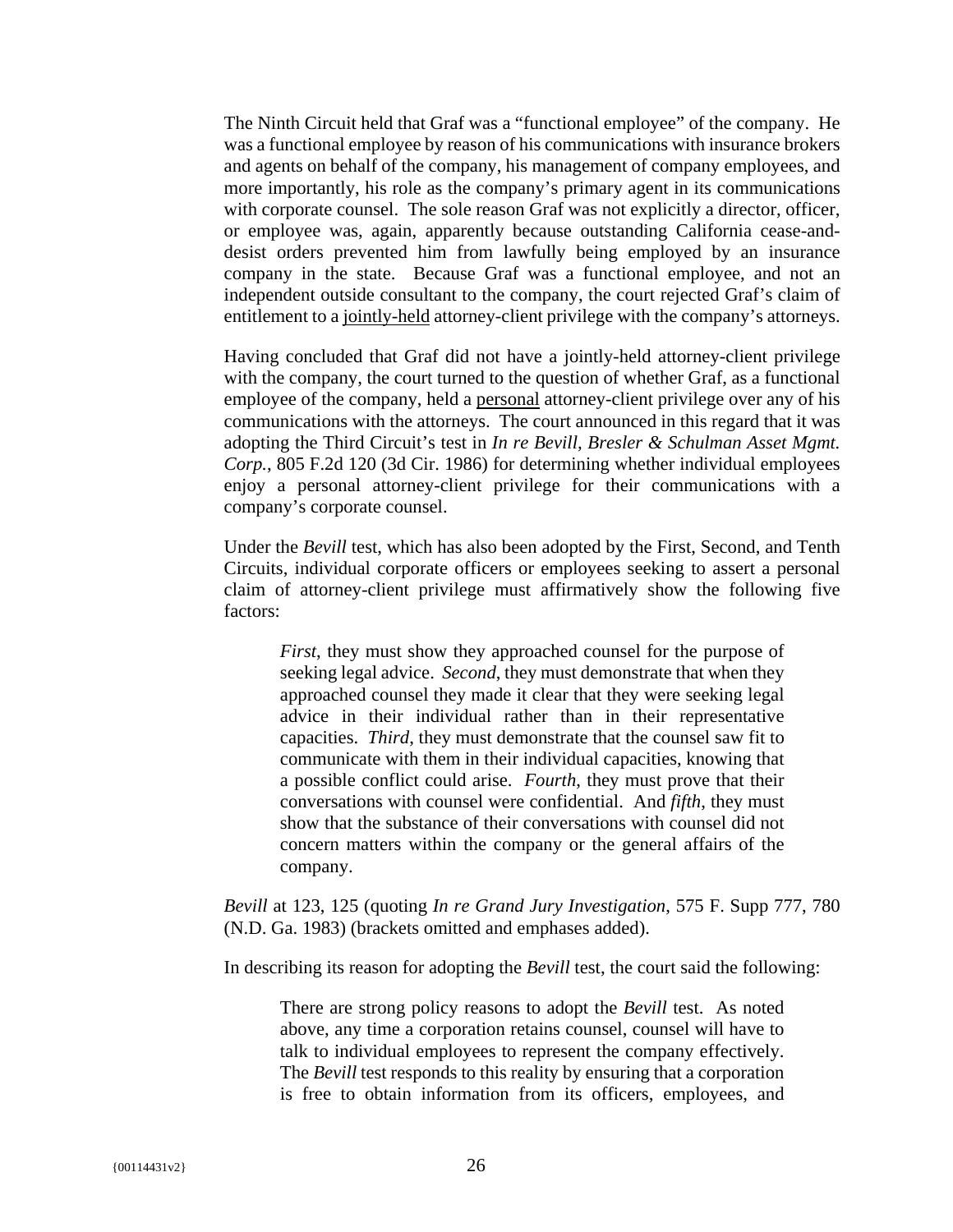consultants about company matters and then control the attorneyclient privilege, waiving it when necessary to serve corporate interests. The test also preserves the individual's ability to claim a personal attorney-client privilege when the individual makes clear he or she is seeking personal legal advice and the communications relate to personal legal affairs, not to the company's business. Moreover, there are reasons to look to other circuits when contemplating the proper standard to this arena. As the Supreme Court cautioned in *Upjohn*, "[a]n uncertain privilege, or one which purports to be certain but results in widely varying applications by the courts, is little better than no privilege at all." 449 U.S. at 393. For these reasons, we adopt the *Bevill* test in the Ninth Circuit.

The court explained how the *Bevill* test would apply to Graf. For Graf to enjoy a personal attorney-client privilege, Graf must establish the following:

**(2)** he approached the attorneys for the purpose of seeking legal advice; (2) when he did so, he made it clear to the attorneys that he was seeking legal advice in his individual rather than in his representative capacity; (3) the attorneys saw fit to represent him personally, knowing a conflict could arise; (4) his conversations with the attorneys were in confidence; and  $(5)$  "the substance of [his] conversations with [the attorneys] did not concern matters within [the company] or the general affairs of [the company].

The court concluded that Graf failed to meet factors 2, 3, and 5 as to all of the attorneys at issue. In reaching this conclusion, the court placed weight on the fact that the attorneys' retainer agreements and engagement letters were signed by one of the company's founders other than Graf, and that the company paid the attorneys' bills.

The court concluded that Graf had not sought any personal legal advice from the attorneys. Instead, his conversations with counsel had related to his official duties at the company and the general affairs of the company. One attorney had previously represented Graf in an unrelated matter covering a completely different subject matter. Specifically, the attorney had represented another Graf company in connection with a potential acquisition of an insurance company. The company related to the instant litigation had, in contrast, hired the attorney's firm to review insurance policies the company planned to use in connection with its welfare program, and to determine whether those policies met federal and state law requirements. Although there was some disagreement about whether the attorney had represented Graf personally during the earlier representation of Graf's prior company, the court assumed for purposes of its opinion that he done so. The attorney ultimately did not testify at trial, but the court indicated that here had been no personal representation of Graf because the two representations were different and were separated by several years.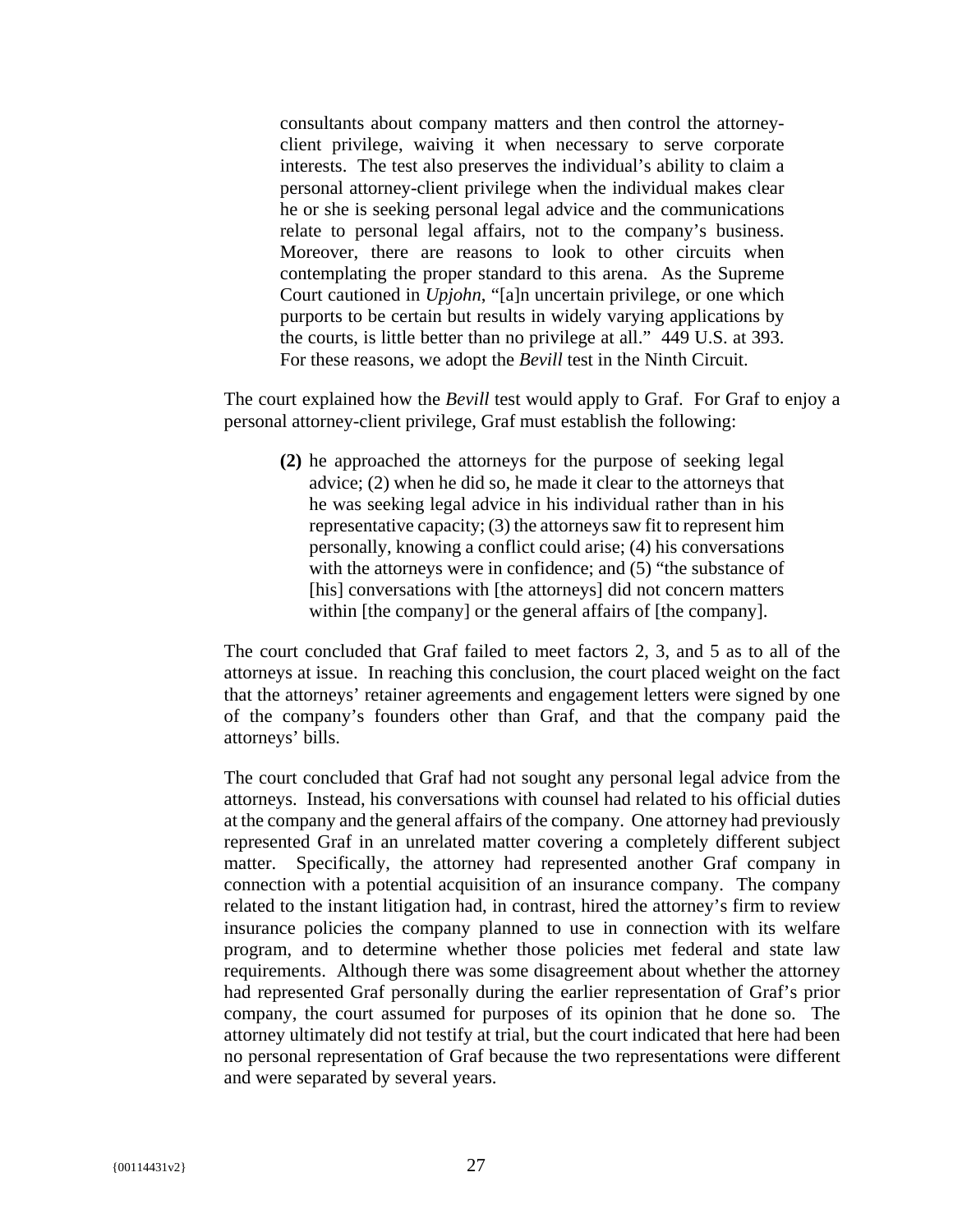As to conversations between Graf and the company's general counsel, Graf was not personally represented by that attorney while he served as general counsel (a position he held for only six months or so). The attorney did, though, represent Graf personally both before and after he was general counsel. The court said Graf presented no evidence that he ever asked the attorney to represent him personally while he was serving as general counsel, or that the attorney agreed to dualrepresentation after considering the potential conflicts. The attorney had previously represented Graf in an individual capacity on a variety of matters, including family law, bankruptcy, and business matters related to the California Department of Insurance's investigation of Graf's prior company. None of these personal matters was, however, legally or factually related to the matters the attorney handled at the company while serving as its general counsel. After the company was shut down by the Department of Labor, the attorney again advised Graf, this time regarding complaints he was drafting *pro se* against representatives of the Department. In indicating that he did not represent Graf personally while engaged as general counsel, the attorney not only said he did not discuss with Graf any personal liability during that time, he also testified with refreshing candor that he did "exceptionally little" as general counsel.

In adopting the *Bevill* factors, the court appears to have rejected application of an alternate test for determining whether Graf had a personal attorney-client privilege. Under that alternate theory, Graf argued that he had a "reasonable subjective belief that the company's attorneys represented him in his individual capacity." Although not entirely clear, the court seems to have adopted the five-part *Bevill* test for claiming a personal attorney-client privilege to the exclusion of this alternate theory.

**Privilege Over Pre-Merger Communications with Target Company May Pass to Surviving Corporation in Merger**. In a case of first impression involving the interpretation of a Delaware statutory provision concerning corporate mergers, the Delaware Court of Chancery concluded that, absent a contractual language to the contrary in the merger agreement, privilege over pre-merger communications with a target company belonged to the survivor as a matter of law under Section 259 of the General Corporation Law of the State of Delaware. *Great Hill Equity Partners IV, LP v. SIG Growth Equity Fund I, LLLP*, 80 A.3d 155 (Del. Ch. 2013).

For a similar ruling applying federal privilege law to a dispute involving corporations based outside Delaware, but organized under Delaware law, see *NewSpring Mezzanine Capital II, L.P. v. Hayes,* 2014 WL 6908058 (W.D. Pa. 2014). In that case, the court concluded that a successor corporation held the attorney-client privilege relating to pre-merger communications. But see *Tekni-Plex v. Meyner and Landis,* 89 N.Y.2d 123, 674 N.E.2d 663 (N.Y. 1996) (where, as described in *NewSpring Mezzanine*, "a New York state court applying New York law found that the former sole shareholder and CEO of a corporation retained control over the attorney-client privilege after a merger and transfer of control, but only with respect to communications that related to the negotiation of the merger. The court reasoned that the shareholder and CEO was in an adversarial posture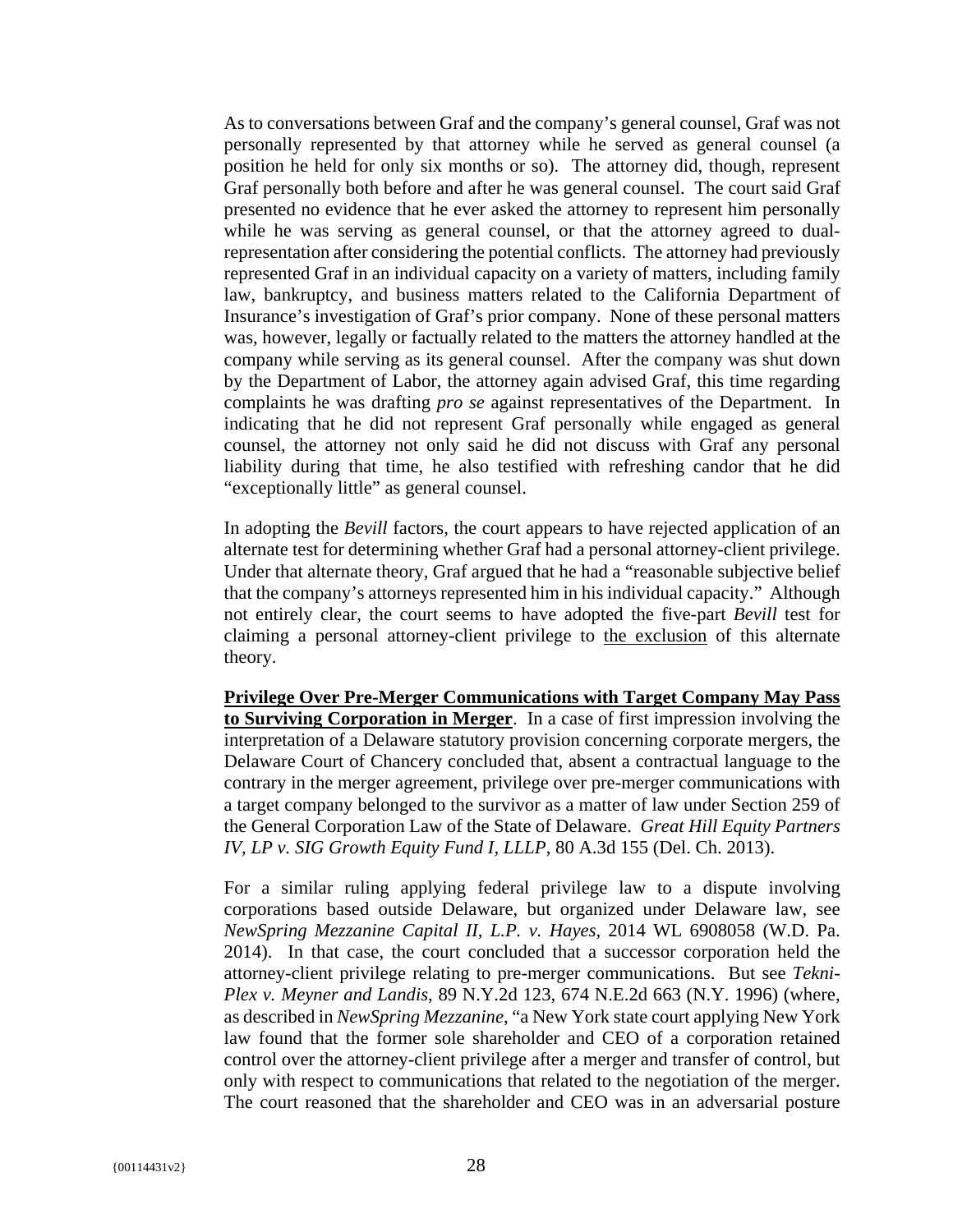towards the company that was absorbing his own, and was entitled to confidential communications with his long-time lawyer about the negotiations.") See also *Novack v. Raytheon Co.*, 382 Mass. L. Rptr. 32, 2014 WL 7506205 (Super. Ct. Mass. 2014) ("an acquiring company owns and controls the attorney-client privilege applicable to pre-merger communications between the acquired company and its counsel regarding the merger").

For a case in which even though the court agreed that "[i]t is well established that when one company acquires or takes control of another, attorney-client privilege passes to the purchaser," an acquired company nevertheless remained the holder of attorney-client privilege over pre-closing communications, see *Sentinel Offender Services, LLC, v. G4S Secure Solutions, Inc.*, 2015 WL 13546228 (C.D. Cal. 2015). The acquired company retained the privilege because the court concluded that purchase agreement provisions relating to "confidential information" (to be retained by the parties) included as confidential information attorney-client privileged material. This was so even though the purchase agreement provision failed to expressly state that this was the case.

- **C. Multiple Representation**. Although attorney-client privilege may be waived by disclosure to third parties, confidential communications between joint clients and their attorney are privileged as to third parties, and those communications may be disclosed to the other client without waiving confidentiality. Restatement § 75(1). Where co-clients' communications with their attorney relate to "matters of common interest," the attorney may disclose those communications to other co-clients unless the clients have agreed to the contrary. Restatement § 75(2).
- **D.** Fiduciary Exception. In general, to the extent an attorney advises (1) a fiduciary (2) about a matter dealing with the administration of an employee benefit plan, the attorney's client for privilege purposes is not the fiduciary personally but, rather, the trust's beneficiaries. *Washington-Baltimore Newspaper Guild, Local 35 v. Washington Star Co.*, 543 F. Supp. 906, 3 EBC 1741 (D. D.C. 1992). Some courts have concluded that this "fiduciary exception" to the attorney-client privilege applies only where there is "good cause" for requiring disclosure to participants (or to the Department of Labor, representing the participants' interests). Courts requiring "good cause" have been influenced by the Fifth Circuit's decision in *Garner v. Wolfinbarger*, 430 F.2d 1093 (5<sup>th</sup> Cir. 1970), where the court required a corporation to disclose information to its shareholders in connection with a shareholder action for fraud where there was good cause to deny privilege. See, for example, *Thompson v. Avondale Industries, Inc.*, 2001 U.S. Dist. Lexis 15674 (E.D. La. 2001), where the court indicated that the parties "acknowledge[d] the applicability of *Garner*." The court in *Thompson* refused to apply an exception to the attorney-client privilege because the plaintiff ESOP participants seeking discovery held only a small portion of the company's outstanding stock, the plaintiffs did not establish that the information sought could not be obtained by other means, and the discovery sought was overbroad. Though not entirely clear, the court in *Donovan v. Fitzsimmons*, 90 F.R.D. 583, 2 EBC 1393 (N.D. Ill. 1981),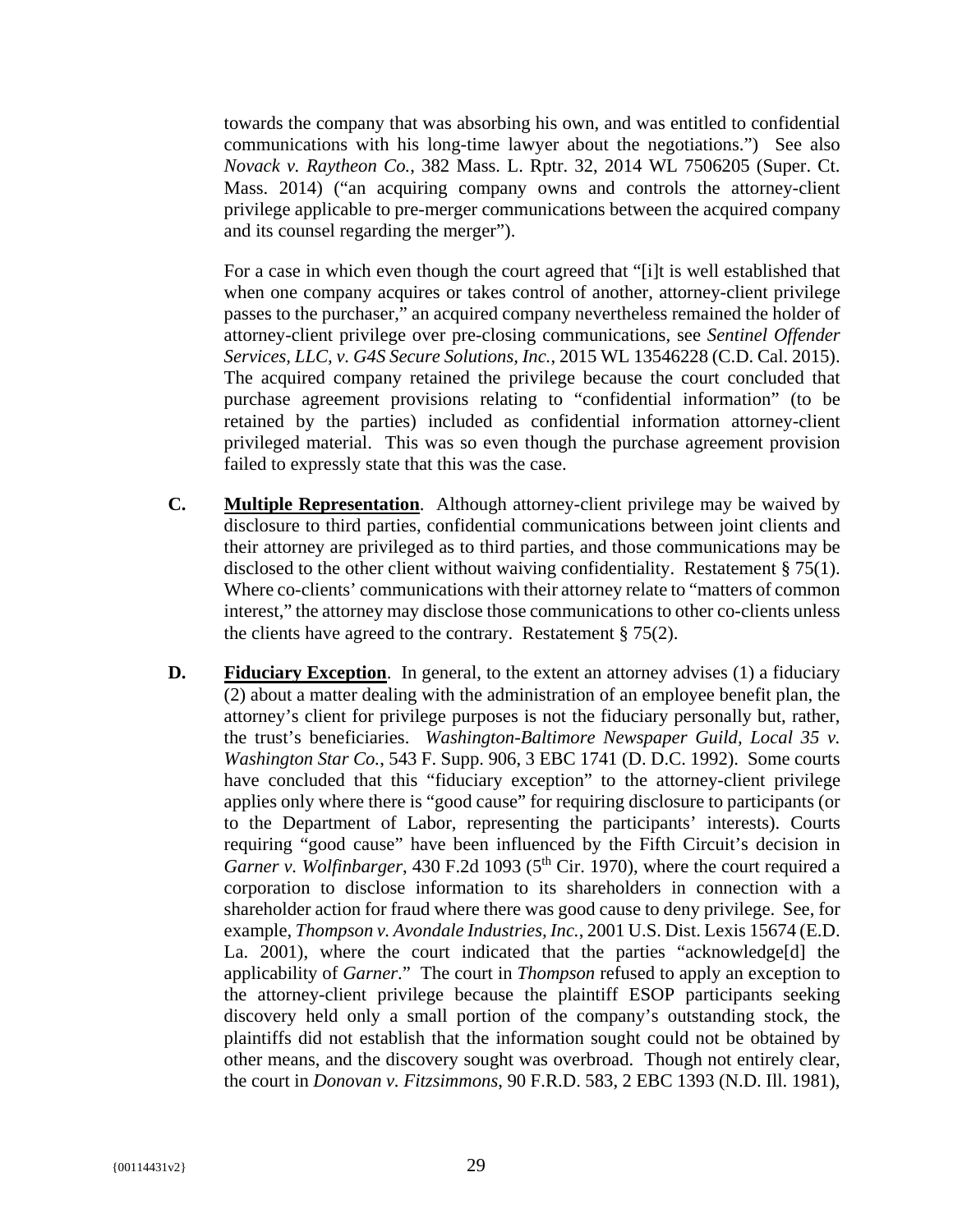seemed to assume that participants must show good cause to discover communications between an attorney and a fiduciary.

Other courts have not applied the *Garner* analysis in the ERISA fiduciary context. Instead, they have reached the conclusion that a fiduciary has no privilege *vis a vis* participants, without requiring that participants show good cause for the disclosure. For example, no good cause showing was required in *Washington-Baltimore Newspaper Guild, Local 35 v. Washington Star Co.*, 543 F. Supp. 906, 3 EBC 1741 (D. D.C. 1992); and *Martin v. Valley National Bank*, 140 F.R.D. 291 (S.D. N.Y. 1991), *summary judgment granted sub nom Reich v. Valley National Bank*, 837 F. Supp. 1259 (S.D. N.Y. 1993). Some courts have failed to impose a good cause requirement without squarely addressing the applicability of *Garner*. *E.g*., *Jackson v. Capital Bank & Trust Co.,* 1991 WL 148751 (E.D. La. 1991); *Hammond v. Trans World Airlines,* 1991 WL 93498 (N.D. Ill. 1991); and *Petz v. Ethan Allen, Inc.*, 113 F.R.D. 494 (D. Conn. 1985). In other cases, courts have determined that good cause existed, without determining whether good cause was required. E.g., *Helt v. Metropolitan District Commission*, 113 F.R.D. 7, 7 EBC 2617 (D. Conn. 1986). In *Wildbur v. Arco Chemical Co.,* 974 F.2d 631, 16 EBC 1235 (5th Cir.), *reh'g denied,* 979 F.2d 1013, 16 EBC 1251 ( $5<sup>th</sup>$  Cir. 1992), the Fifth Circuit found that attorneyclient privilege protected communications between a fiduciary and litigation counsel because litigation counsel had advised the fiduciary for the purpose of defending the instant lawsuit "and did not deal with plan administration."

**DOL Audit: Fiduciary Exception.** The Fourth Circuit held that the fiduciary exception applies not only where the Department of Labor acts on behalf of beneficiaries in an enforcement action, but also to a Department of Labor compliance investigation under ERISA Section 504. *Solis v. Food Employers Labor Relations Assn.*, 644 F.3d 221, 50 EBC 2697 (4th Cir. 2011). See also *Solis v. Principal Financial Group, Inc.*, 2011 WL 13290335 (S.D. Ia. 2011), where a magistrate judge's report (adopted at 2011 WL 13290334 (S.D. Ia. 2011)) also applied the fiduciary exception in the context of a DOL investigation.

**E. Nonfiduciary Matters**. The fiduciary exception does not apply to overcome claims of privilege where the client was not acting in a fiduciary capacity<sup>1</sup> with respect to the communications at issue. *See, e.g., In re Unisys Corp. Retiree Medical Benefits ERISA Litigation*, 1994 WL 6883 (E.D. Pa. 1994) (employer's communication with counsel would be privileged to the extent it related to decision to amend or terminate employee benefit plan). Similarly, in *In re Long Island* 

 $\frac{1}{1}$  In the privilege context, some courts seem to treat the term "plan administration" (as used in *Washington Star* and its progeny) as describing precisely those actions that are "fiduciary" – as opposed to "settlor" – in nature (a fiduciary/non-fiduciary distinction was applied in *In re Long Island Lighting Co.* and a number of subsequent decisions). *But see Fischel v. Equitable Life Assurance*, 191 F.R.D. 606 (N.D. Cal. 200), where the court was careful to note that *Mett* (and its predecessor *Washington Star*) used the term "plan administration," whereas the court in *In re Long Island Lighting* applied a fiduciary/nonfiduciary activity distinction. The court in *Fischel* rejected the fiduciary/non-fiduciary distinction, in part, because it found it difficult to apply.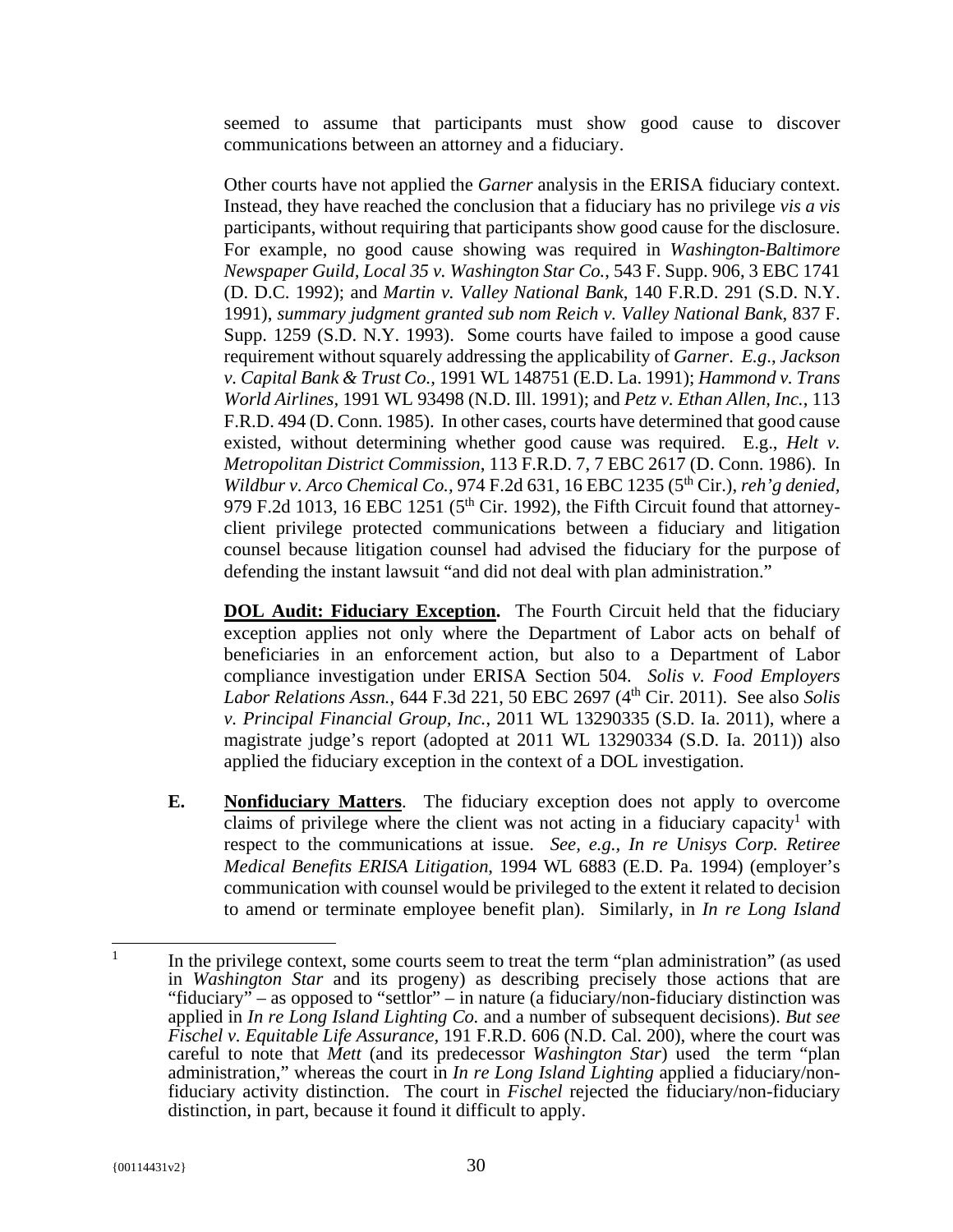*Lighting Co.*, 129 F.3d 268, 21 EBC 2025 (2d Cir. 1997), a fiduciary enjoyed privilege with respect to communications concerning nonfiduciary matters (such as "settlor functions" like amending or terminating a plan), even though other communications with the same attorney relating to plan administration may not have been privileged.

Where an employer was unable to demonstrate that documents related "*solely* to its nonfiduciary activities or to the formation, amendment, or termination of [its] pension plan" and could not establish that the documents were "wholly unrelated to plan administration and have not been used in connection with defendants' role as plan administrator," the plan sponsor did not enjoy privilege *vis a vis* plan participants. *Everett v. USAir Group, Inc.,* 165 F.R.D. 1 (D. D.C. 1995) (emphasis added). The court in *Everett* did, however, recognize that when a plan sponsor can demonstrate that it has consulted an attorney on issues other than plan administration, the sponsor, and not any beneficiary, will be the client and will be entitled to attorney-client privilege.

Advice from counsel concerning documents drafted for the purpose of communicating with participants about amendments to benefit plans related to fiduciary matters, and therefore did not enjoy privilege vis-à-vis plan participants, in *Baker v. Kingsley*, 2007 U.S. Dist. Lexis 8375 (N.D. Ill. 2007). The case is notable because it appears that the "benefits update" and "retiree medical highlights brochure" that were the subject of the discovery dispute were prepared before the formal adoption of the plan amendments they described. They were, however, prepared after the business decision to change the plans had been approved by the employer's board of directors. The employer argued that the fiduciary exception to privilege did not apply because the documents were drafted prior to the formal amendments having been adopted, and while the employer was still in the process of seeking advice from counsel on how to draft the formal plan documents. As a result, the employer argued, communications relating to the documents concerned non-fiduciary settlor functions, such as adoption or amendment of a plan. The court rejected this argument, stating that "defendants cite no authority in support of their argument that a plan needs to be in a final form in order for fiduciary obligations to arise regarding preparation of employee and retiree communications material explaining approved plan changes."

A federal district court concluded that the creation of a plan committee having responsibility for investment issues relating to 401(k) plans was not a fiduciary decision, so communications regarding the creation of the committee were privileged. *Beesley v. Int'l Paper Co.*, 2008 WL 2323849, 44 EBC 1038 (S.D. Ill. 2008). The case involved allegations by participants in  $401(k)$  plans that the defendants were fiduciaries and had breached their fiduciary duties in various ways, including by failing to contain plan costs, paying unreasonable fees to service providers, failing to minimize costs associated with investments in employer securities, and holding a portion of plan assets in cash. The plans were, apparently, at an earlier time supervised by a group called the "fiduciary review committee," but a decision was later made to create a 401(k) committee to assume that function.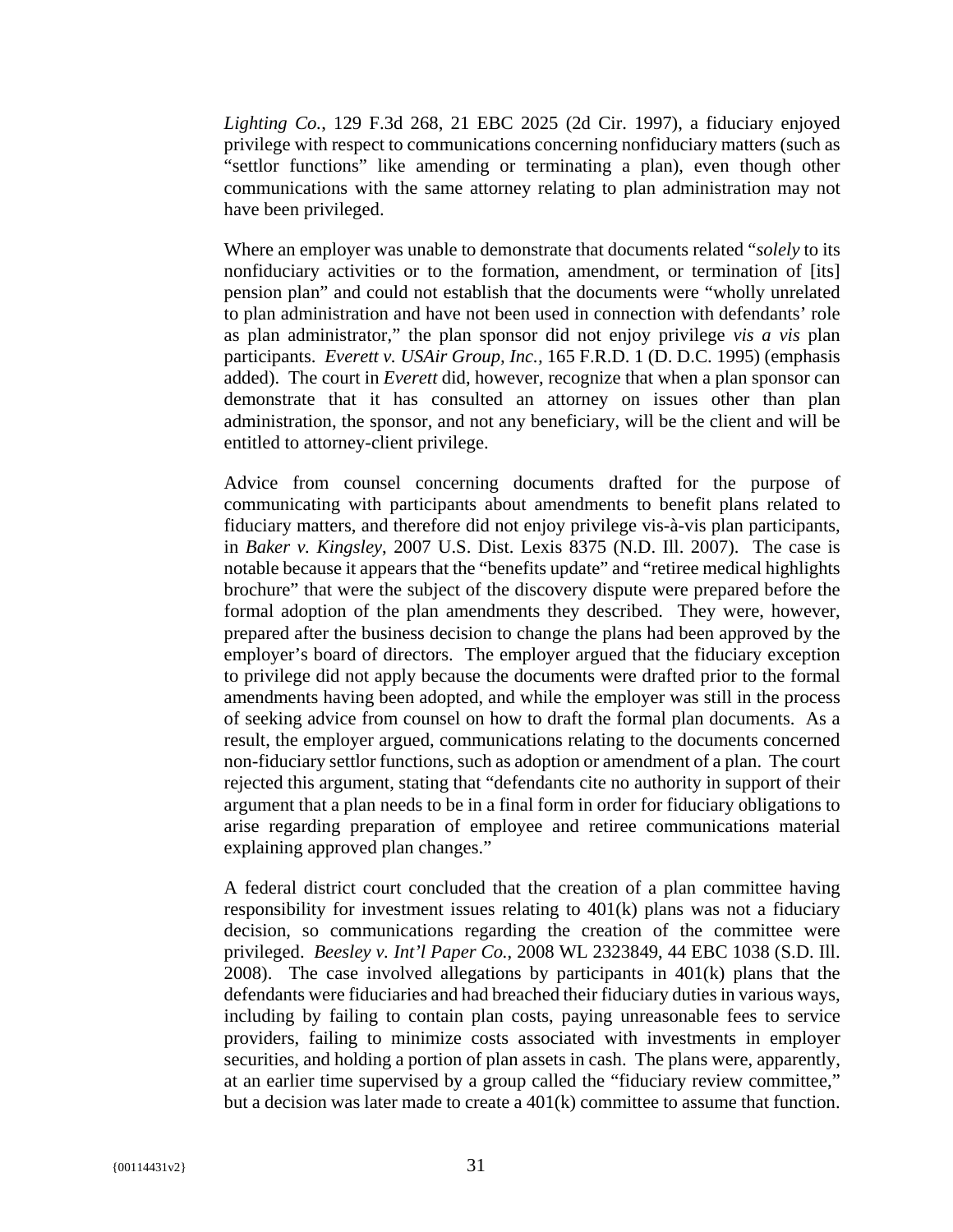The company's Director of Trust Investments testified in a deposition that it was her understanding that the reason for removing the supervisory function from the earlier group was that "it was viewed as a conflict of interest to have directors of [the company] be responsible for decisions made with regard to the company stock so there was a decision a legal decision made to separate those two responsibilities." After the Director of Trust Investments testified that her knowledge of the alleged conflict of interest came from counsel, her attorney objected on the basis of attorney-client privilege and instructed her not to answer questions relating to the issue. Similarly, an individual who had previously served as plan administrator testified in a deposition that he was removed from his position as such after new corporate counsel reviewed the "board governance activities" and decided to make some changes. Plaintiffs' counsel attempted to ask questions about the "scope" of counsel's review, at which point defendants' counsel invoked the attorney-client privilege and instructed the witness not to answer.

The court considered whether, by reason of the fiduciary exception, the plaintiffs were entitled to ask questions of these witnesses about the reasons for the creation of the 401(k) committee, as well as the reasons the individual who had served as plan administrator was replaced in that capacity. In that regard, the defendants pointed out that the 401(k) committee was created by amendments to the relevant plans. The court said this was not dispositive of the question whether the creation of the committee was a fiduciary act (that is, a "plan administration function") because a plan administration function could not be converted into a plan amendment, and thereby become sheltered by privilege, simply by memorializing the act in a plan amendment. Instead, the court indicated that it must look to the nature of the act to determine whether the fiduciary exception applied. In this case, the nature of the act was to change the identity of the body charged with supervision and oversight of the plans at issue. The court noted that under Seventh Circuit precedent, the design of a plan is not a fiduciary function. Similarly, the decision to set up a new plan as part of a sale of the employer's assets has been held not to be a fiduciary function. More generally, fiduciary standards do not apply when an employer "decides to establish, amend, or terminate a benefits plan, as opposed to managing any assets of the plan and administering the plan in accordance with its terms." Decisions about the investment of plan money and the exercise of control over the management or disposition of plan assets do, however, constitute administration of a plan, so the fiduciary exception would apply with respect to those decisions.

After reviewing the relevant Seventh Circuit precedent, the court concluded that the decision to create the 401(k) committee constituted a plan amendment rather than plan management. As a result, communications with corporate counsel regarding the creation of the committee were privileged.

**F.** Personal Liability. In *United States v. Mett*, 178 F.3d 1058, 23 EBC 1081 (9<sup>th</sup> Cir. 1999), the Ninth Circuit considered the privileged status of communications with an attorney who represented plan fiduciaries (as well as the plan itself and the employer). The court held that any advice relating to the fiduciaries' personal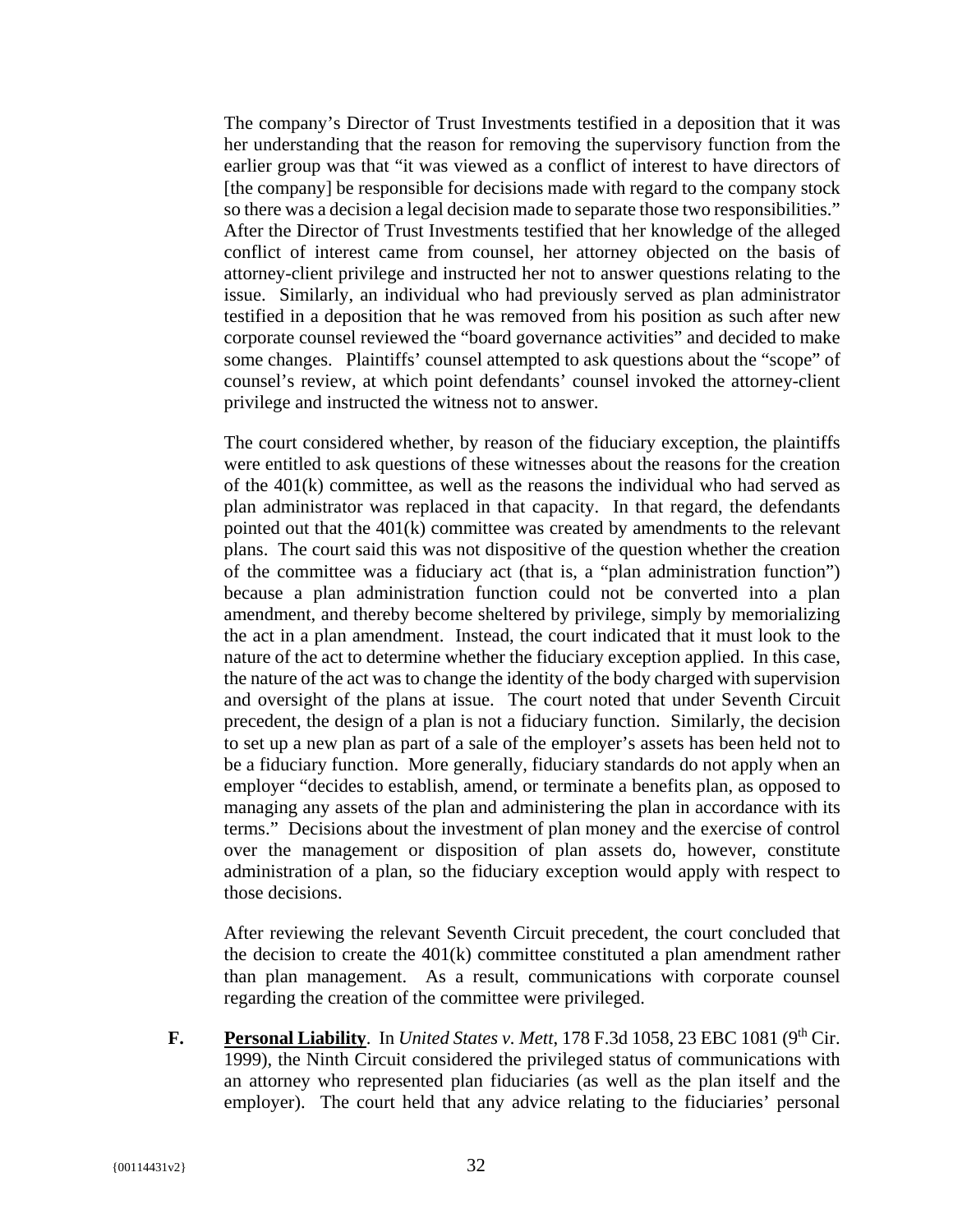liability was privileged as personal advice rather than advice concerning ongoing plan administration. Other courts, post-*Mett*, have also drawn a distinction between communications relating to plan administration and those relating to a fiduciary's personal liability. Generally, privilege attaches to communications relating to a fiduciary's personal liability, but not to communications relating to plan administration.

In the context of benefit claims, a number of courts have applied the *Mett* analysis to hold that advice provided prior to fiduciaries denying a claim is not entitled to privilege, although advice provided after a claim is denied may be privileged. *See, e.g., Geissal v. Moore Medical Corp.*, 192 F.R.D. 620, 24 EBC 2805, 27 EBC 1188 (E.D. Mo. 2000); *Lewis v. UNUM Corp. Severance Plan*, 203 F.R.D. 615 (D. Kan. 2001); *Coffman v. Metropolitan Life Insurance Co.*, 204 F.R.D. 296, 27 EBC 1188 (S.D. W.Va. 2001); *Anderson v. Sotheby's Inc. Severance Plan*, \_\_\_\_\_\_\_\_\_\_ (S.D.N.Y. May 13, 2005) (Case No. 04 CIV 8180 (SAS)(DFE)); *Asuncion v. Metro. Life Ins. Co.*, 493 F. Supp. 2d 716, 720-22 (S.D.N.Y. 2007); *Black v. Pitney Bowes*, 2006 U.S. Dist. Lexis 92263 (S.D. N.Y. 2006); *Bell v. Pfizer Inc.*, 2006 U.S. Dist. Lexis 62611 (S.D. N.Y. 2006).

One federal district court has, however, indicated that a "pre-decisional/postdecisional" approach for determining whether communications are subject to the fiduciary exception is inappropriately rigid. *Tatum v. R.J. Reynolds Tobacco Co.*, 247 F.R.D. 488, 43 EBC 2304 (M.D.N.C. 2008). The *Tatum* court instead concluded that the time period in which communications occur may be informative, but not dispositive, as to whether privilege applies. The key issue is whether the communication related to plan administration or generalized concern for liability, as opposed to concern for the fiduciaries' liability as a result of a specific threat of litigation. In *Tatum*, one of the plaintiffs, in complaining about the elimination of a 401(k) investment option for investing in stock of a former parent company, indicated that he had retained a lawyer and was considering a class action lawsuit. In a subsequent letter to the company's employee benefits committee, in which the participant submitted a claim for benefits, the participant alleged that the plan fiduciaries had violated their ERISA obligations and that if his claim were denied he wanted the names of the members of the committee, meeting minutes where the stock divestiture issue was discussed, and opinions of counsel relating to that divestiture.

The court found that under these circumstances, there was a concern for the fiduciaries' liability as a result of a specific threat of litigation, and that this arose even before the fiduciary committee had decided the participant's claim. That is, taking the participant's communications as a whole, it was reasonable that the defendants would have perceived the participant to be making a specific threat of litigation even before beginning the participant's administrative claim and review process. The circumstances did not reflect the generalized prospect of postdecisional litigation that may occur any time a claim is denied. Rather, the participant made specific statements indicating his intention to file suit. The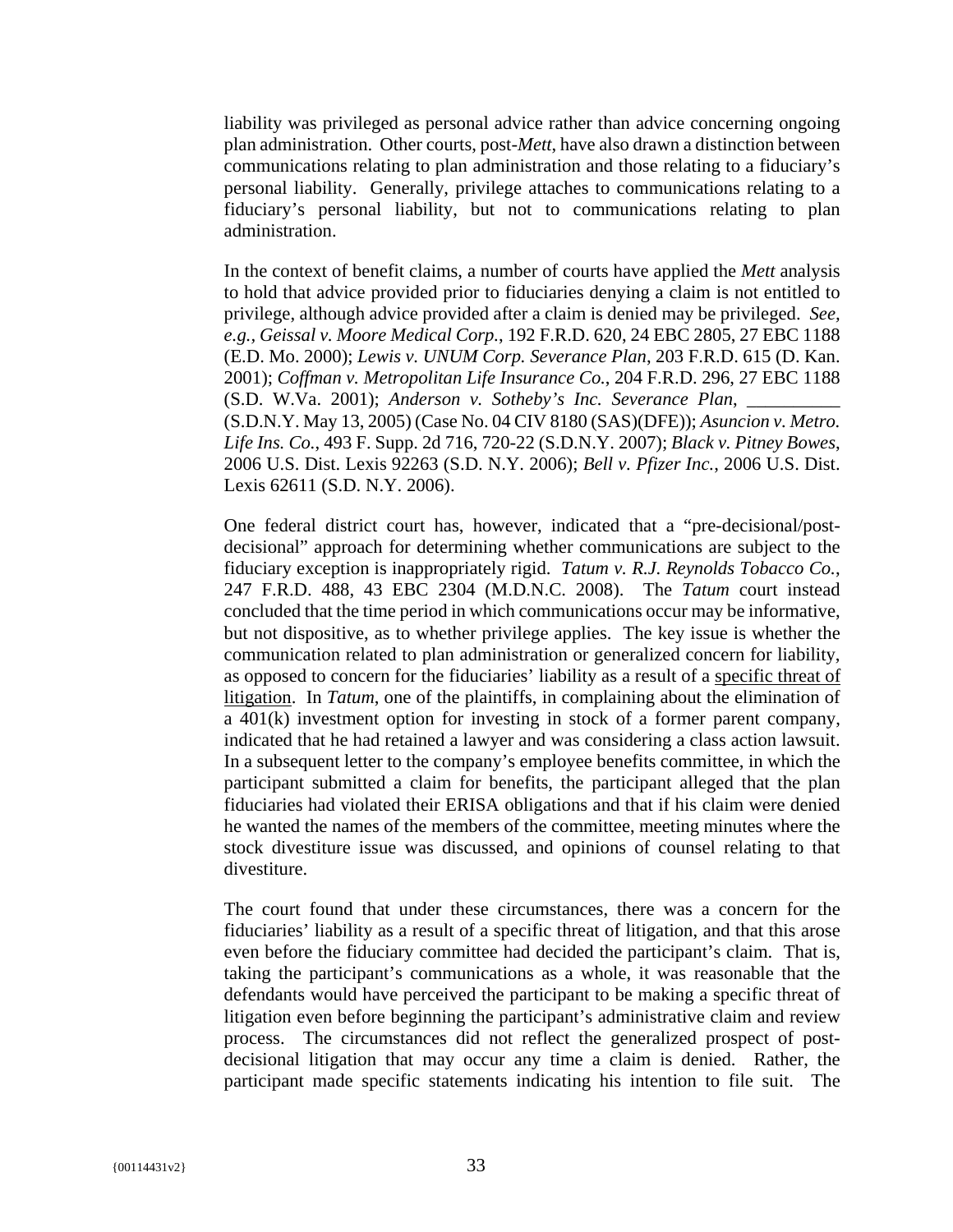participant's administrative claim for benefits, submitted "at the Plan fiduciaries' instigation," merely delayed the filing of the participant's lawsuit.

The court concluded that communications reflecting legal advice concerning how to respond to the participant's legal claim and impending litigation were privileged, even though they apparently occurred before the participant's administrative claim was decided. The court found the existence of privilege to be a closer question with respect to legal opinions and advice of outside counsel regarding the response to the participant's administrative claim and appeal. Although generally legal advice related to the ordinary administration of a plan, such as preparing a response to a beneficiary's claim, is not privileged as against the beneficiary, in the instant case the legal advice was rendered by outside litigation counsel in anticipation of the participant's impending litigation. The court was not required to make a decision with respect to this advice under the attorney-client privilege doctrine, because the defendants successfully asserted work product protection for these documents. As a result, the documents were not required to be disclosed.

In a post-*Tatum* decision, a different federal district court, citing to both *Tatum* and *Wachtel* (discussed below in the section captioned "Insurance Companies"), held that an insurance company that decided claims and paid long-term disability benefits from its own assets enjoyed privilege with respect to communications occurring after the insurance company denied a plan participant's claim and after the participant threatened the insurance company with litigation. The court found that all of the communications in dispute related to the threatened litigation. *Fortier v. Principal Life Ins. Co.*, 2008 U.S. Dist. Lexis 43108 (E.D. N.C. 2008). The court observed, incidentally, that the Fourth Circuit has not directly addressed whether there is a fiduciary exception to attorney-client privilege in the ERISA context.

The *Tatum* analysis generally does not seem to have turned the tide from the predecisional/post-decisional approach (for determining whether communications are subject to the fiduciary exception). For example, a federal district court in 2009 noted approvingly the pre-decisional/post-decisional distinction, and this distinction seemed to guide the court's conclusion that certain pre-decisional communications were not privileged by reason of the fiduciary exception. *Redd v. Bhd. of Maintenance of Way Employees Div. of the Int'l Bhd. of Teamsters*, 2009 U.S. Dist. Lexis 46288, 47 EBC 1865 (E.D. Mich. 2009). The *Redd* court cited the rationale of *Geissal*, above, in rejecting a plan administrator's argument that documents were privileged where they were created in the "pre-decisional" phase of the administrator's decision to recalculate and reduce plaintiff-participants' pension benefits. The documents apparently concerned the administrator's decision that the pension benefits had been incorrectly calculated, as well calculation of the purportedly correct amounts.

The plan administrator argued that the fiduciary exception did not apply, and the communications should therefore be privileged, in part because the participants were former employees who had already begun to receive pension benefits, so they and the plan administrator would "invariably be in an 'adversarial' posture as soon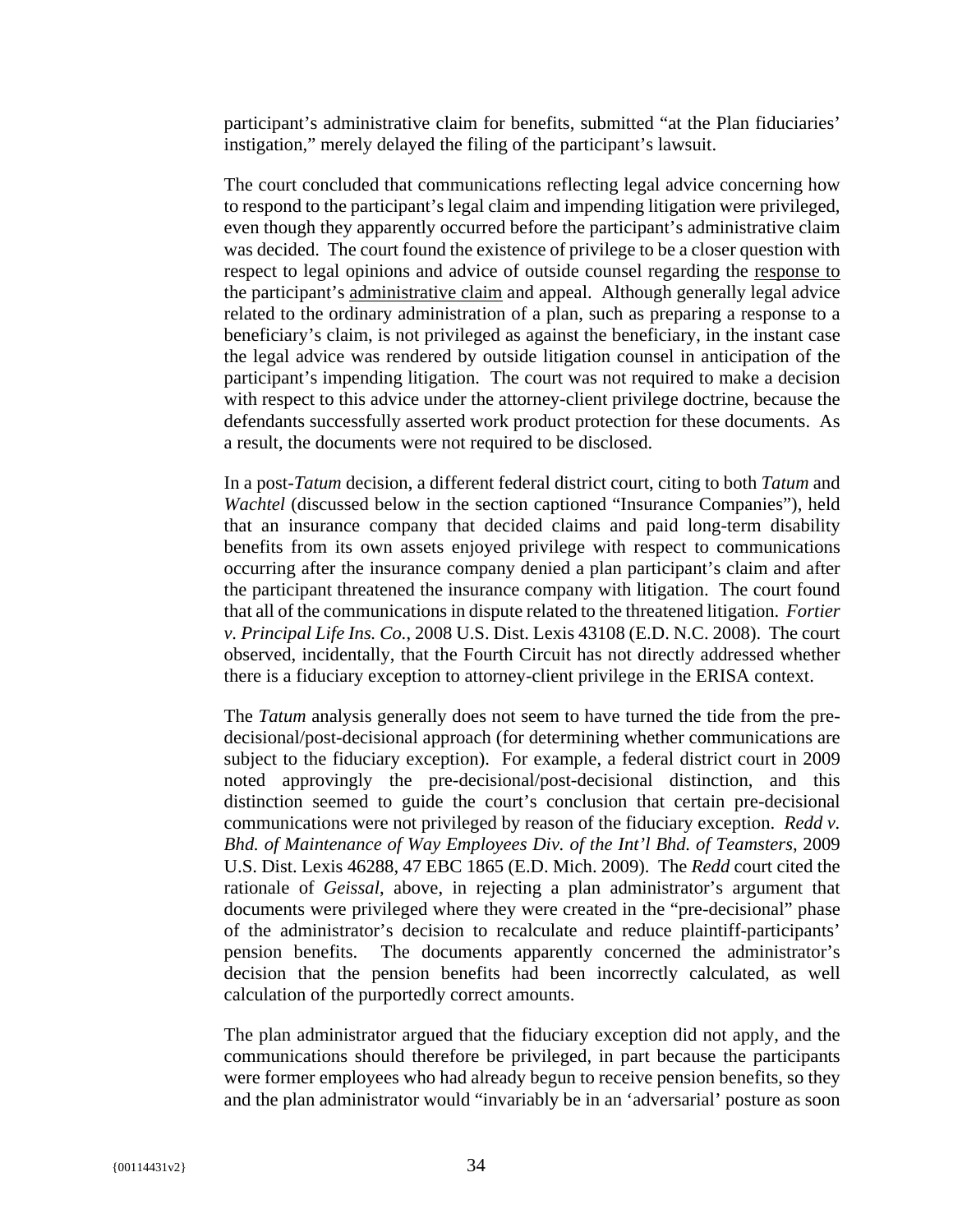as the plan administrator commenced the inquiry whether these benefits payments were erroneous and should be recalculated." The court quoted from the *Geissal* opinion in rejecting the plan administrator's argument, noting that if the possibility that a benefit denial would lead to litigation were sufficient reason to overcome the fiduciary exception, all of the antecedent, pre-decisional legal advice of counsel in connection with any denial of a beneficiary's claim for benefits under a plan would be subject to attorney-client privilege. The court said this would "contradict[ ] the principle that the plan's administrator or trustee administers the plan in the beneficiaries' best interests."

The court continued to quote from *Geissal*, as follows:

The prospect of post-decisional litigation against the plan by a disappointed beneficiary can exist whenever the plan denies a claim. Because the denial of claims is as much a part of the administration of a plan as the decision-making which results in no unhappy beneficiary, the prospect of post-decisional litigation against the plan is an insufficient basis for gainsaying the fiduciary exception to the attorney-client privilege.

The *Redd* court summed up its conclusion as follows:

[E]ven if the plan administrator viewed it as likely that the recalculation of Plaintiffs' benefits would result in litigation, and even if the decision to consult with counsel was motivated in part by this likelihood of eventual litigation, this Court finds that this prospect, standing alone, is insufficient to preclude a plan beneficiary's access to pre-decisional communications between a plan administrator and counsel concerning matters of plan administration.

*Redd* raises a couple of other interesting issues. First, the plaintiffs argued that the "personal liability" exception to the fiduciary exception should not apply because they were making no effort to impose personal liability on the plan administrator such that the advice of counsel could be viewed "as offered on behalf of the plan administrator rather than the plan and its beneficiaries." The court did not directly address the implications of the plaintiffs' assertion, but it raises an interesting question: whether post-decisional communications may be privileged, or instead are subject to the fiduciary exception, where no claim is made against any party for personal liability. That, conceivably, might occur where a participant brings a claim only for benefits, and not, for example, for fiduciary breach, and where the claim is brought only against the plan administrator. One might argue that in this circumstance the relief sought is simply the payment of benefits from the plan's assets, and no party to the litigation has been threatened with personal liability. This is an interesting question, but one which the court did not address (and to which the author does not know the answer).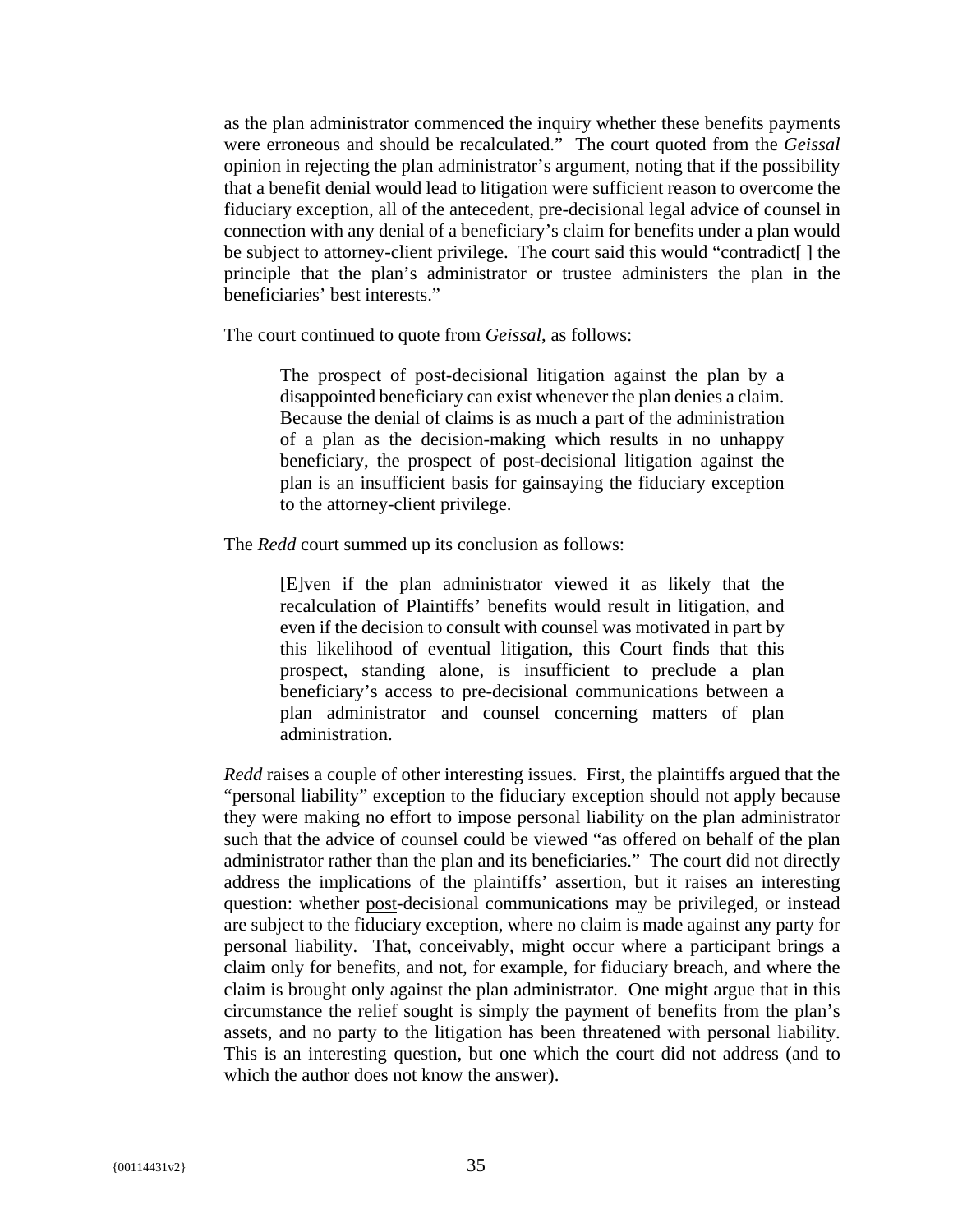Second, the plan administrator in *Redd* argued that it retained privilege with respect to pre-decisional decisions (and the fiduciary exception did not apply) because at least some of the plaintiffs were not merely plan participants but, while still employed, "played roles in the administration and operation of the plan." The court concluded that this would not be sufficient to defeat application of the fiduciary exception, even though a magistrate judge had earlier apparently viewed this as a strong indication that the plan administrator's action would lead to "an adversarial situation" and later litigation. The court, in contrast, seemed to conclude that rarely, if ever, would pre-decisional communications avoid the fiduciary exception and thereby retain their status as privileged.

Another point about *Redd* bears mention. The court noted in a footnote that it had permitted discovery so plaintiffs could explore the plan administrator's possible conflicts of interest, since the court would need to take any such conflicts into account in its standard of review analysis under the Supreme Court's guidance in *Metropolitan Life Ins. Co. v. Glenn*, 128 S. Ct. 2343 (2008). Commentators had earlier observed that one of the consequences of *Glenn* might be a new judicial tolerance for discovery in benefits litigation. If so, this will make all the more important the question of when attorney-client privilege applies. Although the court concluded that pre-decisional communications were not privileged, it did express some skepticism about their relevance. In this regard, the court stated the following:

Yet, Plaintiffs have not endeavored to explain how the requested materials might tend to shed light on the existence or nature of any such conflict of interest. Similarly, while Plaintiffs posit that Defendants might pursue an "advice of counsel" defense, this Court is not aware of any case law support for the proposition that a plan administrator's decision to deny benefits is better able to withstand judicial scrutiny if it rests upon an attorney's reading of the pertinent plan provisions.

A different federal district court concluded that the fiduciary exception to privilege did not apply where the requested discovery related to communications from counsel after plaintiffs had commenced litigation, even though the advice was provided during the course of, and relating to, the plaintiffs' administrative appeals. *Society of Professional Engineering Employees in Aerospace, IFPTE Local 2001 v. Boeing Co.,* 2009 U.S. Dist. Lexis 102345 (D. Kan. 2009). The plaintiffs, who were participants seeking pension benefits, initiated their administrative claims for benefits under the terms of the pension plan only after filing a lawsuit in which the plaintiffs asserted that the company's Employee Benefit Plans Committee had breached its fiduciary duties to the plaintiffs.

Because of the pending litigation, the company's pension service center engaged in-house counsel to provide legal advice concerning the administrative claims. Those administrative claims were denied and the plaintiffs appealed the denials to the company's Employee Benefit Plans Committee. In doing so, the plaintiffs'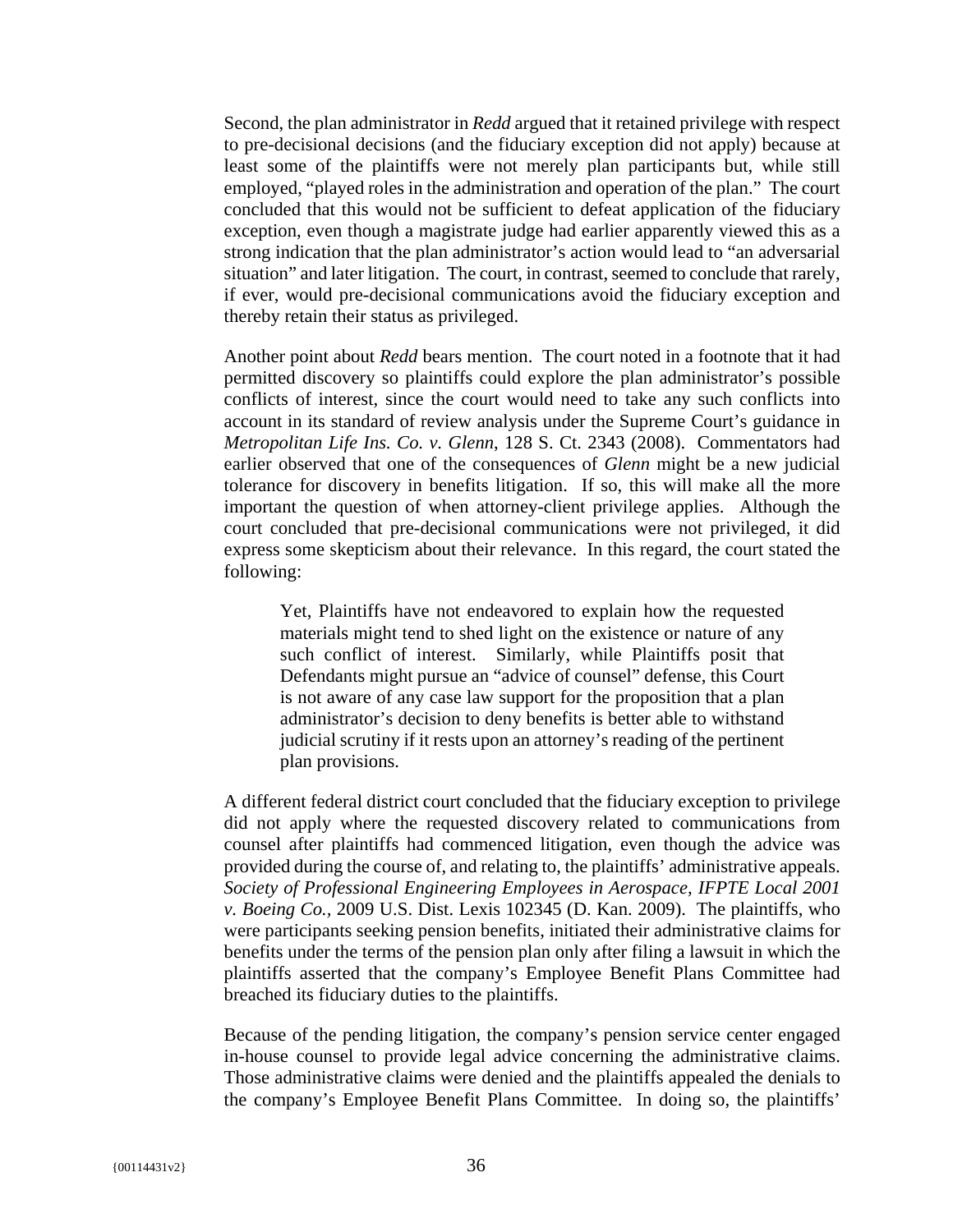appeal referred to and incorporated allegations in their complaint pending in federal district court. The Committee retained outside legal counsel to "help it navigate the unfamiliar waters where the individuals claiming benefits had already filed suit in federal court seeking the very same benefits that were the subject of their administrative claims and were asserting that the Committee had to respond to the allegations in the lawsuit in deciding the administrative appeal."

The court rejected the plaintiffs' argument that the fiduciary exception applied. The plaintiffs had asserted that the fiduciary exception applied because the plaintiffs were seeking discovery only concerning counsel's advice about plan interpretation, and not counsel's advice relating to the fiduciaries' personal liability. (Some of the requested documents related to legal advice provided in connection to the Committee's response to the plaintiffs' administrative appeal; other of the requested advice related also to the pending litigation.) The court, in concluding that the fiduciary exception did not apply, and that the requested information was protected under attorney-client privilege, said the following:

In this case the plan fiduciary retained counsel for legal advice because plaintiffs had already commenced litigation and alleged that the Committee had breached its fiduciary duties to the beneficiaries. Because the beneficiaries initiated a suit asserting claims directly against the Committee, "the legal fiction of the 'trustee as a representative of the beneficiaries' is dispelled." See *United States v. Mett, 178 F.3d 1058, 1065 (9th Cir. 1999)*. The legal advice was sought because of the pending litigation and claims of personal liability; thus, the attorney-client privilege remains intact. *Lewis [v. UNUM Corp. Severance Plan,* 203 F.R.D. 616 (D. Kan. 2001)] *at 619*.

Plaintiffs argue that they seek to discover *only* advice on plan interpretation, not advice relating to a fiduciary's personal liability. This argument is not persuasive. The Committee secured the services of legal counsel *because* the litigation filed against it included a claim that the Committee breached its fiduciary duty to plaintiffs. As noted above, the legal fiction that the trustee is a representative of the plaintiff beneficiaries disappears after claims are asserted directly against the Committee. Equally important, the implied suggestion that counsel could provide meaningful legal advice to the Committee concerning personal liability without evaluating the language of the plan is simply not persuasive.<sup>10</sup> Accordingly, the communications with (1) in-house counsel in June and August 2007 and (2) outside counsel in November and December 2007 are protected by the attorney client privilege. Counsels' drafts and legal research during this period are also protected by the attorney work product doctrine. (Reference to amended complaint omitted)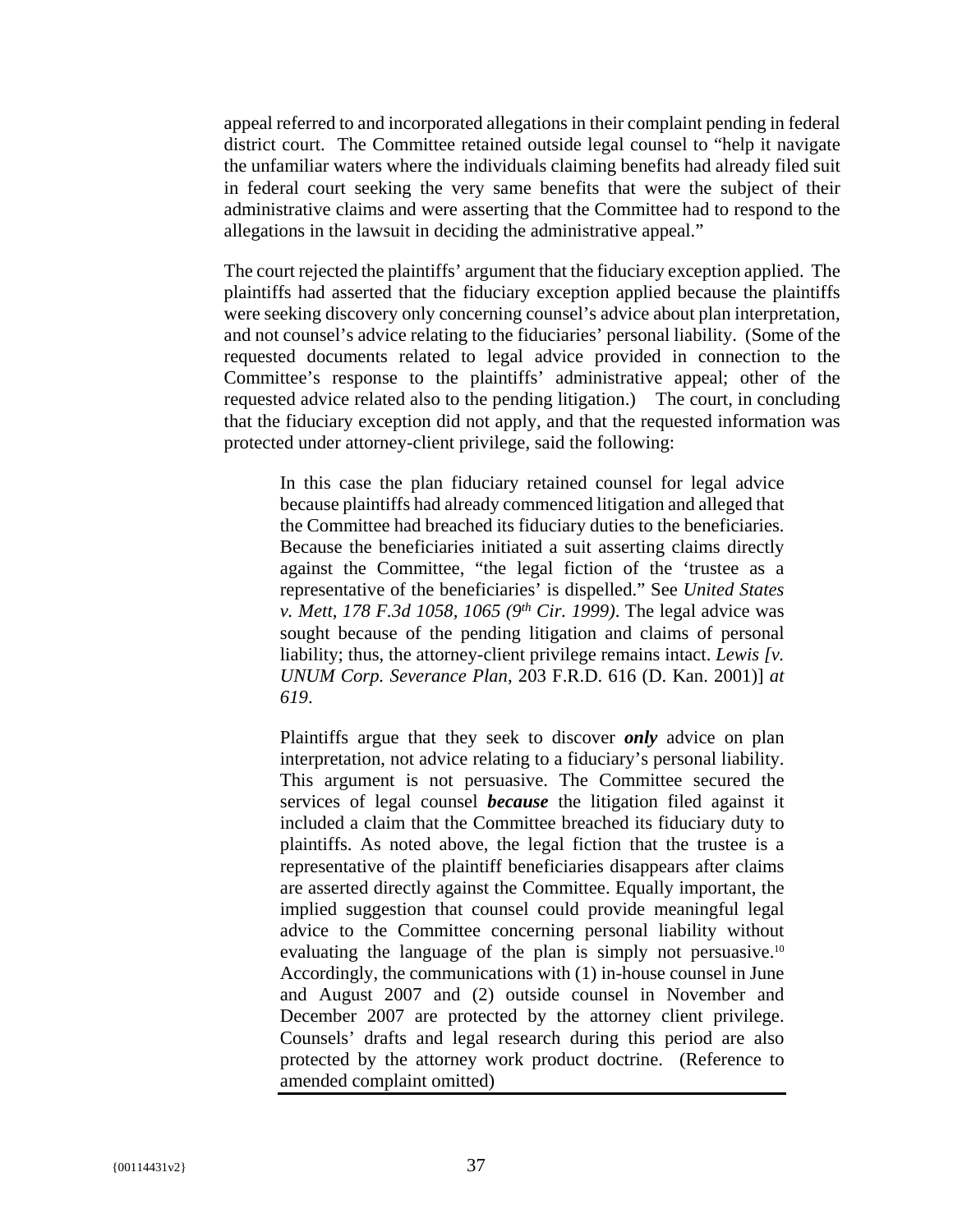<sup>10</sup> Plaintiffs rely heavily on Lewis to support their claim for production. However, the legal communication ordered produced in Lewis was both "pre-decision" and "pre-litigation." Most significantly, the claim in Lewis was limited to a request for benefits under the plan. The circumstances in this case are materially different from those presented in Lewis because these consolidated lawsuits include a count against the Committee personally for breach of fiduciary duty.

In *Fischel v. Equitable Life Assurance*, 191 F.R.D. 606 (N.D. Cal. 2000), the court wrestled with whether to apply the *Mett* privilege analysis, or instead to apply what it seemed to consider to be different analysis under *In re Long Island Lighting*. The court preferred *Mett*, which it characterized as articulating the following formulation of the fiduciary exception: "that while generally, the fiduciary exception applies to matters of plan administration, the attorney-client privilege reasserts itself as to any advice that a fiduciary obtains to protect itself from liability." The court went on to say: "Another way of putting it is that *Mett* limits the scope of advice that relates to 'plan administration' by excluding from it any advice whose goal is to advise the trustee about the legal implications of actions and decisions undertaken while performing its fiduciary obligations." This latter formulation of the *Mett* analysis would seem to provide broader privilege protection than that offered under the first quote above, since advising a trustee about the legal implications of an action or decision would, at least arguably, not always be solely for the purpose of protecting the fiduciary from liability. The court criticized the analysis in *In re Long Island Lighting Co*., where the Second Circuit focused on whether communications concerned settlor functions or instead fiduciary functions. The *Fischel* court criticized this approach, in part, because of the difficulty in determining what constitutes a fiduciary function.

Applying *Mett*, the *Fischel* court concluded that privilege applied to (a) advice regarding the legal implications and potential liability for the employer and its board in amending and designing the employer's plan, and (b) documents reflecting in-house counsel's review and comments on drafts of letters responding to employees' inquiries, complaints, and claims concerning the plan. In contrast, the court held there was no privilege with respect to (a) documents reviewed by inhouse counsel that were intended to describe or communicate to beneficiaries changes in plan benefits, and (b) documents in which in-house counsel had reviewed and commented on the structure and design of the employer's plan, including its compliance with the employer's statutory obligations under the federal tax code.

As to counsel's advice concerning the employer's potential liability in amending and designing the plan, that advice was privileged because the court gleaned from the subject materials that "litigation [was] anticipated, and the advice relate[d] to the potential exposure to the trustees in their personal capacity." Similarly, the review of draft letters responding to employees' inquiries and complaints was privileged because those letters were written to parties who had challenged a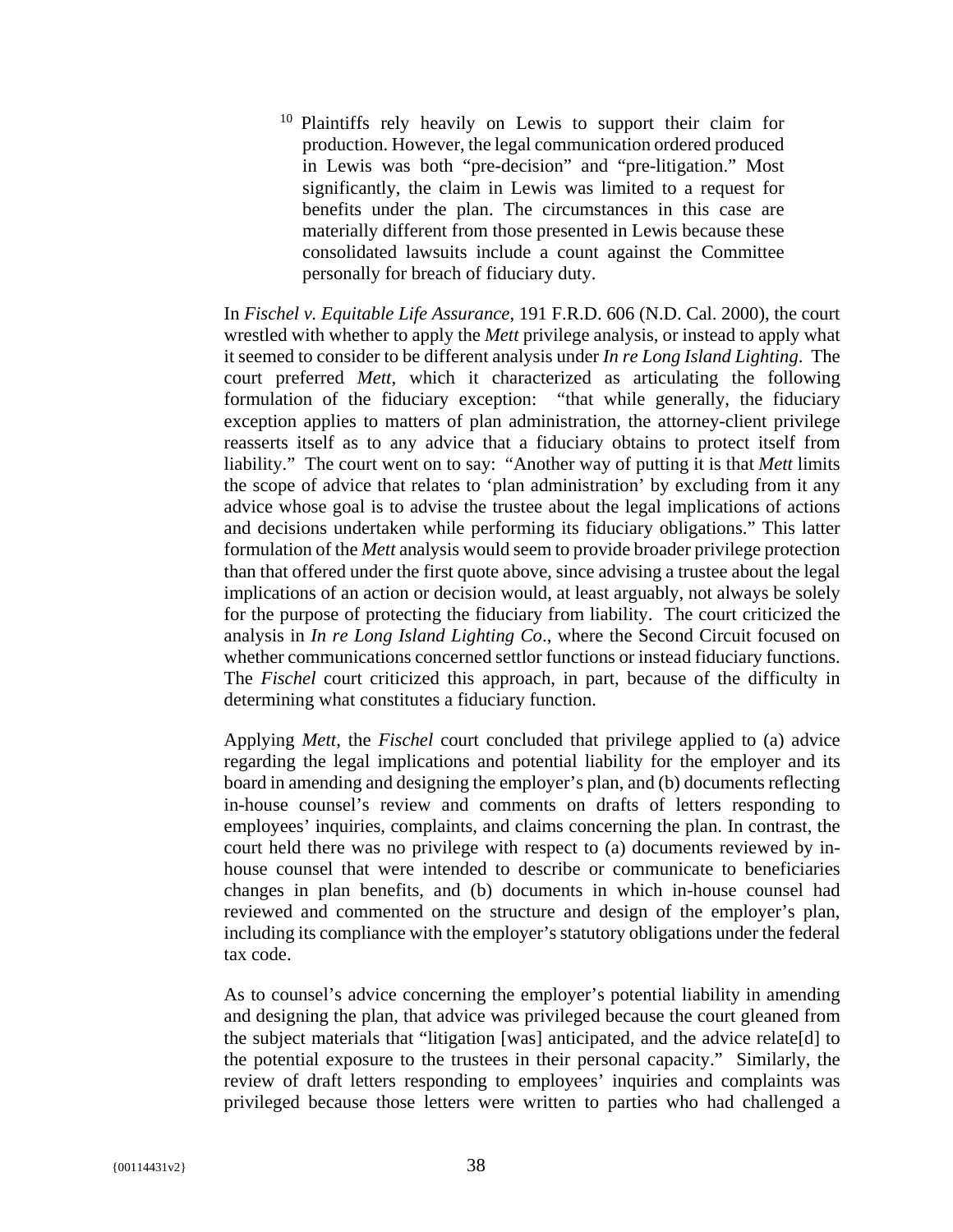decision to restrict or alter benefits and the advice was rendered in anticipation of litigation. One might argue that privilege would also have applied to counsel's comments on the structure and design of the plan if the court had concluded, as did the court in *In re Long Island Lighting*, that privilege attaches to advice relating to settlor matters. The author would argue that the learning from *Mett* and *In re Long Island Lighting* should be that privilege attaches both (a) to advice that does not relate to plan administration (and does not relate to a fiduciary act or decision), *and* (b) to advice the goal of which is to advise a fiduciary about his or her potential personal liability.

In *Moss v. UNUM Life Ins. Co. of America*, 2011 U.S. Dist. Lexis 8635, 50 EBC 1984 (W.D. Ky. 2011), *aff'd*, 495 Fed. Appx. 583 (6<sup>th</sup> Cir. 2012), a federal district court, without deciding whether insurers have greater privilege than other fiduciaries (a la *Wachtel*, noted in Section I.H below), held that an insurer had privilege where documents were created before a final benefits determination, but after the initiation of a lawsuit, where the communications concerned the pending lawsuit.

**G. Plans Not Subject to ERISA Fiduciary Rules**. A federal district court has held that the fiduciary exception does not apply to communications concerning a "top hat" plan, because such an arrangement is not subject to ERISA's fiduciary requirements (by reason of ERISA § 401(a)(1)). *Marsh v. Marsh Supermarkets, Inc.*, 2007 WL 1597938 (S.D. Ind. 2007). The court concluded that the fiduciary exception did not apply to negate the attorney-client privilege (or the work product doctrine) because that exception is premised on the existence of a fiduciary's duty to its beneficiaries, and no ERISA fiduciary duty is owed with respect to a top hat plan. The court did not address the possibility that a fiduciary duty could nevertheless be owed plan participants under non-ERISA law, and therefore did not address whether a non-ERISA fiduciary obligation would cause the fiduciary exception to apply.

A second federal district court has held that the fiduciary exception does not apply to communications concerning a "top-hat" plan, because such an arrangement is not subject to ERISA's fiduciary requirements. *Tolbert v. ARB Capital Markets Corp.*, 2012 U.S. Dist. Lexis 42974, 53 EBC 2549 (S.D. Tex. 2012). The court also concluded, however, that disclosure to an actuary waived privilege with respect to that disclosure, though not as to other documents.

**H. Insurance Companies**. In a thoughtful exercise of independent thinking, the Third Circuit concluded that the fiduciary exception did not apply to communications between an insurance company and its attorneys, even though those communications related to the insurance company's actions as a fiduciary of a health plan subject to ERISA. *Wachtel v. Health Net, Inc.*, 482 F.3d 225, 40 EBC 1545 (3d Cir. 2007). Although the insurance company conceded that it was a fiduciary because of its discretion concerning claims decisions, it was not a plan administrator or trustee, and its fiduciary status arose only out of its discretionary authority over the payment of benefits owed to plan beneficiaries.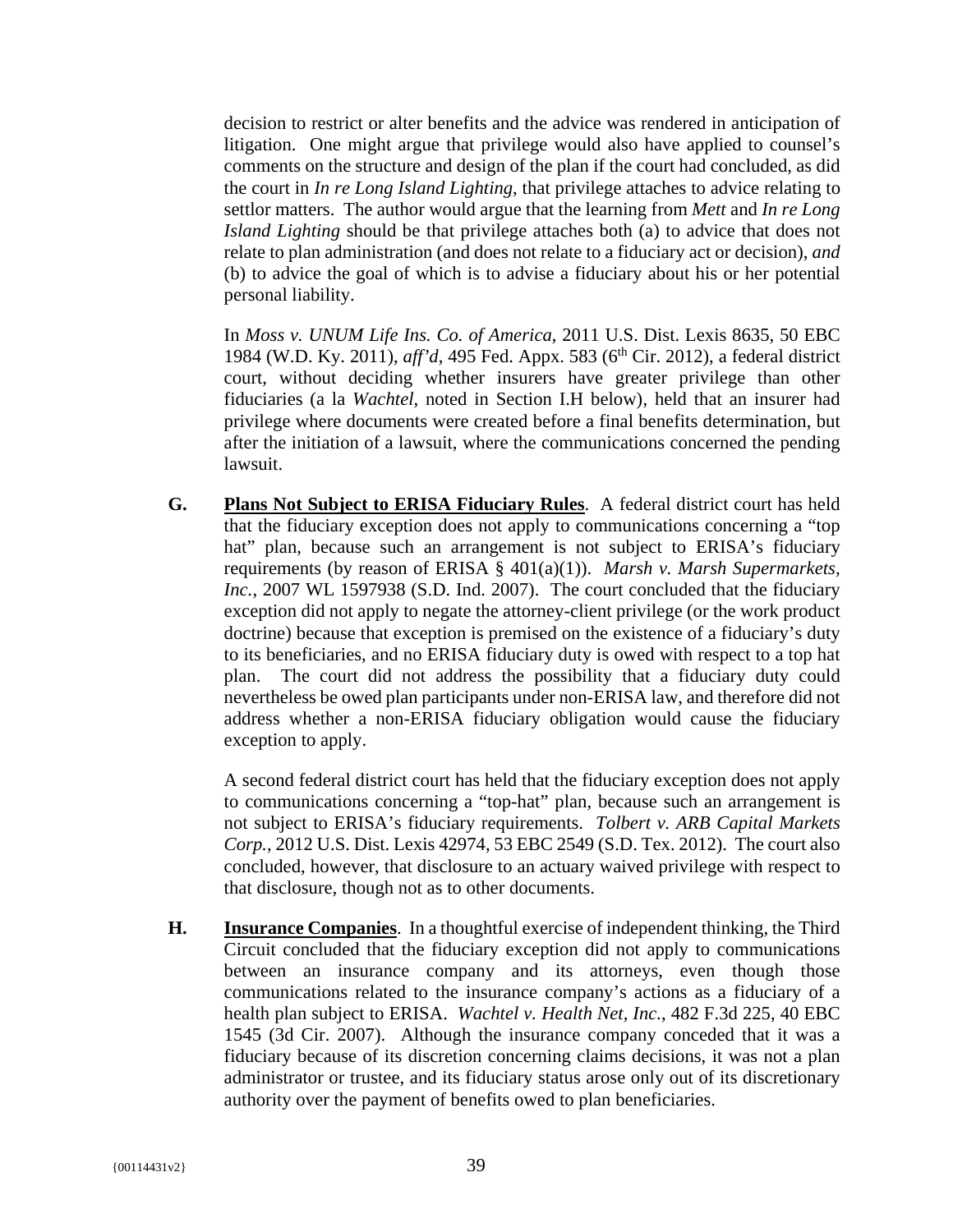The *Wachtel* court reviewed the history and development of the fiduciary exception, and its application to ERISA fiduciaries by other courts. In tracing the introduction of the fiduciary exception into American law, the court focused on a Delaware Court of Chancery case, *Riggs National Bank of Washington, D.C. v. Zimmer*, 355 A.2d 709 (Del. Ch. 1976). In *Riggs*, a non-ERISA case, the court held that the beneficiaries of a trust were entitled to discover a legal memorandum which had been prepared for their trustees in connection with matters of trust administration, and for which the trustees had paid using trust assets. The court in *Wachtel* characterized the analysis in *Riggs* as follows:

[T]he court found the memorandum to be discoverable for two reasons. First, the court placed a great deal of weight on the duty of a trustee to furnish information to the trust beneficiaries. Second, the court found the memorandum discoverable for the equally compelling reason that it determined that counsel's "real" clients – in whom, under longstanding principle – the attorney-client privilege vested – were the beneficiaries, not the trustees (whom the court described as mere representatives). Identification of the "real" client was informed by several factors: (1) the content of the advice was for the benefit of the trust, not the trustees; (2) the advice was paid for with assets of the trust, not the trustees; and (3) no adversarial proceedings against the trustees was pending, meaning that the trustees had no need to seek personal legal advice. Indeed, the court noted that a trustee who properly executes his duties acts *only* on behalf of the beneficiaries. In this case, the fiduciary exception is something of a misnomer because it is the beneficiary, rather than the trustee, who is the "client" component of the "attorney-client" privilege.

(Citations omitted). 482 F.3d at 231.

In discussing the personal liability exception and settlor exception (under the *Mett* and *In re Long Island Lighting* line of cases), the court in *Wachtel* stated:

These two exceptions to the fiduciary exceptions (sic) share a common justification – both allow the attorney-client privilege to remain intact for an ERISA fiduciary when its interest diverge sufficiently from those of the beneficiaries that the justifications for the fiduciary exception no longer outweigh the policy underlying the attorney-client privilege. The beneficiaries are no longer the real clients, and disclosure of attorney-client communications is no longer an obligation.

#### 482 F.3d at 234.

Drawing on the *Riggs* court's rationale for borrowing the 19th century English common law fiduciary exception, the court in *Wachtel* concluded that application of the exception required careful consideration of the particular circumstances, and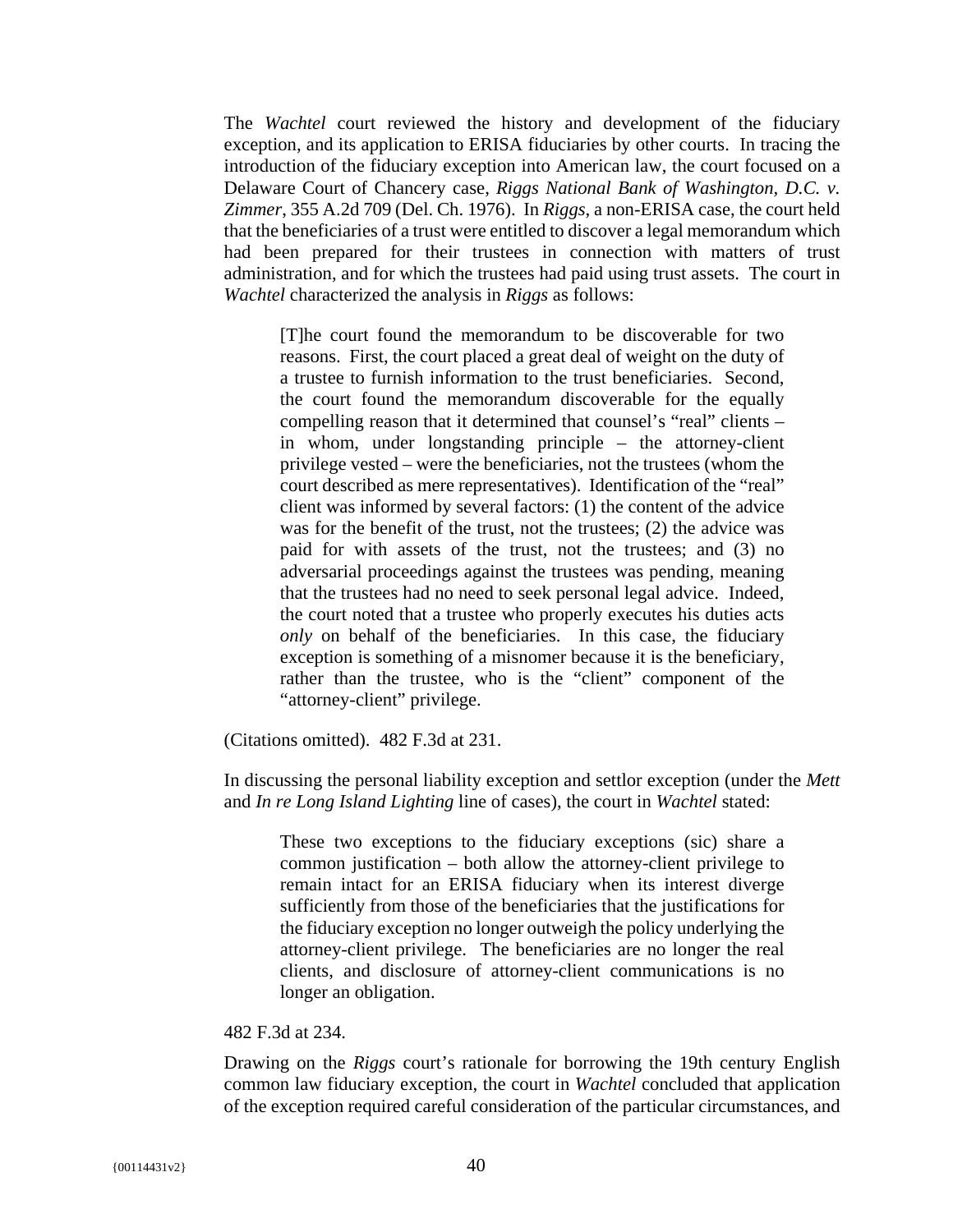that the fiduciary exception should not apply equally to all types of ERISA fiduciaries. The court concluded that the fiduciary exception did not apply to the subject communications between the insurance company and its attorneys because, in fact, the health plan participants were not the "real" clients obtaining legal representation. It reached this conclusion on the basis of (a) its consideration of four factors for determining who the "real" client is, and (b) an examination of any disclosure obligation the insurance company might have as to advice it receives.

As to the identity of the "real" client, the court stated that when a contractual service provider such as the insurance company being sued obtains legal advice regarding the execution of its fiduciary obligations, the beneficiaries of the benefit plans are not the "real" clients. 482 F.3d at 234. As noted earlier, the court looked to four factors in reaching this conclusion. The first was the ownership of the assets that would be used to pay claims. In the present case, which involved a claim for benefits, there was no trust (none was required under ERISA because the arrangement was insured), and the insurance company owned legal title to the assets that would be used to pay benefits.

Second, the insurance company had a structural (that is, inherent) conflict of interest because it was paying benefits from its own assets, which suggested that the participants would not have been the real clients to which the advice was directed. The court said as a fiduciary's level of conflict with plan participants increases, the participants' ability to claim they are the real clients diminishes.

The third factor examined in determining whether the insurance company, or instead the participants, were the real client, was the conflict that resulted from the insurance company administering claims for multiple ERISA benefit plans, as well as non-ERISA customers. That conflict was the insurance company's need to satisfy its duties not only to participants in the plan at issue, but also to beneficiaries of other plans (as well as non-plan customers), all of whom were to be paid from the same pool of assets.

The fourth factor concerned the source of payment for legal advice. The court stated that "[c]ourts have noted that when a trustee pays counsel out of trust funds, rather than out of its own pocket, the payment scheme is strongly indicative of the beneficiaries' status as the true clients." 482 F.3d at 235-36. The court continued "[c]onversely, when a fiduciary obtains legal advice using its own funds, the payment scheme is an indicator (albeit only an indicator) that the fiduciary is the client, not a represent." 482 F.3d at 236.

As to the "real" client, the court summed up as follows:

Together, these four factors – unity of ownership and management, conflicting interests regarding profits, conflicting fiduciary obligations, and payment of counsel with the fiduciary's own funds – indicate that an insurer which sells insurance contracts to ERISAregulated benefit plans is itself the sole and direct client of counsel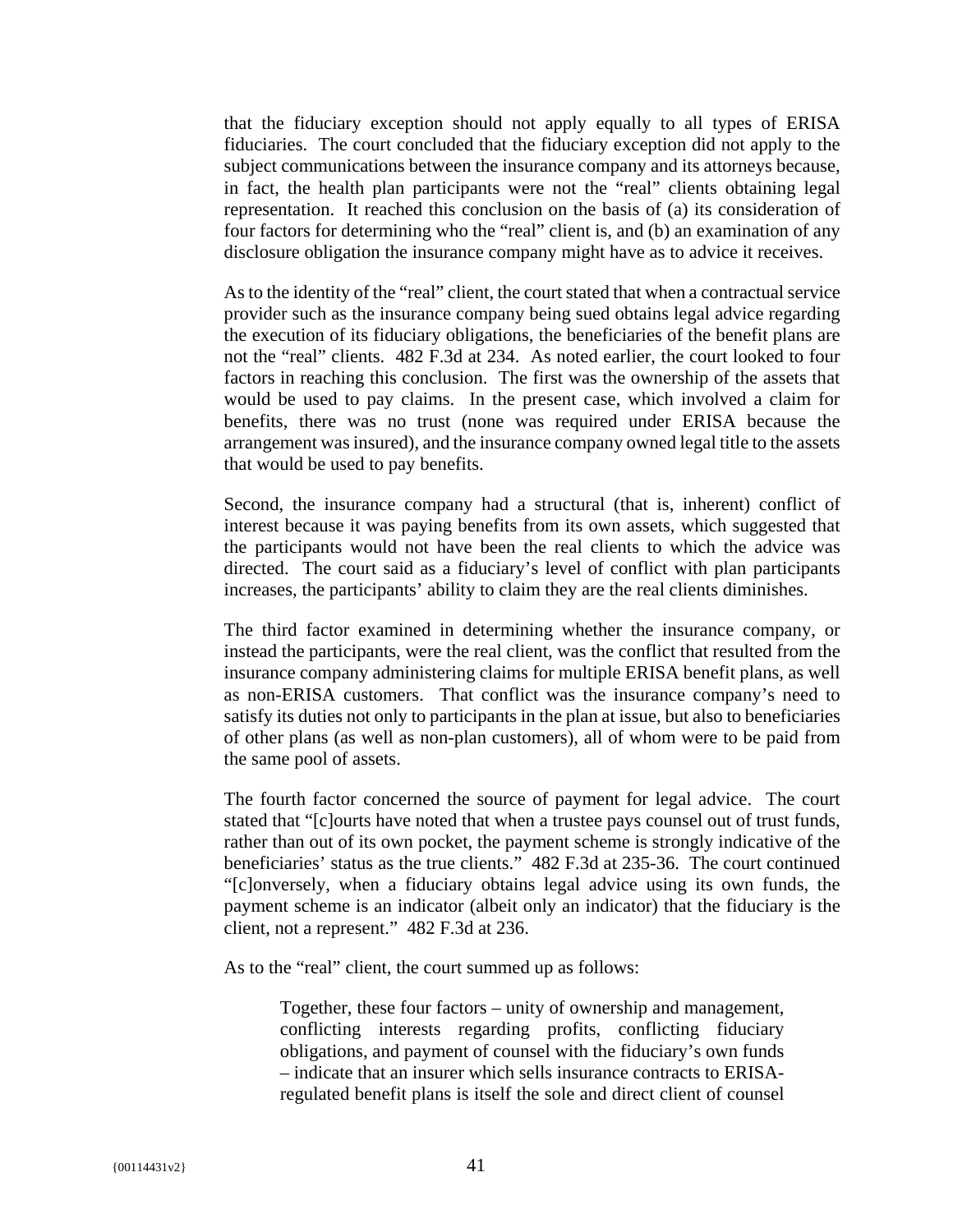retained by the insurer, not the mere representative of clientbeneficiaries, and not a joint client with its beneficiaries. Were the insurer's counsel to also represent the beneficiaries who seek to maximize their benefit payments, that counsel would face a direct conflict of interest under any standard of legal ethics. It would be odd indeed if ERISA were to force lawyers into precisely this conflicted role.

482 F.3d at 236.

The court looked not only at the identity of the "real" client for whom the advice was intended, but also the second possible rationale for applying the fiduciary exception – the fiduciary's duty of disclosure. The court, in concluding that there was no duty of the insurance company to disclose to plan participants the advice it received from counsel, explained as follows:

The obligation of a trustee to disclose to beneficiaries the advice of counsel retained by the trust has been recognized in each of three Restatements of Trusts. Some courts have used language broad enough to suggest that *every* ERISA fiduciary has an obligation to disclose counsel's statements to its beneficiaries.

We conclude that such broad language does not represent an intentional expansion of the fiduciary exception. Because fiduciary duties under ERISA "draw much of their content from the common law of trusts," it is appropriate to apply a trustee's disclosure obligations to ERISA plan administrators who operate as trustees. When Congress extended obligations under the common law of trusts to reach entities which had not been deemed to be trustees under the common law, however, Congress did not intend to expand the full panoply of trustees' obligations to every entity which might designated a fiduciary under ERISA. Specifically, Congress provided that the assets of an insurance company need not be held in trust. For that reason, we do not believe that Congress intended to impose upon insurance companies doing business with ERISAregulated plans the same disclosure obligations that have been imposed upon trustees at common law. [29 U.S.C.] Section 1103(b)(1)-(2) excepts insurers from trustee-like obligations; we see no reason to impose trustee-like disclosure obligations upon an entity excepted from ERISA's analogy to trust. Thus, simply because an insurer has certain limited fiduciary obligations under ERISA, those obligations are not coextensive with the common law obligations of a trustee.

(citations omitted) 482 F.3d at 236.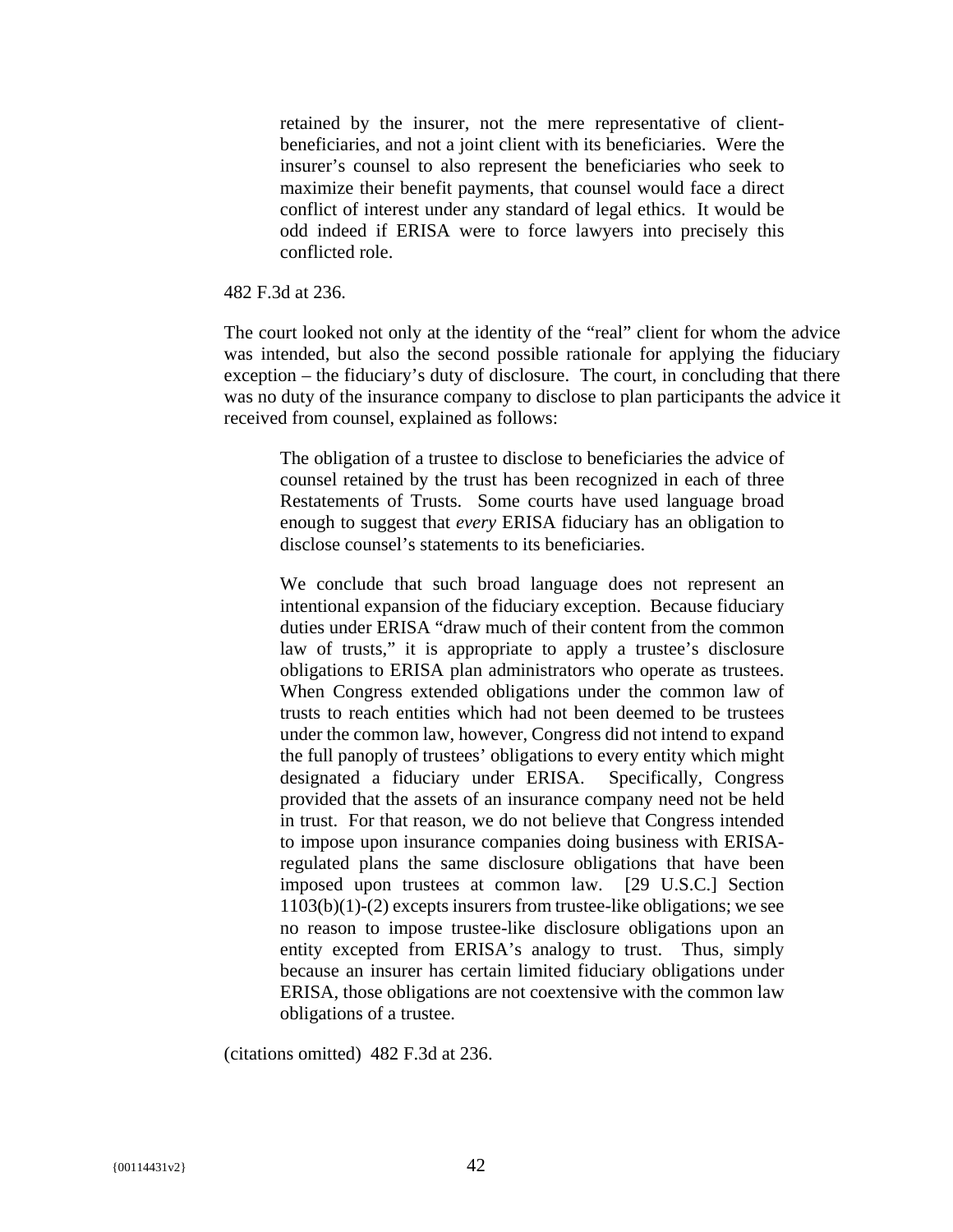The Ninth Circuit has rejected the *Wachtel* holding, concluding that there is "no principled basis for excluding insurers from the fiduciary exception." *Stephan v. UNUM Life Ins. Co. of Am.*, 697 F.3d 917 (9<sup>th</sup> Cir. 2012). In rejecting the insurer's argument that documents were nevertheless privileged under the personal liability exception (to the fiduciary exception, noted in Section I.F above), the court said the documents at issue were notes of conversations between the insurer's claim analysts and the insurer's in-house counsel about how an insurance policy ought to be interpreted and whether, under a disability policy, an employee's bonus ought to be considered monthly earnings within the meaning of the plan. Unlike the memoranda at issue in *Mett*, the disputed documents offered advice only with respect to how the plan ought to be interpreted, and did not address any potential civil or criminal liability the insurer might face, nor was there any indication that the documents were prepared with that type of liability in mind.

A federal district court outside the Third Circuit has rejected the *Wachtel* holding, finding the rationale in *Wachtel* unpersuasive given the status of the law in the First Circuit (in which the court sits). *Smith v. Jefferson Pilot Financial Ins. Co.*, 245 F.R.D. 45 (D. Mass. 2007). The court held that the fiduciary exception applied to communications between an insurance company's claims personnel and in-house legal counsel, where the advice related to the insurance company's role as fiduciary in adjudicating claims.

A federal district court in the Fourth Circuit cited *Wachtel*, as well as *Tatum* (discussed above in the section captioned "Personal Liability"), in holding that an insurance company deciding claims and paying long-term disability benefits from its own assets enjoyed privilege with respect to communications occurring after a plan participant's claim was denied and after the participant threatened the insurance company with litigation. *Fortier v. Principal Life Ins. Co.,* 2008 U.S. Dist. Lexis 43108 (E.D. N.C. 2008).

A federal district court in the Eighth Circuit has expressly rejected *Wachtel*. *Buzzanga v. Life Ins. Co. of N. Am.*, 2010 U.S. Dist. Lexis 33089, 49 EBC 1032 (E.D. Mo. 2010). The case involved a claim for accidental death benefits under a group accident policy issued by an insurance company to an employer. Four documents were the subject of a privilege dispute. These consisted of a request to in-house counsel for a legal opinion and three research memoranda regarding applicable law governing DUI claims in an accidental death insurance context. Three of the disputed communications occurred before the insurer denied the plaintiff's initial claim. The fourth occurred after that initial denial, and a few days before the insurer denied the plaintiff's appeal of the initial denial.

Noting the standard pre-decisional/post-decisional line of demarcation for determining which documents enjoy attorney-client privilege, and expressly rejecting the holding in *Wachtel*, the court ruled that there was no attorney-client privilege nor work product privilege with respect to the three documents generated before the initial claim was denied. As to the work product privilege, the court said "the divergence of the beneficiary's interests from those of the plan administrator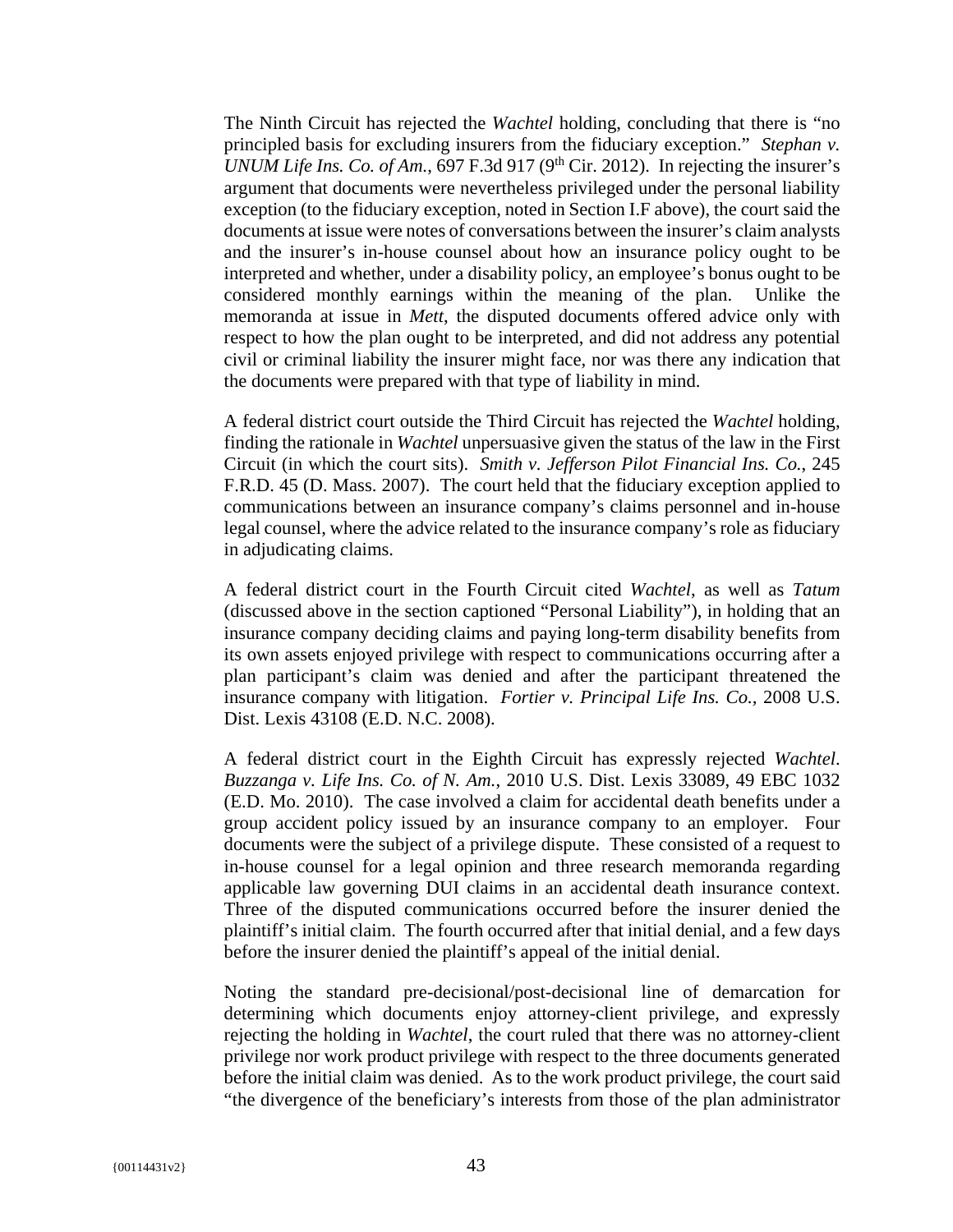had not yet occurred." In so holding, the court quoted from *Geissal v. Moore Med. Corp.*, *supra* in Part IV.F, as follows:

While litigation can result from any fiduciary act, the administrator's acts of securing legal advice for the plan . . . prior to the plan's decision regarding benefits cannot be said to be in anticipation of litigation.

As to the fourth document, which was generated after the plaintiff appealed the initial denial, but six days before the denial was upheld by the insurer on appeal, the court found that the insurer enjoyed work product privilege. By that time, "the prospect of litigation was sufficient to erect the attorney work product doctrine as a bar to the subject information." (Quoting from *Geissal*.)

**I. A Chink in the Fiduciary Exception**? The Supreme Court, in *U.S. v. Jicarilla Apache Nation*, 131 S. Ct. 2313 (U.S. 2011), held, in a non-ERISA case, that the United States, as trustee of tribal property, was not subject to the fiduciary exception under trust law. The court made note of the ERISA distinction in discussing the fiduciary exception, but offered little comment expressly of approving or disapproving those decisions. Possibly of note, the court gave considerable weight to the source of the funds used to pay legal counsel, noting that the government's attorneys were paid from Congressional appropriates with no cost to the tribe, and observing that the significant factor in determining who is the "real client" who should have access to advice. The court put it this way:

> Here, the Government attorneys are paid out of congressional appropriations at no cost to the Tribe. Courts looked to the source of funds as a "strong indicator of precisely who the real clients were" and a "significant factor" in determining who ought to have access to the legal advice. We similarly find it significant that the attorneys were paid by the Government for advice regarding the Government's statutory obligations.

> The payment structure confirms our view that the Government seeks legal advice in its sovereign capacity rather than as a conventional fiduciary of the Tribe.

In a post-*Jicarilla* case, a federal district court found that an insurer had no privilege even after it denied a benefit appeal, because it voluntarily reconsidered its decision. Although the decision came after *Jicarilla*, it did nothing more than mention the Supreme Court's decision. *Moore v. Metropolitan Life Ins. Co.*, 799 F.Supp.2d 1290 (M.D. Ala. 2011).

In another post-*Jicarilla* decision, another federal district court concluded that *Jicarilla* "arguably supports the application of the fiduciary exception in the ERISA context, . . . and certainly does not alter or overrule the line of cases that have applied the fiduciary exception to ERISA fiduciaries . . . ." As with *Moore*, above, there was no privilege for documents created for administrative purposes during the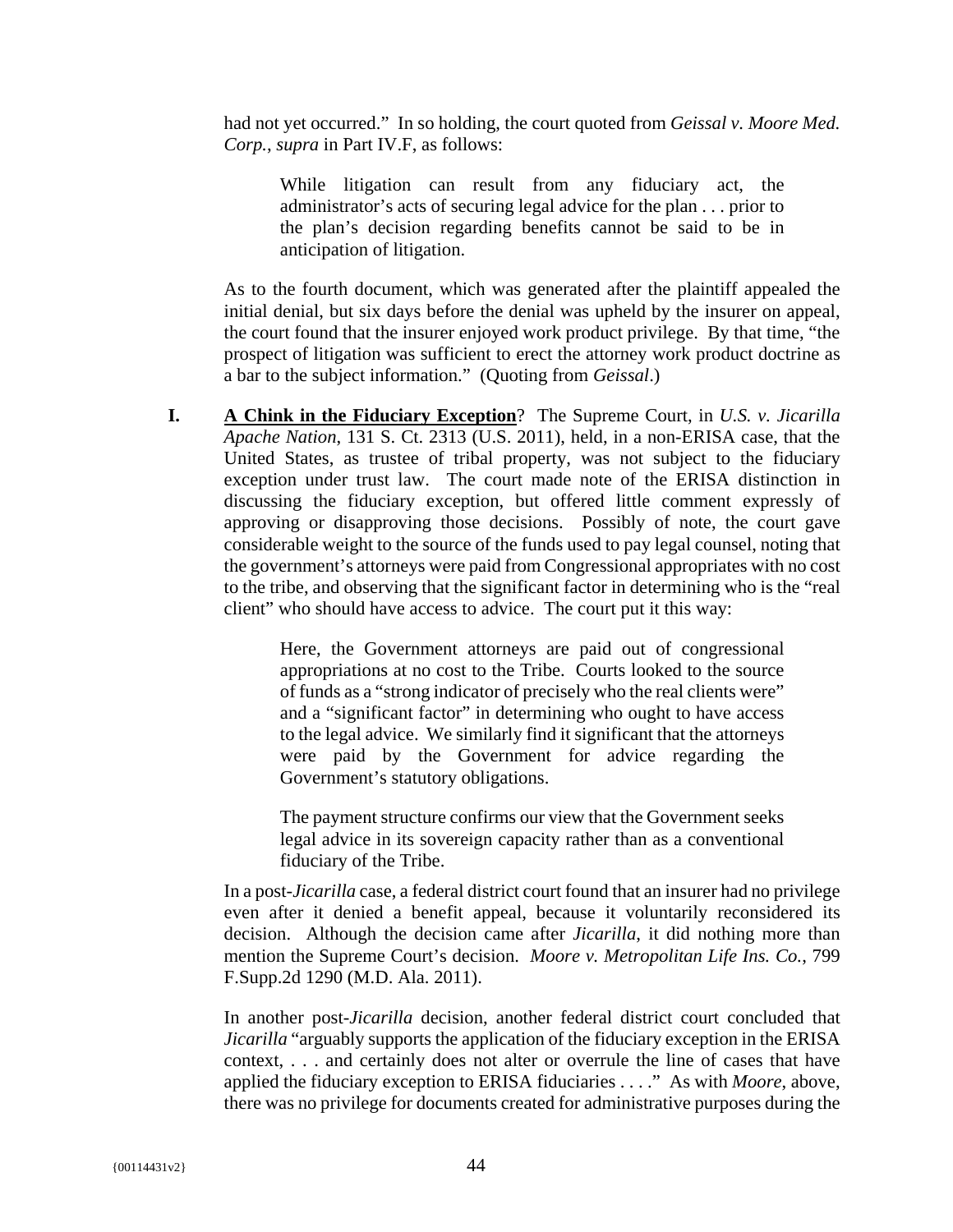administrator review process as extended by the insurer. Also, there was no work product protection because the court applied a fiduciary exception even to that privilege, and because the documents were prepared as part of claims administration – that is, for business purposes – as opposed to in response to, or in anticipation of, litigation. The court seemed to think this followed from the fact that the insurer had not finally determined the claimant's claim.

In yet a further post-*Jicarilla* decision, a federal district court concluded that *Jicarilla* "arguably supports application of a fiduciary exception in ERISA contexts, . . . and certainly does not alter or overrule the line of cases that have applied the fiduciary exception to ERISA fiduciaries . . . ." *Harvey v. Standard Ins. Co.*, 2011 U.S. Dist. Lexis 107834, 53 EBC 2185 (N.D. Ala. 2011). As with *Moore*, there was no privilege for documents created for administrative purposes during an administrative review process, as extended by the insurer. Also, there was no work product protection because the court applied a fiduciary exception even to that privilege, and because the documents at issue were prepared as part of the claims administration process – that is, for business purposes – as opposed to in response to, or in anticipation of, litigation. The court seemed to think this followed from the fact that the insurer had not finally determined the claimant's claim.

In *McFarland v First Unum Life Ins. Co.,* 231 F.Supp.3d 10 (S.D. N.Y. 2017), a federal district court considered, and appears to have rejected, an insurer's argument that under *Jicarilla* the fiduciary exception should not apply to spoil attorney-client privilege where the insurer itself is the source of the funding for the legal advice.

The court in *McFarland* also considered the Third Circuit's decision in *Wachtel*, *supra*. The communications sought in *McFarland* were between an "appeals specialist" and the insurer's in-house attorneys. The appeals specialist had responsibility for determining benefit appeals. She had considered a long term disability benefit appeal by the plaintiff. The district court disagreed with the Third Circuit's decision in *Wachtel*, and in particular found no reasonable basis for applying the fiduciary exception to some, but not all, ERISA fiduciaries who are making decisions on benefit claims and appeals. The court concluded, in straightforward fashion, that "the fiduciary exception applies to insurers in ERISA cases." As a consequence, the court ordered the insurer to provide it with unredacted copies of communications for an in-camera review, so the court could determine whether the communications were subject to the fiduciary exception and not protected by the work product doctrine.

**J. Waiver**. Clients and their attorneys must guard against waiver of privilege by the disclosure of otherwise confidential communications. In *Lewis v. Unum Corp. Severance Plan*, 203 F.R.D. 615 (D. Kan. 2001), an employer waived privilege with respect to communications between in-house counsel and a human resources representative by sending otherwise privileged documents to the plan administrator, a nonprivileged third party fiduciary.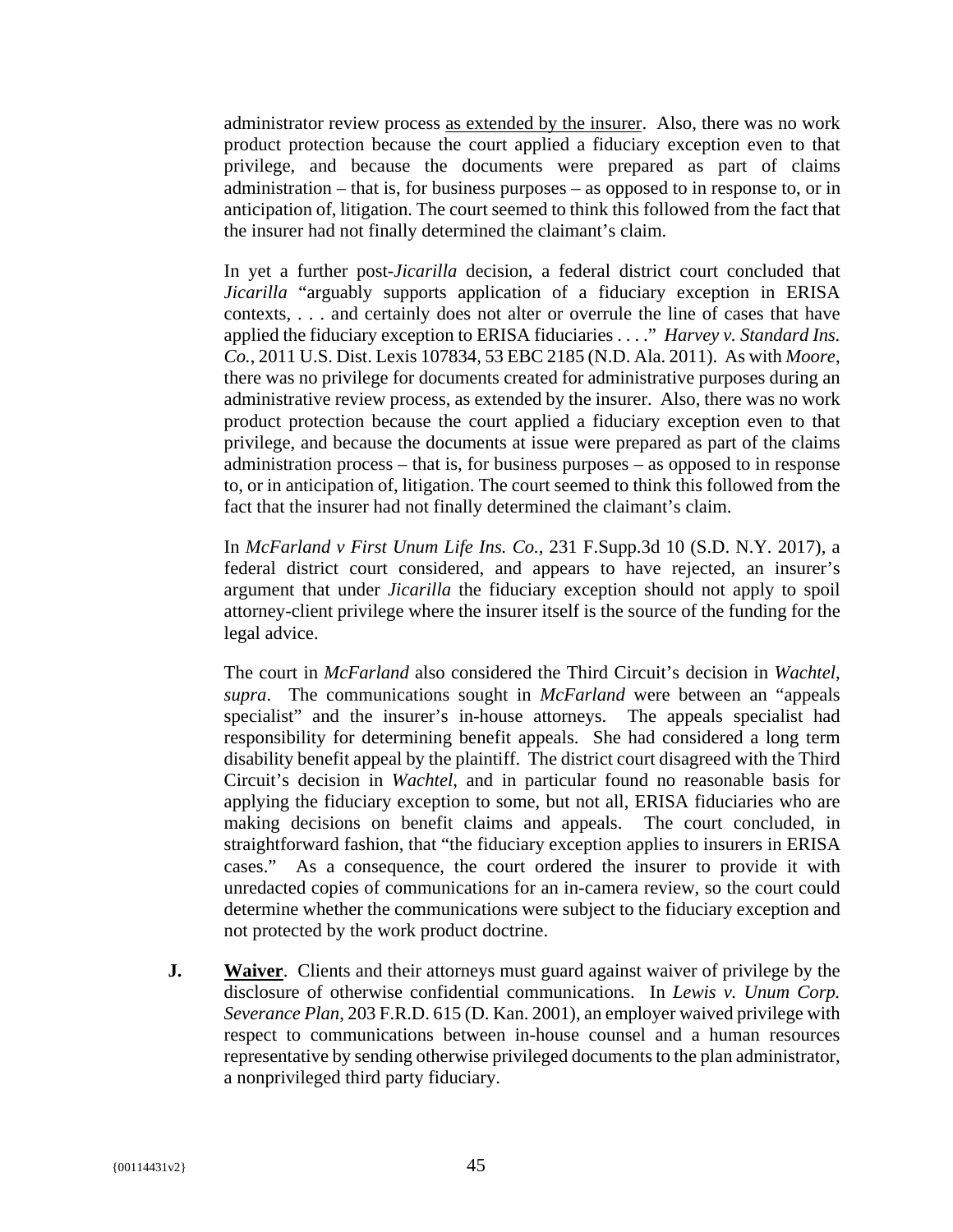**1. Disclosure to Consultants**. In a dispute concerning the disclosure of minutes of fiduciary committee meetings, a federal district court concluded that the presence of the employee benefits consultant firm Wyatt Watson at meetings would destroy any attorney client privilege that might otherwise exist, because the firm's presence was not necessary to assist the attorney in the provision of legal advice (that is, the loss of privilege due to waiver was not prevented under the *Kovel* doctrine, described in Section I.A above), and because there was no explanation of why Wyatt Watson would "need to know" the information disclosed, so there was no ability to avoid the waiver where an outside consultant functions like an employee, as described in *Graf* (discussed in Section I.B above). *Hill v. State Street Corp.*, 2013 U.S. Dist. Lexis 181168, 57 EBC 2036 (D. Mass. 2013).

In an interesting decision, a federal district court concluded that the presence of two consultants at a multiemployer pension plan board of trustees meeting would not prevent attorney-client privilege (nor work product privilege) from attaching to legal advice provided by counsel to the fund. *Trustees of the Electrical Workers Local No. 26 Pension Trust Fund v. Trust Fund Advisors, Inc.*, 266 F.R.D. 1, 2010 U.S. Dist. Lexis 12578, 48 EBC 2138 (D. D.C. 2010). In determining whether privilege attached, the court concluded that it was irrelevant whether the non-trustees present at the meeting were employees of the fund (or plan) or instead consultants. The proper question, the court said, was whether the presence of the two consultants while the trustees and fund counsel were having ostensibly privileged communications, and the consultants' subsequent review of minutes that memorialized those discussions, was "consistent with the purpose and traditional interpretation of the common law attorney-client privilege."

One of the consultants was an unpaid, nonvoting advisor who appeared to serve a substantial and integral role in the operation of the plan. The consultant, who was the Executive Director of the National Electrical Contractors Association, had been authorized by the trustees to attend trustees' meetings and to provide advice. The consultant had responsibility for collections (he was a member of a two-person collection committee), and was expected to advise the trustees on the performance of their fiduciary responsibilities, to communicate with counsel concerning counsel's legal advice, and to monitor the conduct of the fund administrator, trustees, professional consultants, contributing employers, and participants, to make sure that conduct was consistent with the relevant collective bargaining agreement, the plan documents, and the appropriate regulatory laws. Plan representatives asserted that the consultant's role was one that would have been performed by a paid employee if the plan had any paid employees.

The second individual was an investment consultant who helped the trustees with their decisions to hire and fire investment managers. (The underlying lawsuit was against an investment manager that had been terminated.)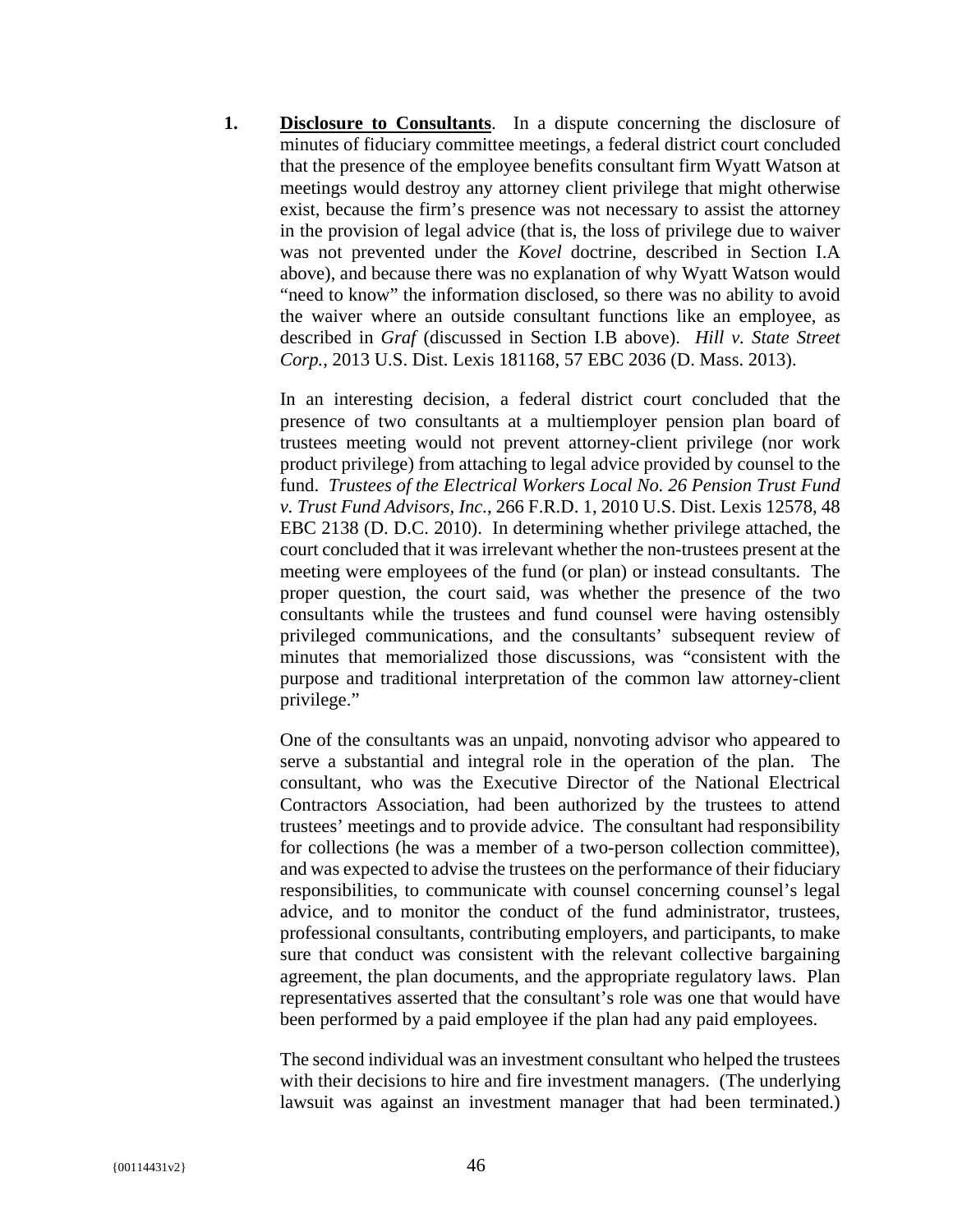Counsel to the plan communicated with the investment consultant regularly, both at and outside board meetings, concerning legal issues relating to the plan's investments and investment managers. The attorney considered the investment consultant to be a fiduciary (under ERISA Section 3(21)).

The court held that the presence of the consultants at the board meetings, and their review of subsequent minutes memorializing discussions at those meetings, did not prevent privilege from attaching to the advice provided by counsel. The court concluded that both consultants seemed to have had "significant managerial responsibilities that would have been done by highlevel corporate managers, had the Plan been incorporated." Further, there was no reason to think the trustees would have thought the consultants' "presence at meetings where matters that fell within their expertise and experience were being discussed would defeat the privilege that would otherwise attend the Board's discussions with counsel." Moreover, the court said the trustees relied on the consultants for "important work that often required legal guidance," and that extending privilege in this context would advance the purpose of attorney-client privilege (encouraging a frank discussion) without creating "any potential for its misuse."

**2. Disclosure to Actuary**. In *Cottillion v. United Refining Co.*, 2011 U.S. Dist. Lexis 151519, 53 EBC 1275 (W.D. Pa. 2011), a federal district court considered a dispute concerning an actuarial reduction in early retirement benefits. As to the inapplicability of the fiduciary exception for advice concerning personal liability (see the *U.S. v. Mett* discussion in Section I.F), the court held that the interest of the plan beneficiaries diverged from the plan trustee's interest when the trustee took concrete steps to actuarially reduce benefits to retirees already in pay status and to recoup overpayments, because at that point a serious and significant threat of litigation had materialized. An attorney's action in copying an actuary on an email did not waive attorney-client privilege because the actuary's involvement was at the direction of the attorney, to assist the attorney in the provision of legal advice. As to whether a disclosure to the actuary constitutes a waiver, the court said the critical inquiry is "whether the third party consultant is involved in the giving of legal advice" or "functions like an employee in providing information which facilitates the obtaining of legal advice." The key in the instant case was that the communications with the actuary were at the attorney's direction, for the express purpose of assisting him in providing legal advice.

An email from the actuary to a committee member regarding recouping payments was not, however, privileged, even if it was at the attorney's direction because it concerned only accounting issues related to the administration of the plan (and was prepared for non-litigation purposes, not in anticipation of litigation).

The court also concluded as follows: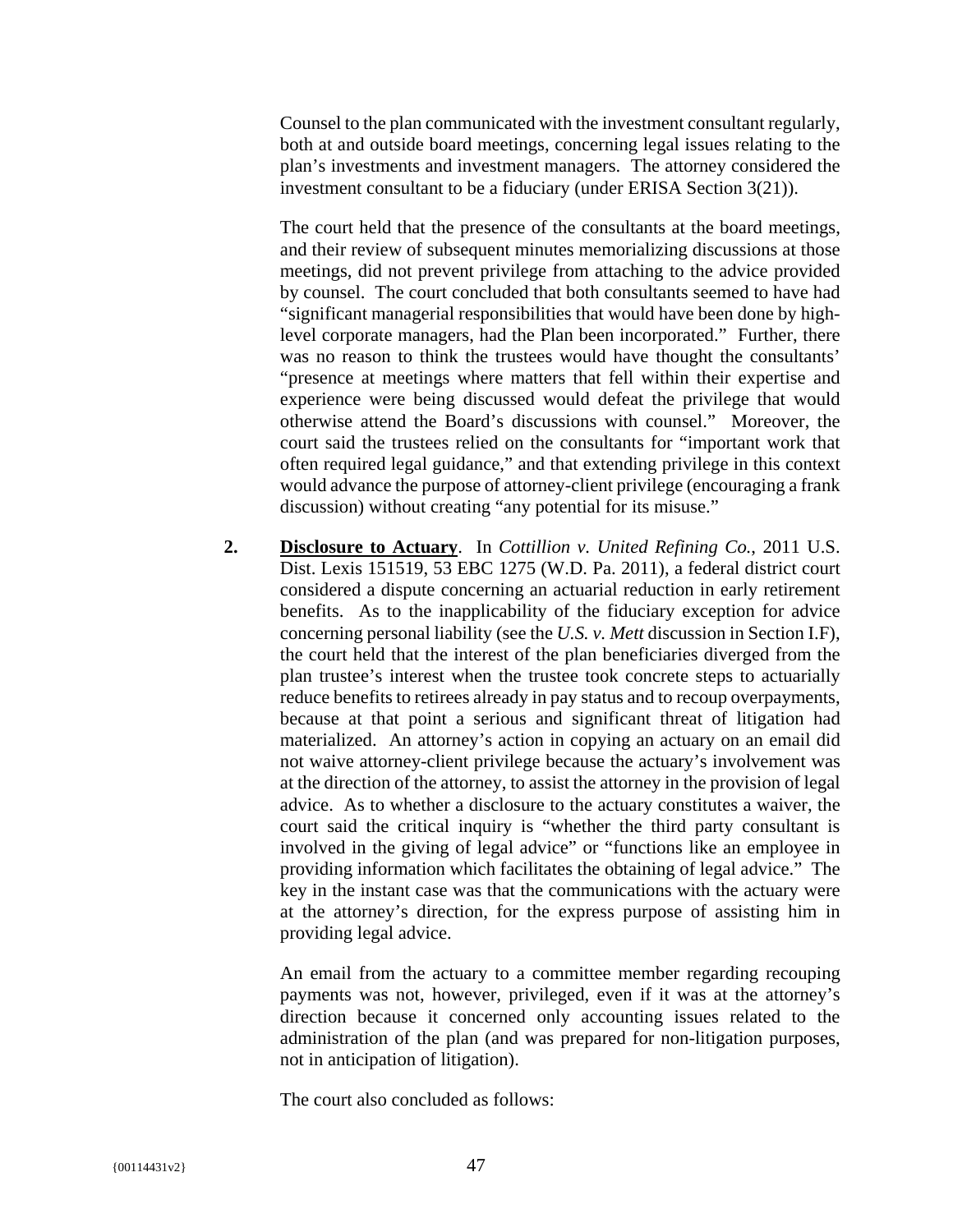- 1. An attorney's draft document subject to revision was not automatically privileged.
- 2. A proposed response to an inquiry from a beneficiary relating to a reduction in benefits enjoyed no privilege because it was related only to plan administration.
- 3. A draft form of a letter to participants regarding a benefit reduction in a VCP process was related to administration of the plan, and therefore not privileged.
- 4. Discussions of plan amendments concerned settlor issues, so the fiduciary exception was inapplicable.
- 5. Meeting minutes generally were not privileged, except small portions containing legal advice falling within the personal liability limitations of the fiduciary exception.

The court also concluded that letters to auditors relating to the annual plan audit were not privileged.

For another case in which a federal district court concluded that disclosure to an actuary waived privilege with respect to that disclosure (but not as to other documents), *see Tolbert v. ARB Capital Markets Corp.*, 2012 U.S. Dist. Lexis 42974, 53 EBC 2549 (S.D. Tex. 2012). The court also concluded that because top-hat plans are exempt from ERISA's fiduciary duties, the fiduciary exception to the attorney-client privilege does not apply.

**3. Disclosure in Response to Request of Government Agency or Inadvertent Disclosure in Civil Discovery**. Note that a state appellate court concluded that the disclosure of information to certain federal agencies did not waive attorney-client and attorney work product privileges as to the disclosed documents in *Regents of University of California v. Superior Court*, 2008 WL 2908123 (Cal. App. 2008). In summarizing the relevant California authority on waiver, the court indicated that when privileged documents have been disclosed either in response to the request of a government agency or inadvertently in the course of civil discovery, no waiver of privilege will occur if the holder of the privilege has taken reasonable steps under the circumstances to prevent disclosure. The law, the court said, does not require that the holder of the privilege take "strenuous or Herculean efforts" to resist disclosure. In the instant case, which did not involve an employee benefit plan or ERISA, the court found that privilege was not lost since the defendants produced privileged documents to the federal Department of Justice in an antitrust case only because they believed there would be severe regulatory or criminal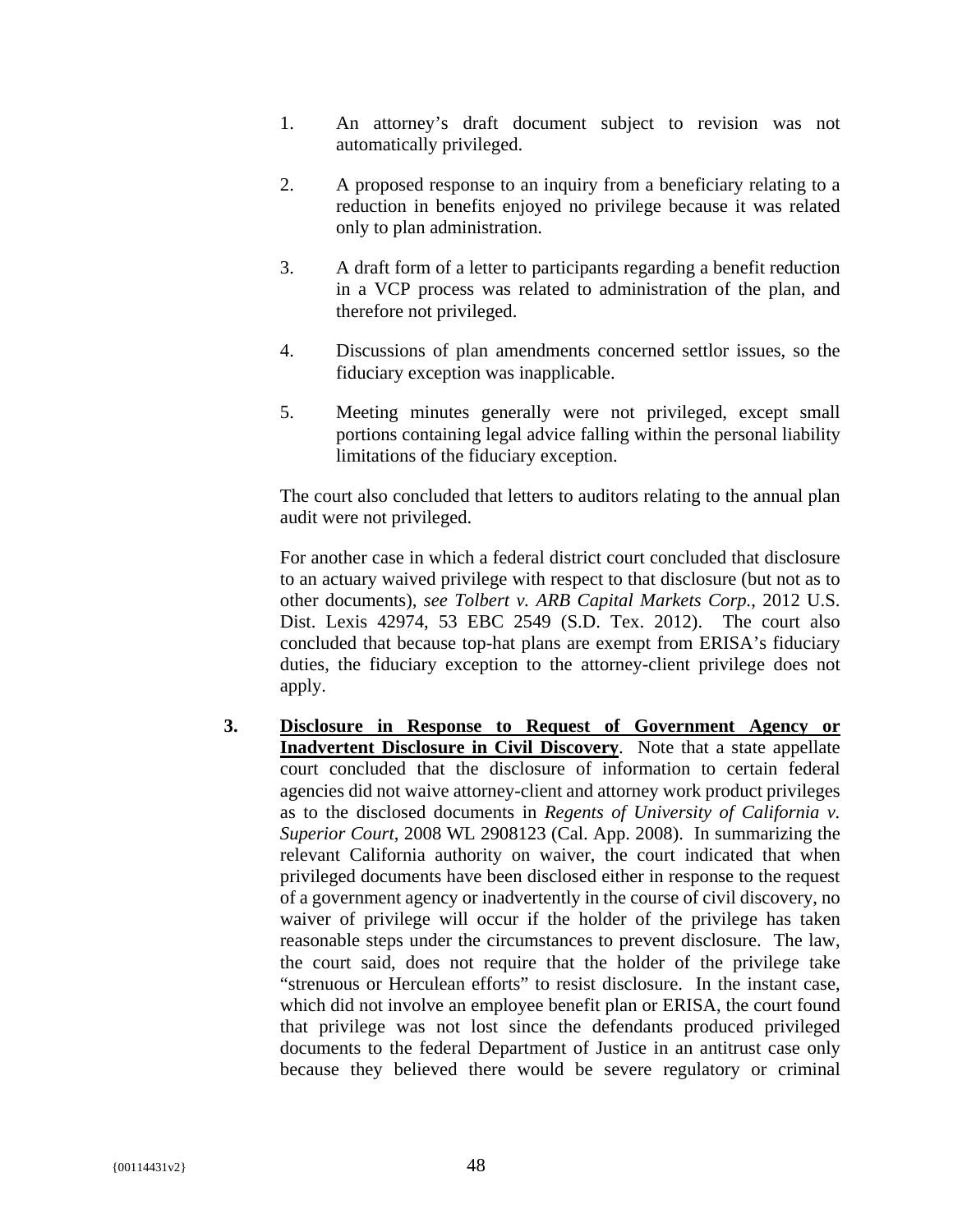consequences if they were labeled by the government as uncooperative, and not by reason of any voluntary, noncoerced disclosure.

- **4. Representing Executives: Risk in Using Employer-Owned Computer**. There is a developing body of law, perhaps not entirely consistent or coherent, concerning the waiver of attorney-client privilege, and potentially work product privilege, where an executive or other employee makes use of an employer-owned computer to correspond with an attorney by e-mail. For a general discussion, see *Clicking Away Confidentiality: Workplace Waiver of Attorney-Client Privilege* by Adam C. Losey, 60 Fla. L. Rev. 1179 (2008). It appears that using an employer-owned computer to access an executive's (or other employee's) personal e-mail account may waive privilege as to the contents of those e-mails. That may be true even where the executive's e-mail account is password-protected. Although the law is evolving, it appears that where an employer provides explicit warning to employees that they should have no expectation of privacy while using an employer-owned computer, there may be no attorney-client privilege as to e-mails sent or accessed from such a computer, even where those e-mails are sent or accessed through use of a personal password-protected e-mail account. See, generally, *Long v. Marubeni America Corp.*, 2006 WL 2998671, 2006 U.S. Dist. Lexis 76594 (S.D. N.Y. 2006); *Nat'l Economic Research Assocs., Inc. v. Evans*, 2006 Mass. Super. Lexis 371, 21 Mass. L. Rep. 337 (Mass. Super. Ct. 2006); *In re Royce Homes, LP,* 449 B.R. 709 (Bankr. S.D. Tex. 2011). But see *Curto v. Medical World Communications, Inc.*, 2006 WL 1318387, 2006 U.S. Dist. Lexis 29387 (E.D. N.Y. 2006).
- **5. Bank of America Settlement with SEC Over Merrill Lynch Transaction.** A federal district court raised a question about the waiver of attorney-client privilege where parties raise an "advice of counsel" defense in an SEC enforcement action. *SEC v. Bank of America Corp.,* 1:09-CV-06829 (S.D. N.Y. Aug. 25, 2009). The court has at least initially refused to approve a settlement of SEC disclosure violation allegations, under which the company, Bank of America, would pay a \$33 million fine, in part because the court wanted more information from the parties on whether Bank of America had waived attorney-client privilege. If it had not waived privilege, the court wanted a fuller explanation of how the SEC, in deciding not to bring charges against individual responsible officers of Bank of America, could credit those individual officers' statements that they relied on counsel concerning preparation of the allegedly misleading disclosure. The point that seemed to trouble the court most was that the burden of the proposed \$33 million penalty would fall to shareholders, and "arguably indirectly on U.S. taxpayers," instead of on individual officers associated with the misleading proxy statement.

The SEC had characterized its complaint as involving a straightforward disclosure violation, which it described as follows: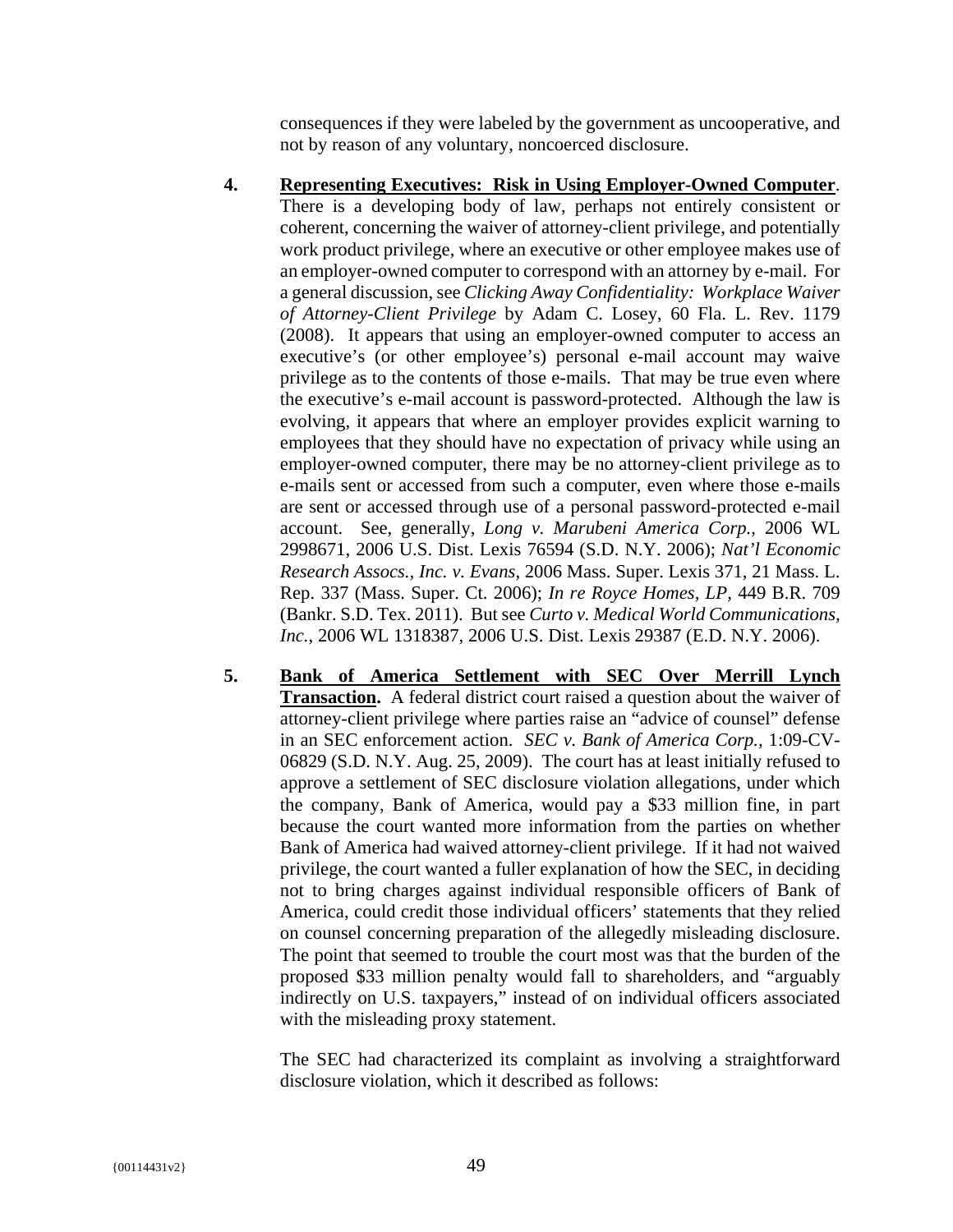In the joint proxy statement, Bank of America represented that Merrill [Lynch] had agreed not to pay year-end performance bonuses or other discretionary incentive compensation to its executives prior to the closing of the merger without Bank of America's consent. In fact, Bank of America already had agreed that Merrill *could* pay a material amount of discretionary year-end and other bonuses to Merrill executives for 2008. Although the merger agreement was included as an exhibit and discussed in detail in the joint proxy statement, Bank of America's agreement allowing Merrill to pay discretionary bonuses was memorialized in a separate "disclosure" schedule that was omitted from the proxy statement and the contents of which were not disclosed prior to the shareholder vote on December 5, 2008.

The amount of the discretionary year-end bonuses was \$5.8 billion. The SEC argued that the \$5.8 billion in bonuses that Bank of America authorized Merrill to pay constituted nearly 12 percent of the \$50 billion purchase price, and was nearly 30 percent of Merrill's total shareholder stockholder equity.

Bank of America officers told the SEC they relied entirely on legal counsel in deciding what was to be disclosed in the proxy statement. The court explained its concern with the SEC's process in deciding not to charge individual officers as follows:

If the responsible officers of the Bank of America, in sworn testimony to the SEC, all stated that "they relied entirely on counsel," this would seem to be either a flat waiver of privilege or, if privilege is maintained, then entitled to no weight whatever, since the statement cannot be tested.

\* \* \* \* \*

If the SEC is right in [asserting that no waiver occurred], it would seem that all a corporate officer who has produced a false proxy statement need offer by way of defense is that he or she relied on counsel, and, if the company does not waive the privilege, the assertion will never be tested, and the culpability of both the corporate officer and the company counsel will remain beyond scrutiny.

The court ordered the parties to further brief the privilege issue. In those further briefs, the SEC explained its analysis as follows:

[C]orporate penalties are indirectly borne by shareholders. Accordingly, where shareholders have been harmed by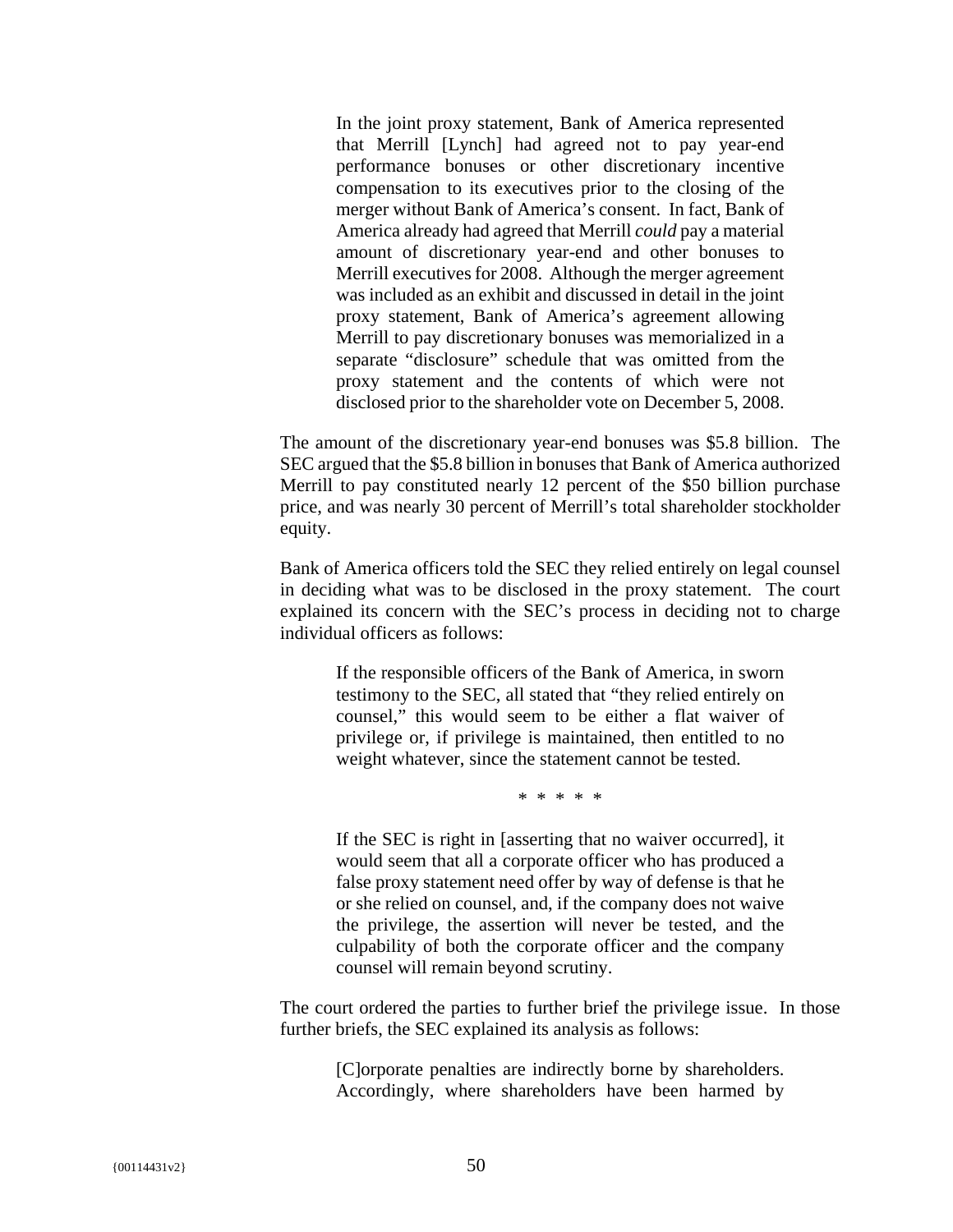violations the Commission will "seek penalties from culpable individual offenders acting for a corporation." [*Statement of the Securities and Exchange Commission Concerning Financial Penalties*, SEC Rel. No. 2006-4 (Jan. 4, 2006).] In the view of the Commission, however, the investigative record here does not provide an appropriate factual basis to charge individuals. The uncontroverted evidence in the investigative record is that lawyers for Bank of America and Merrill drafted the documents at issue and made the relevant decisions concerning disclosure of the bonuses. During the course of the investigation, key executives all stated that they delegated these decisions to counsel, who were aware of the relevant business terms of the transaction. There is no evidence that company executives separately discussed concealing compensation information and the executives questioned stated that there were no such discussions. Although the Commission assigns no weight to assertions of reliance on counsel in assessing the state of mind of the executives, under these uncontroverted facts and circumstances – that it was the lawyers rather than the executives themselves who made the actual disclosure decisions – there is a lack of evidentiary support to establish the factual predicate that is necessary to allege scienter-based fraud charges against company executives. Similarly, there is an insufficient evidentiary basis to establish a *prima facie* case of the requisite scienter with respect to the lawyers for purposes of alleging secondary liability under the securities laws.

As to privilege, the SEC stated that the Bank of America repeatedly asserted attorney-client privilege with respect to the production of documents in regard to testimony or interviews of witnesses, and had consistently declined to waive the privilege. The Commission indicated that its staff, as a matter of policy, will not credit an advice of counsel defense if a party in an investigation refuses to waive the privilege.

The SEC indicated that under Second Circuit precedent, the assertion by a party in an investigative setting that they have relied on counsel, or that they may have a defense based on such reliance, generally does not constitute a waiver of the attorney-client privilege (citing *John Doe Co. v. U.S.*, 350 F.3d 299 (2d Cir. 2003)). The result may be different, and there may be an implied waiver, where an advice of counsel defense is raised in a judicial setting. See *In re Grand Jury Proceedings*, 219 F.3d 175, 183 (2d Cir. 2000); *Sanofi-Synthelabo v. Apotex Inc.*, 363 F. Supp. 2d 592, 595 (S.D. N.Y. 2005); *In re Keeper of Records*, 348 F.3d 16, 23 (1st Cir. 2003); *U.S. v. White*, 887 F.2d 267, 270-71 (D.C. Cir. 1989).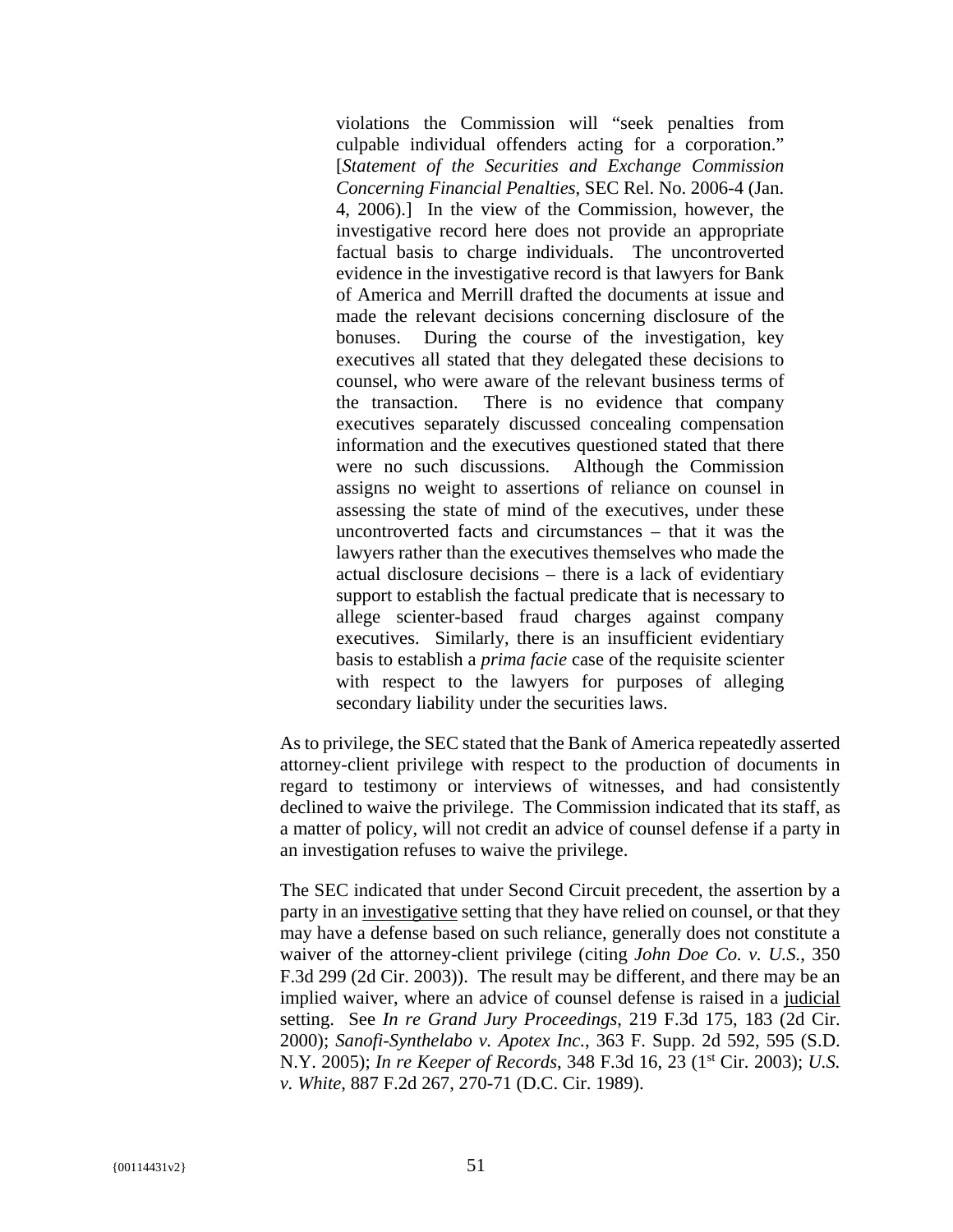There was, incidentally, expert testimony offered on behalf of Bank of America that it is typical to restrict "competitively sensitive" information, such as bonus information, to a separate disclosure schedule that is not included with the proxy statement. Bank of America also argued that the "total mix" of information available to shareholders, including media reports about the likelihood Merrill would pay billions of dollars in bonuses that preceded the shareholder vote in the merger, and SEC filings indicating that Merrill planned 2008 employee compensation roughly equal to what it had paid in 2007, effectively disclosed the incentive compensation.

The court ultimately approved a revised settlement, in an order dated February 22, 2010, though it did so with considerable reluctance. The settlement included some corporate governance measures designed to prevent nondisclosures in the future and a fine of \$150 million. As with the previously rejected settlement, the \$150 million fine – which the court characterized as "very modest" and appearing to be "paltry" – would be assessed against the company, and not against any individuals at the company. As to the court's previously expressed concern about there being no penalty against individuals, the court seemed to abide this result by accepting as a reasonable conclusion (though not necessarily the one the court would have reached of its own accord) the SEC's view that the Bank and its officers acted only negligently, rather than intentionally, in causing nondisclosures concerning Merrill bonuses and Merrill's deteriorating financial performance.

The approved settlement would distribute the \$150 million only to former Bank of America shareholders, who were the shareholders harmed by the Bank's nondisclosures, and not to former Merrill shareholders who now own Bank of America stock, nor to Bank officers or directors who had access to the undisclosed information. The court observed that the effect of targeting the allocation of the settlement proceeds in this way (rather than allocating the proceeds to all shareholders) would be modest, "amounting perhaps to no more than a few pennies per share," and noted that although the legacy Merrill shareholders may have received a bit of a windfall as a result of the nondisclosures, they had in fact not been responsible for those nondisclosures yet would not be sharing in the settlement proceeds.

In one of the most interesting developments leading up to the settlement, Bank of America, which had been under considerable pressure to waive attorney-client privilege, did so to a limited extent under the terms of a protective order issued by the court on October 14, 2009. The court characterized the order as allowing Bank of America to waive attorneyclient privilege and work-product protection regarding certain categories of information material to the case (and which would seemingly be relevant as well to certain ongoing state and federal inquiries, including a host of pending civil lawsuits) without waiving that privilege and protection regarding other information that might be of interest in related private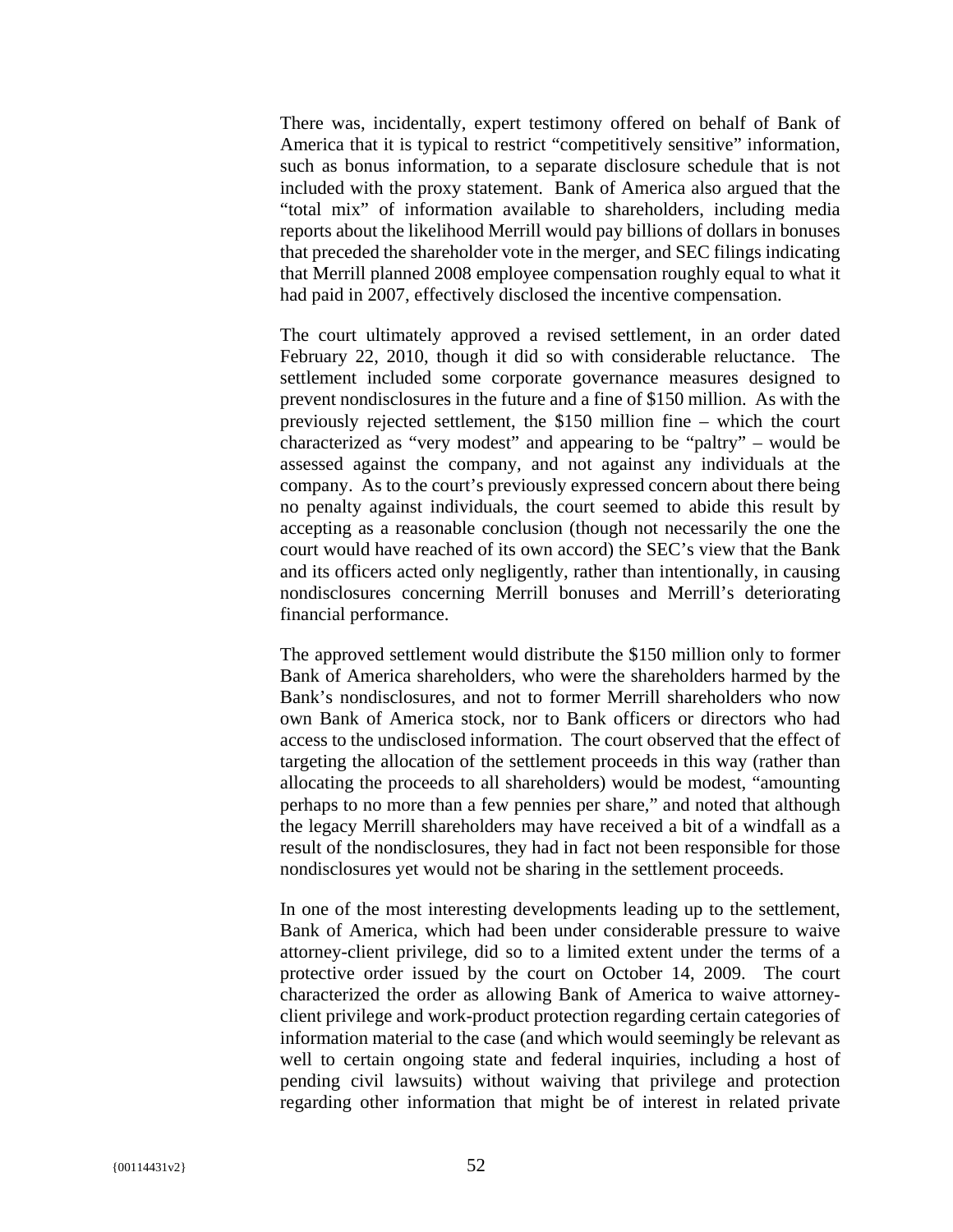lawsuits. The court stated that this protective order comported with new Rule 502 of the Federal Rules of Evidence, as amended in 2008, which the court indicated permits such "cabined" waivers. The court's protective order listed 58 pending civil actions and stated that although Bank of America intended to waive attorney-client privilege and work-product protection with respect to certain enumerated matters, it was not waiving privilege with respect to information relating solely to the legal defense of those private lawsuits.

At least one commentator has questioned whether the protective order will have the effect desired by Bank of America. See "Did Bank of America Mess Up Its Privilege Waiver?," by Zach Lowe, Law.com, October 20, 2009. One of the commentator's criticisms of the order concerns its use of the term "waiver." The commentator argued that Rule 502 does not deal with "waivers," but instead with the ability to disclose privileged documents in a limited way under the terms of a court order, and not a waiver. Whether or not this is an overly technical reading of Rule 502, the commentator also questioned whether, under the terms of the order, documents disclosed to the SEC are protected from discovery by other parties in other litigation. This latter issue may be tested in the relatively near future given that in what is apparently the largest of the civil lawsuits, involving the consolidation of 30 cases relating to the Bank of America/Merrill Lynch merger, the court lifted the automatic stay under the Private Securities Litigation Reform Act (the "PSLRA") to permit discovery, prior to the court ruling on any motion to dismiss, of documents produced by Bank of America to government agencies (including the SEC, Congress, the New York Attorney General, and the North Carolina Attorney General), as well as transcripts of testimony given in connection with those investigations. *In re Bank of America Corp. Securities, Derivative, and ERISA Litigation*, 2009 U.S. Dist. Lexis 108322 (S.D.N.Y. 2009). And another derivative case against the Bank of America and pending in the Delaware Chancery Court has reportedly survived a motion to dismiss, so discovery can begin even without a waiver of the automatic stay under the PSLRA.

**6. Federal Rule of Evidence 502: Subject Matter Waiver and Inadvertent Disclosures in Federal Proceedings or to a Federal Agency**. In late 2008, President Bush signed into law a bill adding new Federal Rule of Evidence 502. Pub. L. 110-322.

Federal Rule of Evidence 502 reads, in its entirety, as follows:

**(a) DISCLOSURE MADE IN A FEDERAL PROCEEDING OR TO A FEDERAL OFFICE OR AGENCY; SCOPE OF A WAIVER**.—When the disclosure is made in a Federal proceeding or to a Federal office or agency and waives the attorney-client privilege or work-product protection, the waiver extends to an undisclosed communication or information in a Federal or State proceeding only if: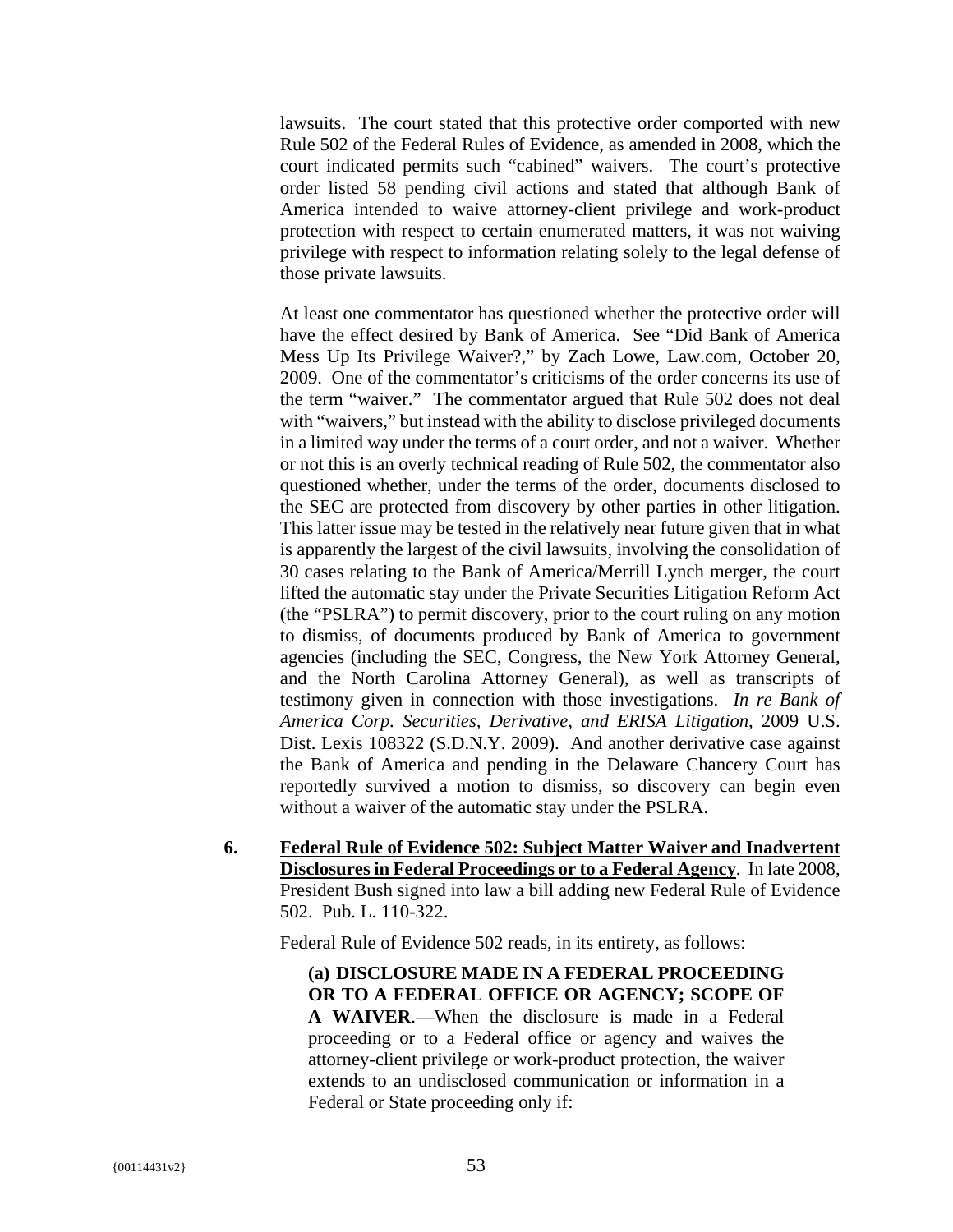(1) the waiver is intentional;

(2) the disclosed and undisclosed communications or information concern the same subject matter; and

(3) they ought in fairness to be considered together.

**(b) INADVERTENT DISCLOSURE**. – When made in a Federal proceeding or to a Federal office or agency, the disclosure does not operate as a waiver in a Federal or State proceeding if:

(1) the disclosure is inadvertent;

(2) the holder of the privilege or protection took reasonable steps to prevent disclosure; and

(3) the holder promptly took reasonable steps to rectify the error, including (if applicable) following Federal Rule of Civil Procedure 26(b)(5)(B).

**(c) DISCLOSURE MADE IN A STATE PROCEEDING**.— When the disclosure is made in a State proceeding and is not the subject of a State-court order concerning waiver, the disclosure does not operate as a waiver in a Federal proceeding if the disclosure:

(1) would not be a waiver under this rule if it had been made in a Federal proceeding; or

(2) is not a waiver under the law of the State where the disclosure occurred.

**(d) CONTROLLING EFFECT OF A COURT ORDER**.—A Federal court may order that the privilege or protection is not waived by disclosure connected with the litigation pending before the court – in which event the disclosure is also not a waiver in any other Federal or State proceeding.

**(e) CONTROLLING EFFECT OF A PARTY AGREEMENT**. – An agreement on the effect of disclosure in a Federal proceeding is binding only on the parties to the agreement, unless it is incorporated into a court order.

**(f) CONTROLLING EFFECT OF THIS RULE**. – Notwithstanding Rules 101 and 1101, this rule applies to State proceedings and to Federal court-annexed and Federal courtmandated arbitration proceedings, in the circumstances set out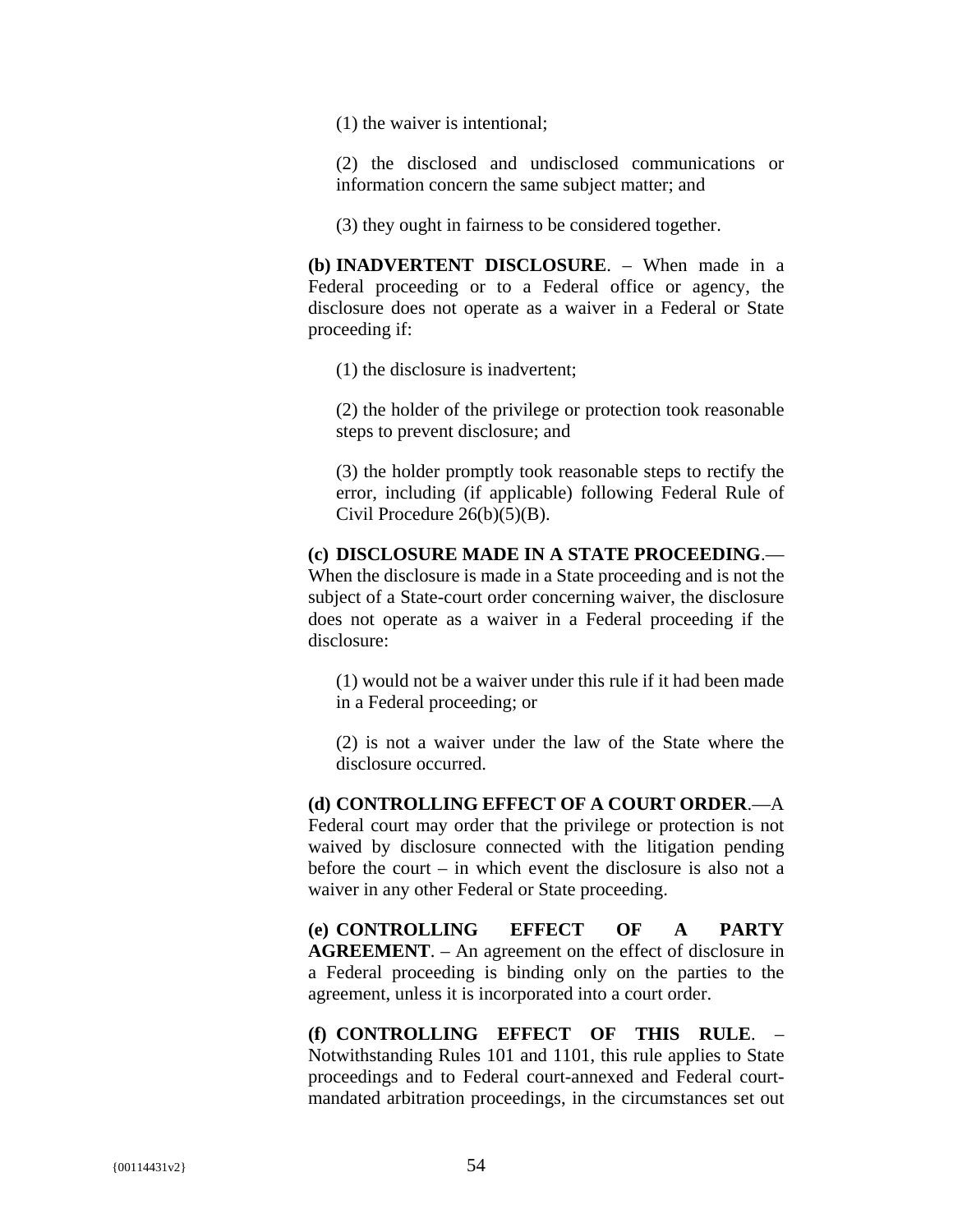in the rule. And notwithstanding Rule 501, this rule applies even if State law provides the rule of decision.

#### **(g) DEFINITIONS**. – In this rule:

(1) "attorney-client privilege" means the protection that applicable law provides for confidential attorney-client communications; and

(2) "work-product protection" means the protection that applicable law provides for tangible material (or its intangible equivalent) prepared in anticipation of litigation or for trial.

The Federal Rules of Evidence apply in the federal district courts, and also in the Tax Court pursuant to Tax Code Section 7453 and Tax Court Rule 143(a). The new rule addresses the waiver of attorney-client privilege and work-product protection when disclosures are made "in a Federal proceeding" or to a "Federal office or agency." The rule addresses both (a) whether a disclosure in those contexts constitutes a waiver of the attorney-client privilege or work-product protection with respect to undisclosed communications or information concerning the same subject matter (a "subject matter waiver"), and (b) whether an inadvertent disclosure operates as a waiver at all.

The stated objective for adoption of the rule was to alleviate the costs associated with electronic discovery in document production in litigation, by reducing the risks associated with inadvertent production of protected material. Under the rule, where an attorney inadvertently discloses information, the disclosure will not constitute a waiver so long as (a) the holder of the privilege or protection took reasonable steps to prevent disclosure, and (b) the holder promptly took reasonable steps to rectify the error, which might include utilizing the procedure in Federal Rule of Civil Procedure 26(b)(5)(B) for attempting to "clawback" the inadvertently disclosed information. FRE § 502(b).

As to an intentional disclosure made during a Federal proceeding or to a Federal office or agency, Rule 502(a) addresses the issue of subject matter waiver. Generally, a waiver resulting from such a voluntary disclosure will only extend to an undisclosed communication or information in a Federal or State proceeding if (1) the waiver was intentional, (2) the disclosed and undisclosed communications or information concern the same subject matter, and (3) the disclosed and undisclosed communications or information "ought in fairness" be considered together.

The first of these requirements – that the disclosure have been intentional – is a repudiation of the position previously taken by some courts that inadvertent disclosure of protected material can constitute a general subject matter waiver as to other documents or information. The third requirement – that the disclosed and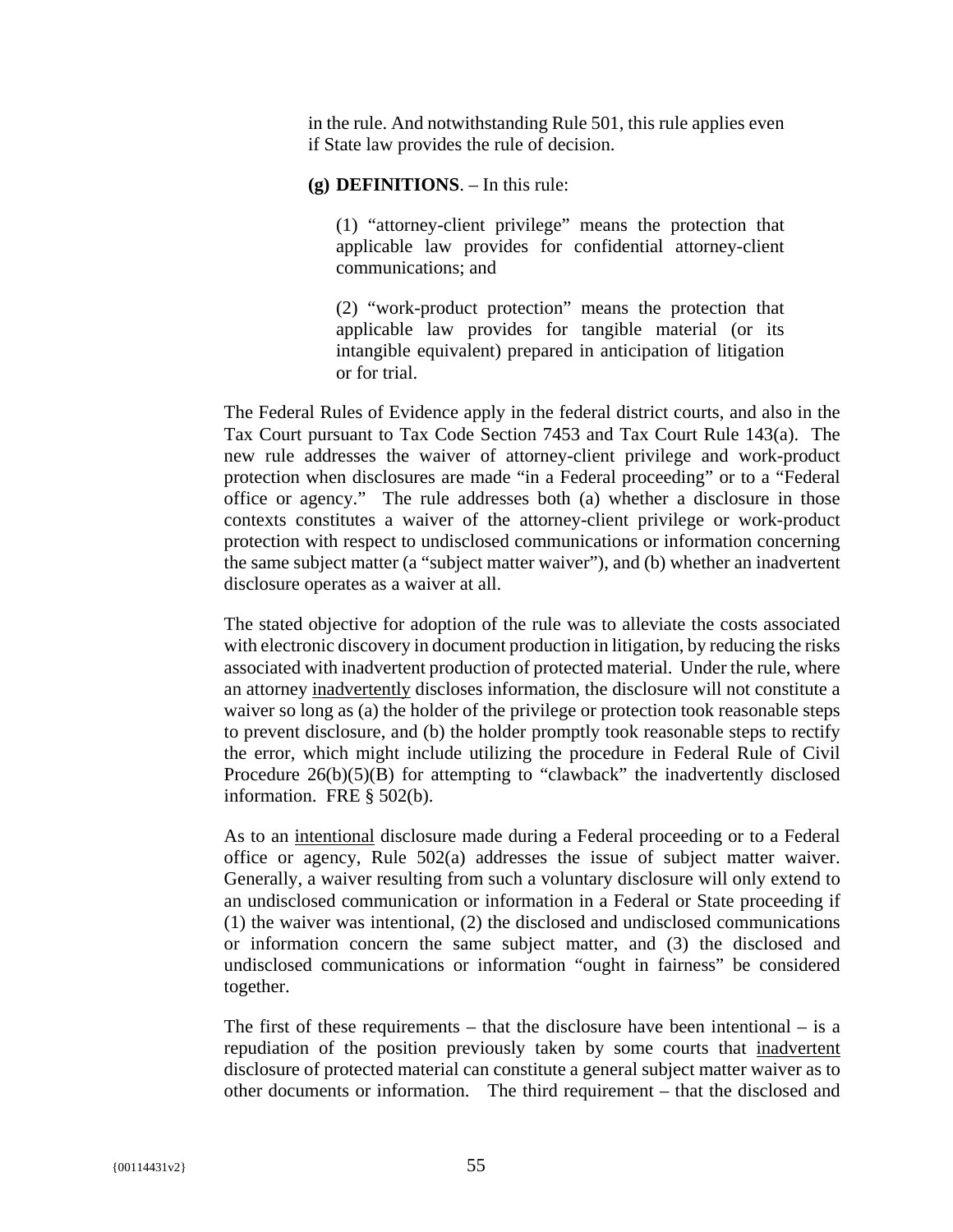undisclosed communications "ought in fairness" be considered together – is presumably intended to prevent parties from engaging in the intentional and misleading use of protected or privileged information. As the IRS' Office of Chief Counsel put it in Chief Counsel Notice 2009-023, "[i]f a party intentionally places protected information into the litigation in a selective, misleading and unfair manner, then there will be a waiver as to the undisclosed information concerning the same subject matter." That, presumably, is because the intentionally disclosed information and the undisclosed information ought in fairness be considered together, to prevent the disclosing party from misleading others.

The referenced Chief Counsel Notice, which is attached to this outline as **Appendix A**, summarizes nicely both the background and effect of Rule 502. Rule 502(e) expressly authorizes parties to enter into an agreement on the effect of disclosure in a Federal proceeding, though that agreement will be binding only on the parties to it unless it is incorporated into a court order. The Chief Counsel Notice, though, cautions those at the Service to avoid claw-back agreements (agreements regarding the disposition of inadvertently produced documents) and quick-peek agreements (agreements allowing the requesting party to take a quick peek at documents without the producing party undertaking the time and expense in advance to review the entire population of documents). The Service's concern with these types of agreements is, in part, that entering into them without first establishing that the documents are privileged or protected may give taxpayers the impression that they are entitled to these agreements, and that the government must negotiate an appropriate agreement before a taxpayer must turn over responsive documents.

As to quick-peek agreements, the Chief Counsel Notice termed them "inconsistent with the producing party's duty to take reasonable steps to prevent disclosure of privileged or protected information." The Office of the Chief Counsel also expressed concern about the effect of such agreements on other parties. The Chief Counsel Notice put it this way:

Entering into a non-waiver agreement with a view to adoption by the court might be viewed as the Service taking a partisan position in pending or prospective litigation between private litigants for expediency's sake. For example, it may be argued that the entry of a Rule 502(d) order raises a question of whether that order violates the Due Process rights of persons and entities who are not parties to the Tax Court litigation because the rule purports to make an order of the court binding on all persons and entities in all federal or state proceedings, whether or not they were the parties to the litigation and regardless of whether the nonparties are subject to the jurisdiction of the Tax Court.

#### **II. Work Product Doctrine**.

Even when no attorney-client privilege applies, certain attorney-client communications may be protected from discovery under the work product doctrine. That doctrine was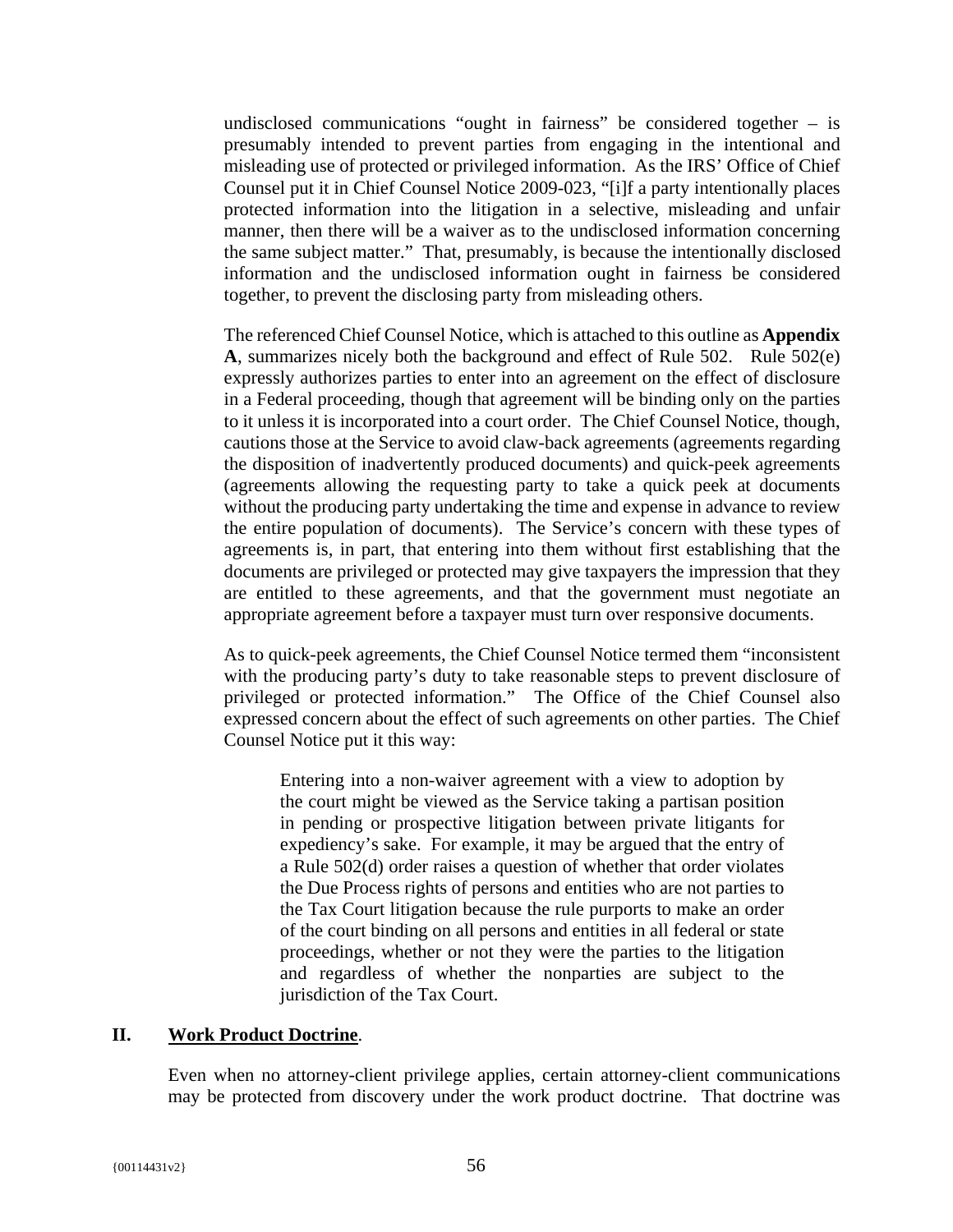established by the U. S. Supreme Court in *Hickman v. Taylor*, 329 U.S. 495 (1947), and is codified as Rule 26(b)(3) of the Federal Rules of Civil Procedure as follows :

[A] party may obtain discovery of documents and tangible things otherwise discoverable under subdivision (b)(1) of this rule and prepared in anticipation of litigation or for trial by or for another party or by or for that other party's representative (including the other party's attorney, consultant, surety, indemnitor, insurer, or agent) only upon a showing that the party seeking discovery has substantial need of the materials in the preparation of the party's case and that the party is unable without undue hardship to obtain the substantial equivalent of the materials by other means. In ordering discovery of such materials when the required showing has been made, the court shall protect against disclosure of the mental impressions, conclusions, opinions, or legal theories of an attorney or other representative of a party concerning the litigation.

Attorney-client privilege belongs to the client and the client alone. In contrast, the work product rule may be claimed by either a client or an attorney. *E.g., Donovan v. Fitzsimmons*, 90 F.R.D. 583, 587, 2 EBC 1393 (N.D. Ill. 1981); *Everett v. USAir Group, Inc.,* 165 F.R.D. 1 (D.D.C. 1995). Disclosure to third parties does not normally work a waiver of work product protection, unless that disclosure involves a significant likelihood that a litigation adversary will obtain the materials. *Castle v. Sangamo Westin, Inc.*, 744 F.2d 1464 (11<sup>th</sup> Cir. 1984); Restatement § 91(4).

The work product doctrine may not be applied against a client (or against a client's interest). In *Everett v. USAir Group, Inc.*, 165 F.R.D. 1 (D.D.C. 1995), the court concluded that although "the [work product] privilege belongs, at least in part, to the attorney," attorneys generally "may not invoke it to shield their attorney-work product from their own ultimate clients, the plan beneficiaries." As a consequence, even where documents were prepared expressly in anticipation of litigation, they were not protected "in so far as they were prepared in anticipation of litigation on behalf of the plan beneficiaries." 165 F.R.D. at 5.

A. In "Anticipation of Litigation." Importantly, the work product privilege applies only where material is prepared in "anticipation of litigation." Restatement § 87, cmt. i. If material is not prepared in anticipation of litigation, a party seeking discovery need not show a "substantial need" or "undue hardship" to overcome a claim of work product privilege. For employee benefits cases addressing application of the work product privilege *see Helt v. Metropolitan District Commission*, 113 F.R.D. 7, 7 EBC 2617 (D. Conn. 1986) (correspondence between trustees and pension plan attorneys did not enjoy work product privilege where the correspondence was made prior to the date the trustees received "demand or warning of charges or information from an outside source that a claim, demand, or charge was in prospect") (quoting *United States v. American Telephone & Telegraph*, 86 F.R.D. 603, 627 (D.D.C. 1979)); *Wsol v. Fiduciary Management Associates, Inc.*, 1999 WL 1129100, 23 EBC 2583 (N. D. Ill. 1999) (letter and report prepared by attorney enjoyed work product privilege where attorney was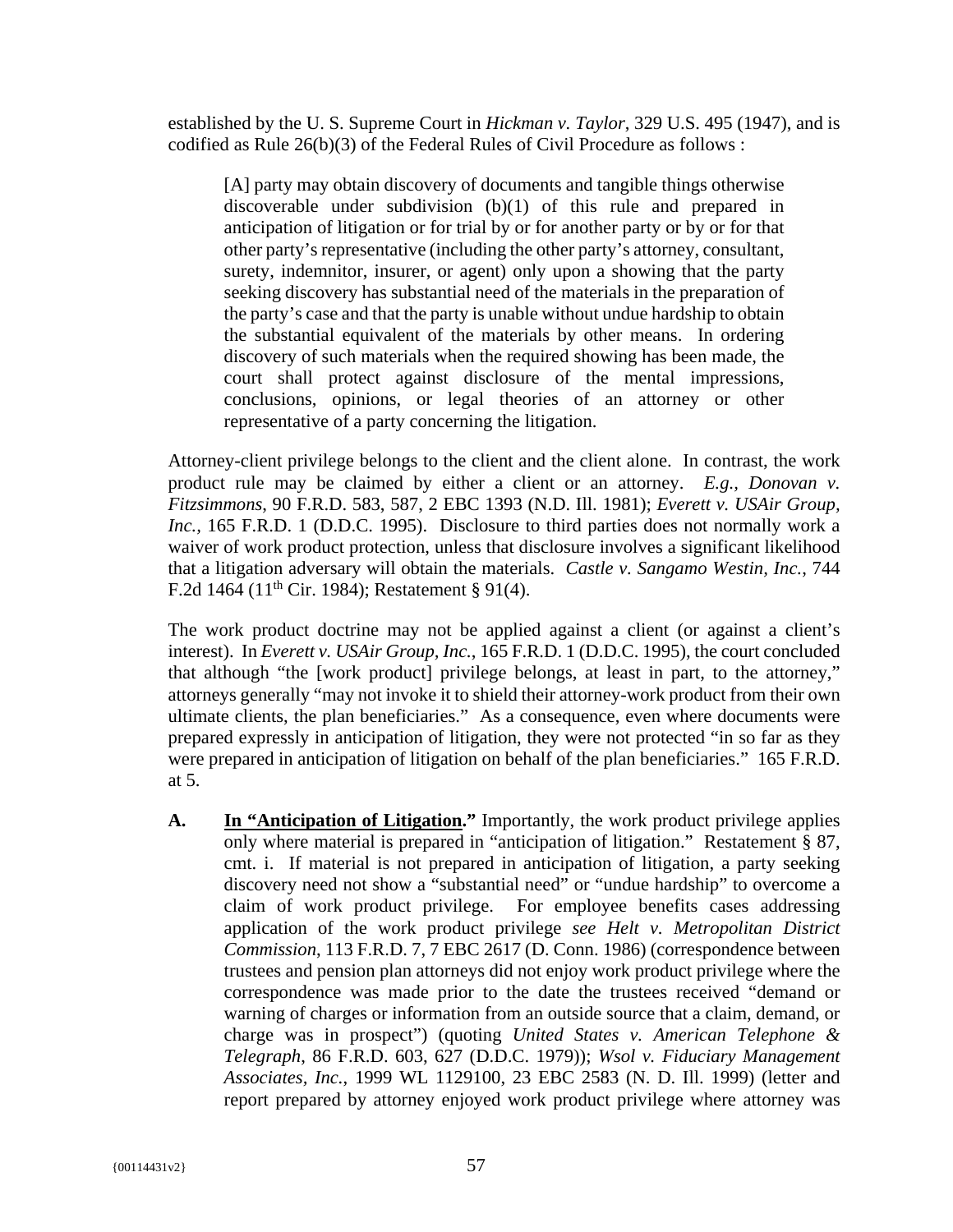retained following the publication of articles in the press, receipt of correspondence, and issuance of federal subpoenas from a grand jury, all suggesting irregular and improper practices connected with the fund's investments, since litigation arising from these practices could be anticipated); *Hudson v. General Dynamics Corp.*, 186 F.R.D. 271 (D. Conn. 1999) (quoting the Second Circuit's decision in *United States v. Adlman*, 68 F.3d 1495 (2d Cir. 1995), *order vacated by*, 134 F.3d 1194 (2d Cir. 1998) for the proposition that "there is no rule that bars the application of work product rule to documents created prior to the event giving rise to litigation"); *Beal v. Treasure Chest Casino*, 1999 WL 461970 (E.D. La. 1999) (no work product protection for (a) a third-party administrator's "report to file" memorializing steps taken during investigation of a participant's claim, (b) a letter from the third-party administrator requesting a legal opinion on the claim, or (c) a written report to an underwriter 12 days after the plaintiff notified the employer he had retained an attorney, because each of these was considered to have been prepared in the ordinary course of insurance business); *Martin v. Valley National Bank*, 140 F.R.D. 291 (S.D. N.Y. 1991), *summary judgment granted sub nom Reich v. Valley National Bank*, 837 F. Supp. 1259, 17 EBC 1257 (S.D. N.Y. 1993) (Department of Labor enjoyed no work product protection for certain forms and internal memoranda since, although litigation was sufficiently foreseeable with respect to some of the documents, DOL failed to prove the documents were prepared principally to assist in litigation; work product protection did not apply to a document prepared before a formal investigation was opened, since there could be no work product protection until the Department of Labor demonstrated the discovery of information that made litigation likely); *United States v. Adlman*, 68 F.3d 1495 (2d Cir. 1995), *order vacated by*, 134 F.3d 1194 (2d Cir. 1998) (in tax litigation, documents can be prepared in anticipation of litigation even before the subject transaction had been investigated and, in fact, even before the transaction occurs; whether work product rule applies depends on how firm the expectancy of litigation is); *Schmidt, Long & Associates, Inc. v. Aetna U.S. Healthcare, Inc.*, 2001 U.S. Dist. Lexis 7145, 26 EBC 1828 (E.D. Pa.), *summary judgment granted in part, denied in part,* 2001 U.S. Dist. Lexis 10709 (E.D. Pa. 2001) (no work product protection applied to documents prepared by an independent auditor hired to review claims administration, because the likelihood of litigation depended on the results of that audit).; *Anderson v. Sotheby's Inc. Severance Plan*, (S.D.N.Y.) May 13, 2005) (Case No. 04 CIV 8180 (SAS)(DFE)) (documents created in the ordinary course of assessing a participant's claim for severance benefits are not protected under the work product doctrine).

**B.** Fiduciary Exception? Several courts have concluded that there is no fiduciary exception to the work product doctrine (analogous to the fiduciary exception to attorney-client privilege). These courts have refused to create a fiduciary exception to the work product doctrine, in part, because plan beneficiaries do "not stand in the same position with respect to the *attorney*, for whom the work product rule was designed to benefit," as they do to plan fiduciaries. *Donovan v. Fitzsimmons*, 90 F.R.D. 583, 2 EBC 1393 (N. D. Ill. 1981) (emphasis added). *Accord, Helt v. Metropolitan District Commission*, 113 F.R.D. 7, 7 EBC 2617 (D. Conn. 1986); *Wildbur v. Arco Chemical Co.*, 974 F.2d 631, 16 EBC 1235 (5<sup>th</sup> Cir. 1992). But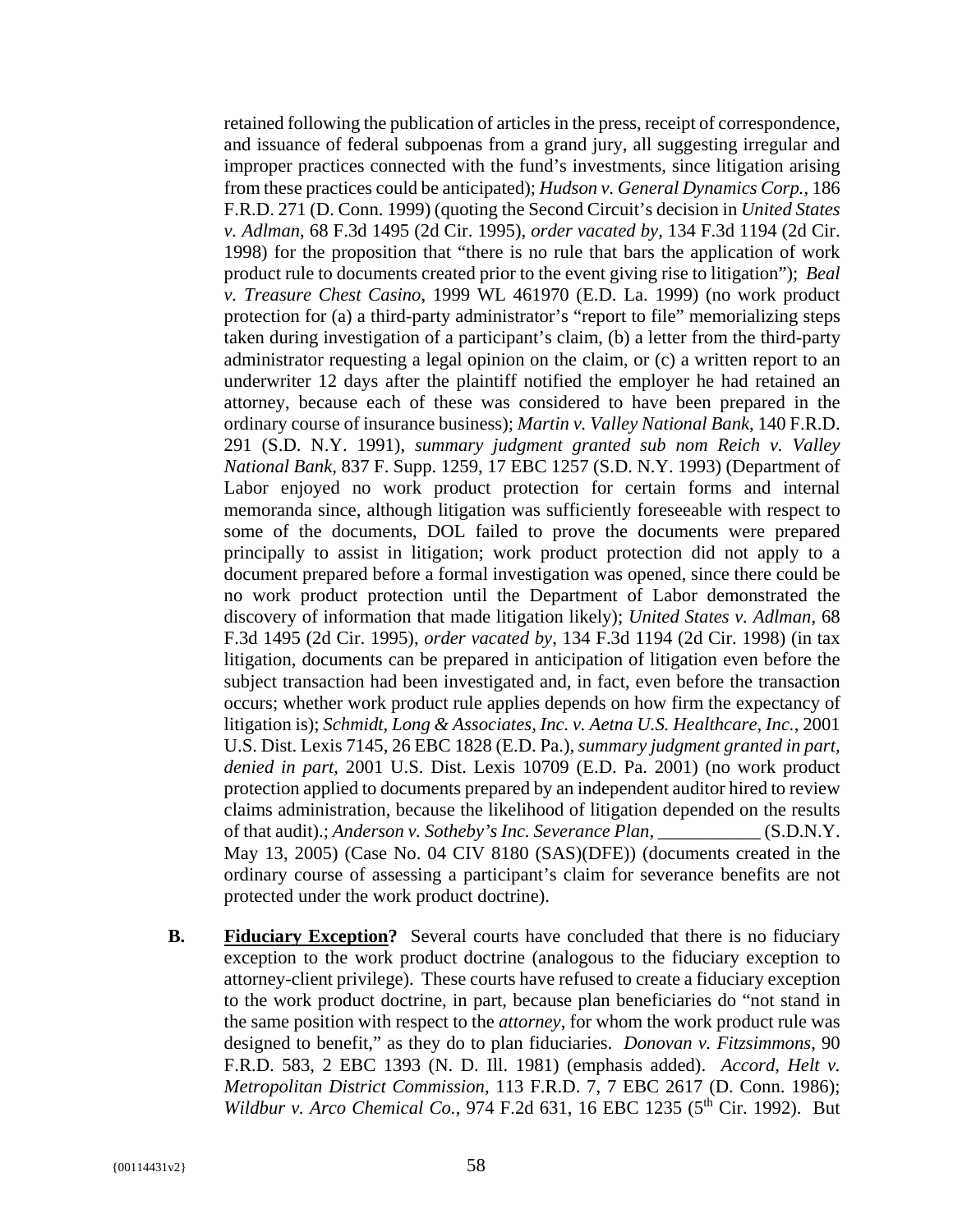see, *Redd v. Bhd. Of Maintenance of Way Employees Div. of the Int'l Bhd. Of Teamsters*, 2009 U.S. Dist. Lexis 46288 (E.D. Mich. 2009) (concluding that courts have found that the fiduciary exception may overcome the work product privilege "at least as to materials prepared in the 'pre-decisional' phase of a benefit determination"; the court cited *Lewis,* 203 F.R.D. at 623, and *Geissal*, 192 F.R.D. at 625, for support, characterizing the holdings in *Lewis* and *Geissal* as involving a fiduciary exception to the work product privilege; in fact, though, the courts in those decisions concluded that there was no work product privilege because the communications were not "in anticipation of" litigation); *Fortier v. Principal Life Ins. Co.*, 2008 U.S. Dist. Lexis 43108 (E.D. N.C. 2008) (stating, *in dicta,* that a fiduciary exception applies to the work product doctrine in some circuits, citing to two opinions collected in *Tatum*, 247 F.R.D. at 493); *Harvey v. Standard Ins. Co*., 2011 U.S. Dist. Lexis 107834, 53 EBC 2185 (N.D. Ala. 2011) (applied the fiduciary exception to work product doctrine).

- **C. "Substantial Need" Exception**. Although most courts have concluded there is no "good cause" exception to the work product doctrine, Federal Rule of Civil Procedure 26(b)(3) permits the discovery of documents otherwise subject to work product immunity where the party seeking discovery has "substantial need" of the materials in preparation of the party's case and the party is unable "without undue hardship" to obtain the substantial equivalent by other means. For example, where fiduciaries allege they acted appropriately and did not breach their fiduciary duties because they acted upon "advice of counsel," participants or the Department of Labor may have an opportunity to discover documents relating to that advice. *See, e.g., Donovan v. Fitzsimmons*, 90 F.R.D. 583 (N.D. Ill. 1981).
- **D. "Dual Purpose" Documents: Tax Advice IRS' Discovery Relating to Tax Accrual Work Papers**. In a 3-2 decision, an *en banc* panel of the First Circuit concluded that the work product doctrine did not shield from an IRS summons "tax accrual work papers" prepared by attorneys and others in a company's tax department. These were papers prepared to support the company's calculation of tax reserves for its audited corporate financial statements. *U.S. v. Textron Inc.*, 577 F.3d 21 (1st Cir. 2009).

The decision is notable in a several ways. First, the district court had concluded that any attorney-client privilege that may have existed was waived when the company disclosed the work papers' contents to its independent accountants. The appeals court apparently was not asked to review this holding.

The bulk of the appellate court decision dealt with the work product doctrine. The First Circuit concluded that the work papers were independently required by statutory and audit requirements, and largely for that reason the work product privilege did not apply. The court summed up its ruling as follows:

[T]he work product privilege is aimed at protecting work done for litigation, not in preparing in financial statements. Textron's work papers were prepared to support financial filings and gain auditor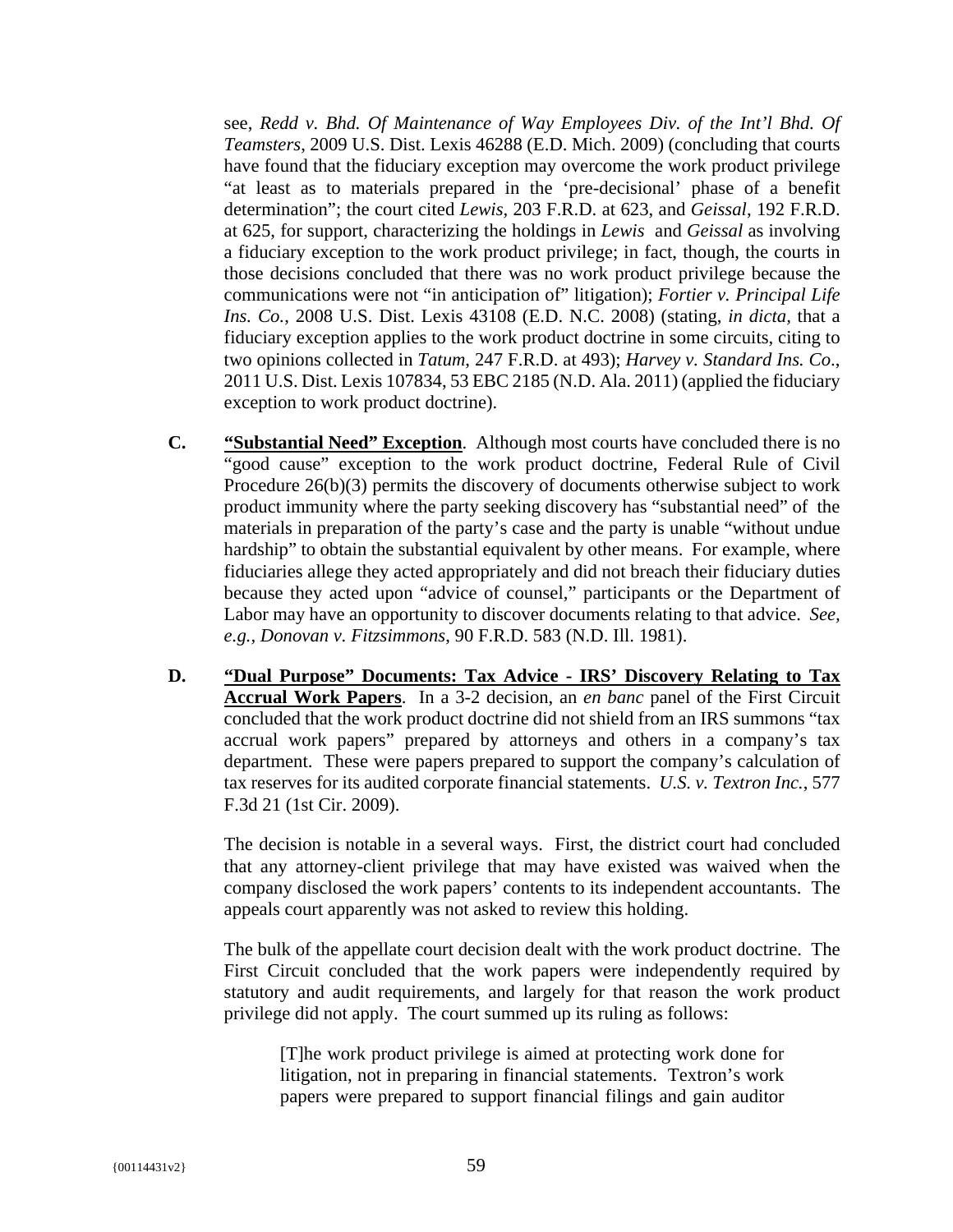approval; the compulsion of the securities laws and auditing requirements assure that they will be carefully prepared, in their present form, even though not protected . . . .

**"Prepared for Litigation" Standard (as opposed to "Because of Litigation" Standard.** A vigorous dissenting opinion accused the majority of changing the work product standard in the First Circuit as it relates to dual purpose documents – that is, documents having a business purpose, but also prepared in anticipation of litigation. The dissent claimed that the court had abandoned its previous precedent in *Maine v. U.S. Dept. of Interior*, 298 F.3d 60 (1st Cir. 2002), in which the court had been influenced by the Second Circuit's decision in *U.S. v. Adlman*, 134 F.3d 1194 (2d Cir. 1998). In *Maine*, which the dissent characterized as establishing a "because of" test, the proper inquiry was whether "in light of the nature of the document and the factual situation in the particular case, the document can be fairly said to have been prepared or obtained because of the prospect of litigation." 298 F.3d at 68 (emphasis in original) (quoting *U.S. v. Adlman*, 134 F.3d 1194, 1202 (2d Cir. 1998)). The dissent argued that the majority had replaced this test with a "prepared for" test, under which one must ask whether the documents were "prepared for use in possible litigation." The dissent criticized this as being an even narrower privilege than a Fifth Circuit standard the court had previously rejected as being overly narrow, under which the work product doctrine protects documents only if they are "primarily motivated to assist in future litigation." (emphasis added) (quoting from *U.S. v. El Paso*, 682 F.2d 530, 542-43 (5th Cir. 1982), which itself cited *U.S. v. Davis*, 636 F.2d 1028, 1040 (5th Cir. 1981)).

The dissent noted that the tax accrual work papers at issue included estimates by Textron's counsel expressing, in percentage terms, their judgments regarding Textron's chances of prevailing in any litigation over tax positions that might be challenged by the IRS. The dissent said there would have been no need to create a tax reserve if Textron had not anticipated a dispute with the IRS that was likely to result in litigation or some other adversarial proceeding.

The dissent warned that the majority's decision will result in attorneys who identify "good faith questions and uncertainties in their clients' tax returns" being more likely to avoid putting those concerns in writing, thereby diminishing the quality of their representation. This will be the result, the dissent predicted, because providing such information in writing will result in discovery by the IRS. The dissent noted, in this regard, that although the law required that Textron prepare audited financial statements reporting total reserves based on contingent tax liabilities, and the accounting standards require some evidential support before those statements can be certified, the accounting standards do not explicitly require the form and detail of documents prepared by Textron's attorneys with respect to each potentially challenged tax item. Instead, all that must be actually reported is the company's final tax reserve liability amount.

The dissent said these concerns are all the more worrying because the majority's decision will remove protection not only for the company's work papers, but also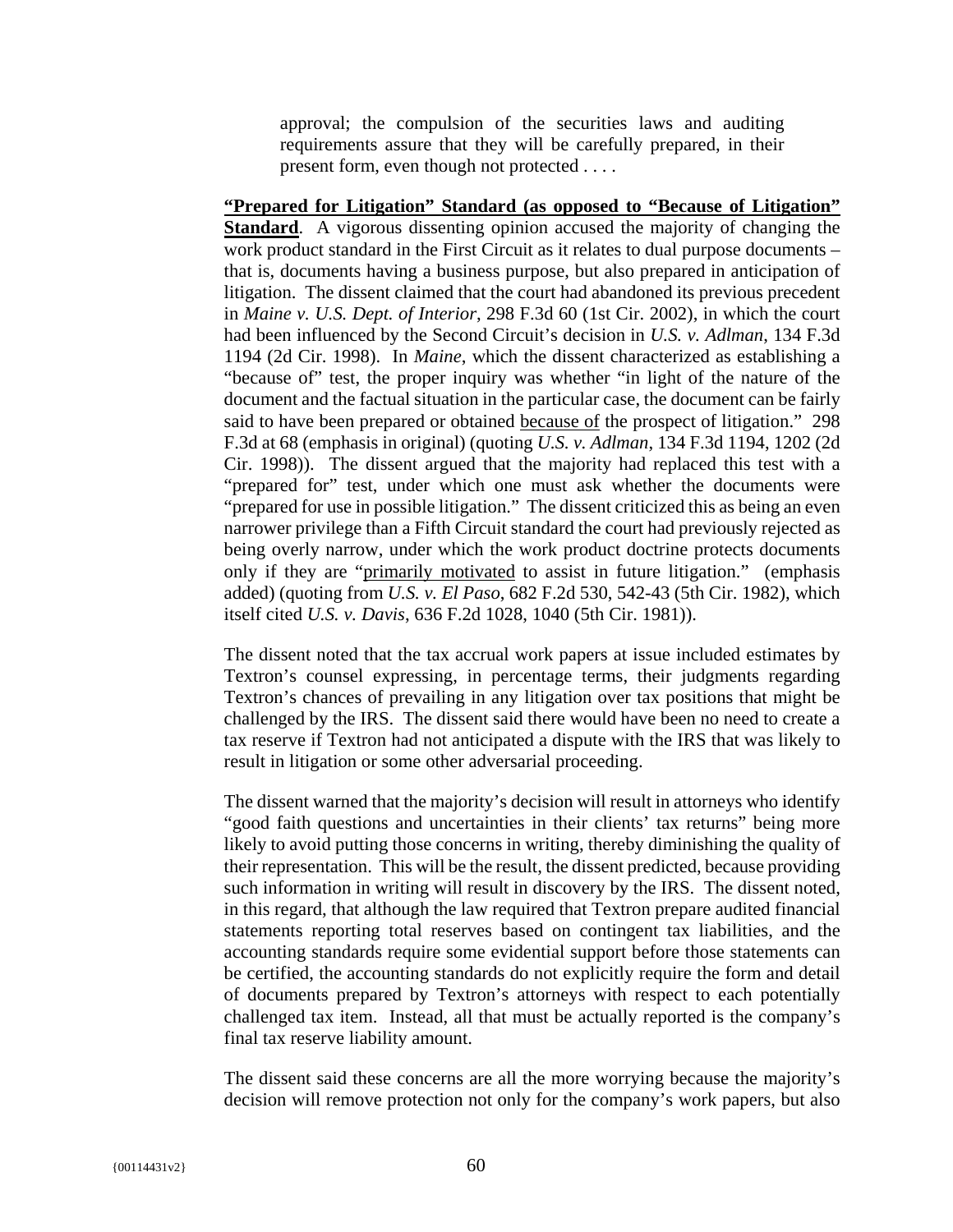for "back up materials." In *Textron* these materials included "notes and memoranda written by Textron's in-house tax attorneys reflecting their opinions as to which items should be included on the spreadsheet and the hazard of litigation percentage that should apply to each item." The dissent said these documents involved not simply numbers used to compute a total reserve, but in fact explained the legal rationale underpinning the company's views of its litigation chances. In essence, requiring disclosure of these papers would permit one party to litigation, the IRS, to discover an opposing party's analysis of the business risks of that litigation, including the amount of money set aside in a litigation reserve fund.

Most strikingly, the dissent argued that the general application of the new rule announced by the majority is that there will be no protection for documents analyzing anticipated litigation, if those documents are prepared to assist in a business decision rather than to assist in the conduct of the litigation. The court continued, as follows:

Nearly every major business decision by a public company has a legal dimension that will require such analysis [of anticipated litigation]. Corporate attorneys preparing such analyses should now be aware that their work product is not protected in this circuit.

**Majority's Recitation of Facts**. To give the reader full context of the dispute, here is the majority's rather nice statement of the facts:

The question for the *en banc* court is whether the attorney work product doctrine shields from an IRS summons "tax accrual work papers" prepared by lawyers and others in Textron's Tax Department to support Textron's calculation of tax reserves for its audited corporate financial statements. Textron is a major aerospace and defense conglomerate, with well over a hundred subsidiaries, whose consolidated tax return is audited by the IRS on a regular basis. To understand the dispute, some background is required concerning financial statements, contingent tax reserves and tax audit work papers.

As a publicly traded corporation, Textron is required by federal securities law to have public financial statements certified by an independent auditor. See 15 U.S.C. §§ 781, 78m (2006); 17 C.F.R. § 210 *et seq*. (2009). To prepare such financial statements, Textron must calculate reserves to be entered on the company books to account for contingent tax liabilities. Such liabilities, which affect the portrayal of assets and earnings, include estimates of potential liability if the IRS decides to challenge debatable positions taken by the taxpayer in its return.

The calculation of such reserves entails preparing work papers describing Textron's potential liabilities for further taxes; these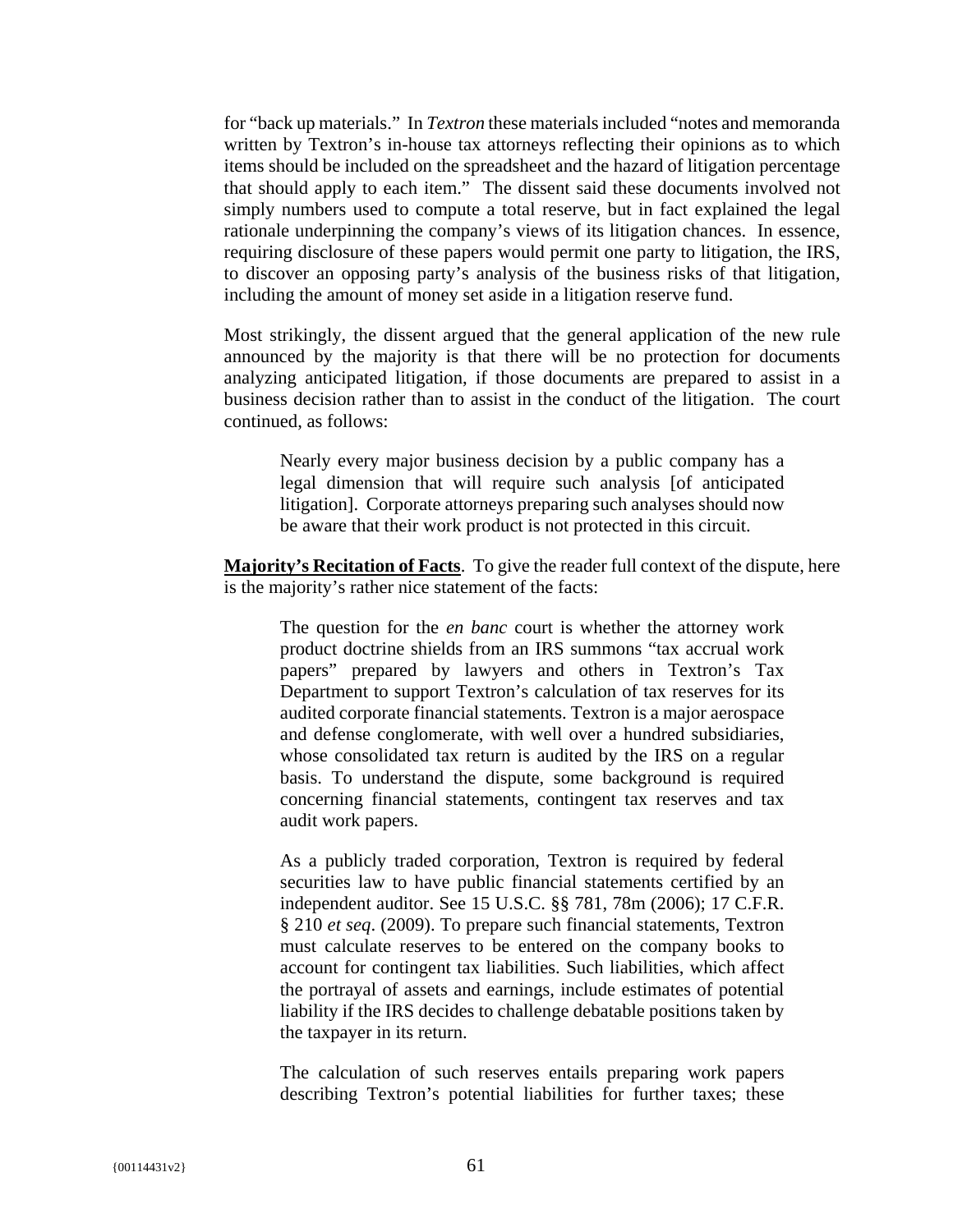underpin the tax reserve entries in its financial statement and explain the figures chosen to the independent auditor who certifies that statement as correct. By examining the work papers the accountant discharges its own duty to determine "the adequacy and reasonableness of the corporation's reserve account for contingent tax liabilities." *United States v. Arthur Young & Co.,* 465 U.S. 805, 812, 104 S. Ct. 1495, 79 L. Ed. 2d 826 (1983) (rejecting claim of accountant work product privilege protecting such work papers).<sup>1</sup> The work papers are thus one step in a process whose outcome is a certified financial statement for the company.

> 1 The procedural requirement that auditors examine tax accrual work papers is based on a combination of Statement on Auditing Standards No. 96, Audit Documentation (2002), *superseded by* Auditing Standards No. 3, Audit Documentation (2004); Statement on Auditing Standards No. 326, Evidential Matter (1980); and Auditing Interpretation No. 9326, Evidential Matter: Auditing Interpretations of Section 326 (2003).

In Textron's case, its Tax Department lists items in the tax return that, if identified and challenged by the IRS, could result in additional taxes being assessed. The final spreadsheets list each debatable item, including in each instance the dollar amount subject to possible dispute and a percentage estimate of the IRS' chances of success. Multiplying the amount by the percentage fixes the reserve entered on the books for that item. The spreadsheets reflecting these calculations may be supported by backup emails or notes.

A company's published financial statements do not normally identify the specific tax items on the return that may be debatable but incorporate or reflect only the total reserve figure. As the Supreme Court explained in *Arthur Young*, tax accrual work papers provide a resource for the IRS, if the IRS can get access to them, by "pinpoint[ing] the 'soft spots' on a corporation's tax return by highlighting those areas in which the corporate taxpayer has taken a position that may, at some later date, require the payment of additional taxes" and providing "an item-by-item analysis of the corporation's potential exposure to additional liability." 465 U.S. at 813.

The IRS does not automatically request tax accrual work papers from taxpayers; rather, in the wake of Enron and other corporate scandals, the IRS began to seek companies' tax accrual work papers only where it concluded that the taxpayer had engaged in certain listed transactions "that [are] the same as or substantially similar to one of the types of transactions that the [IRS] has determined to be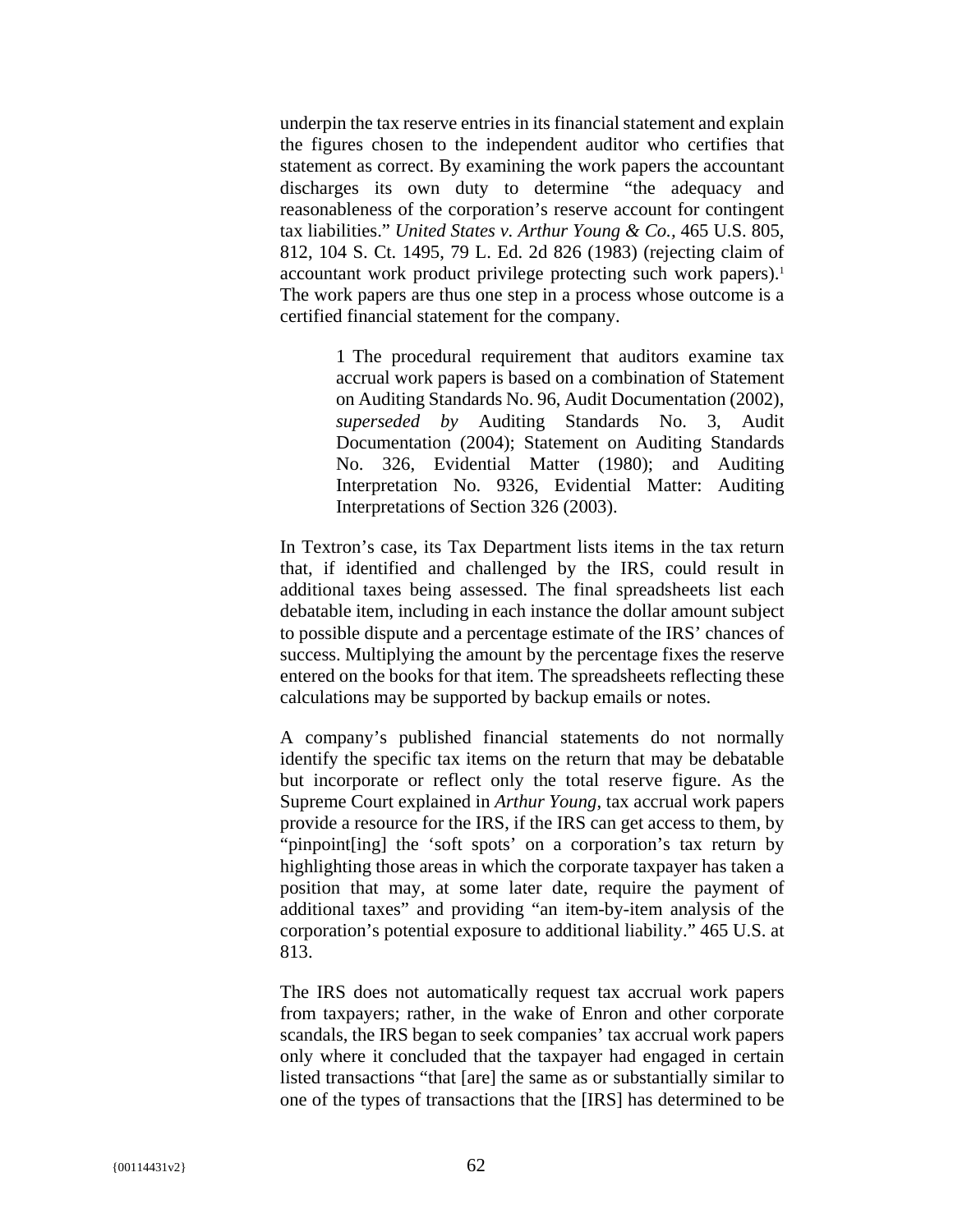a tax avoidance transaction." 26 C.F.R. § 1.6011-4(b)(2) (2009). Only a limited number of transactions are so designated.<sup>2</sup>

> 2 A current list of such transaction types, amounting to less than three dozen, appears at Internal Revenue Service, Recognized Abusive and Listed Transactions - LMSB Tier I Issues, http://www.irs.gov/businesses/corporations/article /0,,id=120633,00.html (visited July 7, 2009).

The present case began with a 2003 IRS audit of Textron's corporate income tax liability for the years 1998-2001. In reviewing Textron's 2001 return, the IRS determined that a Textron subsidiary - Textron Financial Corp. ("Textron Financial") - had engaged in nine listed transactions. In each of the nine instances, Textron Financial had purchased equipment from a foreign utility or transit operator and leased it back to the seller on the same day. Although such transactions can be legitimate, the IRS determined that they were sale-in, lease-out ("SILO") transactions, which are listed as a potential tax shelter subject to abuse by taxpayers.

SILOs allow tax-exempt or tax-indifferent organizations - for example, a tax-exempt charity or a city-owned transit authority - to transfer depreciation and interest deductions, from which they cannot benefit, to other taxpayers who use them to shelter income from tax. Where the only motive of a sale and lease back is tax avoidance, it can be disregarded by the IRS and taxes assessed on the wrongly sheltered income.3

> 3 *See AWG Leasing Trust v. United States,* 592 F. Supp. 2d 953, 958 (N.D. Ohio 2008) (upholding denial of depreciation and interest deductions for SILO transaction); I.R.S. Notice 2005-13, 2005-9 I.R.B. 630 (Feb. 11, 2005); Shvedov, *Tax Implications of SILOs, QTEs, and Other Leasing Transactions with Tax-Exempt Entities* 10-12, CRS Report for Congress (Nov. 30, 2004).

Textron had shown the spreadsheets to its outside accountant, Ernst & Young, but refused to show them to the IRS. The IRS issued an administrative summons pursuant to 26 U.S.C. § 7602 (2006), which allows the IRS, in determining the accuracy of any return, to "examine any books, papers, records, or other data which may be relevant or material to such inquiry." *Id.*  $\S 7602(a)(1)$ . According to IRS policy, where the taxpayer claims benefits from only a single listed transaction, the IRS seeks only the workpapers for that transaction; but where (as in Textron's case) the taxpayer claims benefits from multiple listed transactions, the IRS seeks all of the workpapers for the tax year in question. I.R.S. Announcement 2002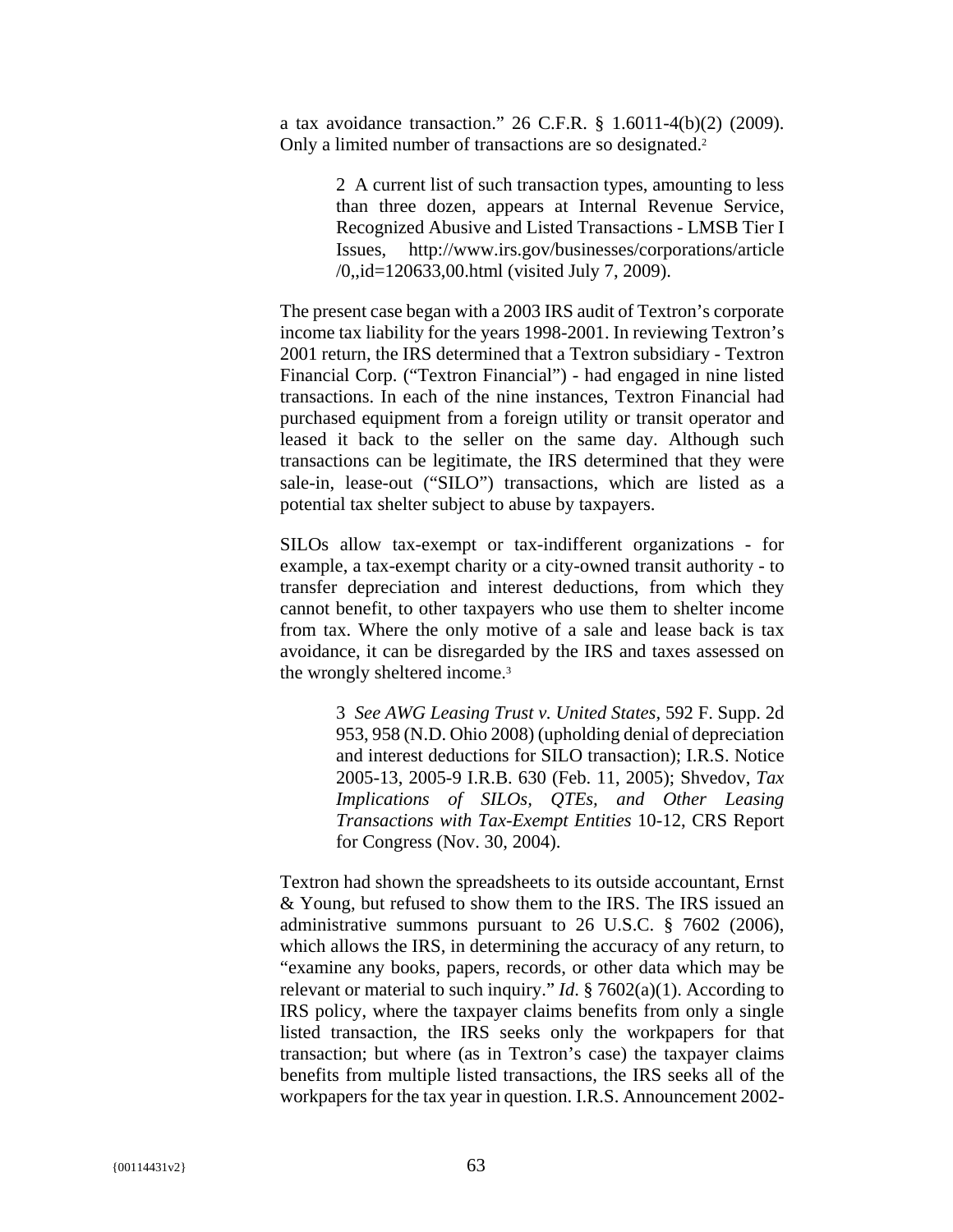63, 2002-27 I.R.B. 72 (July 8, 2002). The summons also sought related work papers created by Ernst & Young in determining the adequacy of Textron's reserves that Textron might possess or could obtain. Textron again refused.

The IRS brought an enforcement action in federal district court in Rhode Island. See 26 U.S.C. § 7604(a) (2006). Textron challenged the summons as lacking legitimate purpose and also asserted, as bars to the demand, the attorney-client and tax practitioner privileges and the qualified privilege available for litigation materials under the work product doctrine. The IRS contested all of the privilege claims. Both the IRS and Textron filed affidavits and, in addition, the district court heard witnesses from both sides.<sup>4</sup>

> 4 Textron's evidence came from Norman Richter, chief tax counsel and manager of Textron's Tax Department; Roxanne Cassidy, director of tax reporting; Edward Andrews, director of tax audits; Debra Raymond, vice president, taxes, of Textron Financial; and Mark Weston, a partner in Ernst & Young. IRS evidence was provided by Internal Revenue Agent Edward Vasconcellos; Professor Douglas Carmichael, former chief auditor of the regulatory body for auditors of public companies (the Public Company Accounting Oversight Board); and Gary Kane, an IRS expert on tax accrual work papers.

Textron agreed that it usually settled disputes with the IRS through negotiation or concession or at worst through the formal IRS administrative process; but it testified that sometimes it had litigated disputed tax issues in federal court. Its evidence also showed that the estimates for tax reserves and the supporting work papers were generated within its Tax Department but that tax lawyers in that department were centrally involved in their preparation and that Textron Financial also used an outside counsel to advise it on tax reserve requirements.

Textron described generically the contents of the work papers in question: these included (1) summary spreadsheets showing for each disputable item the amount in controversy, estimated probability of a successful challenge by the IRS, and resulting reserve amounts; and (2) back up e-mail and notes. In some instances the spreadsheet entries estimated the probability of IRS success at 100 percent. Textron said that the spreadsheets had been shown to and discussed with its independent auditor but physically retained by Textron.

Neither side disputed that the immediate purpose of the work papers was to establish and support the tax reserve figures for the audited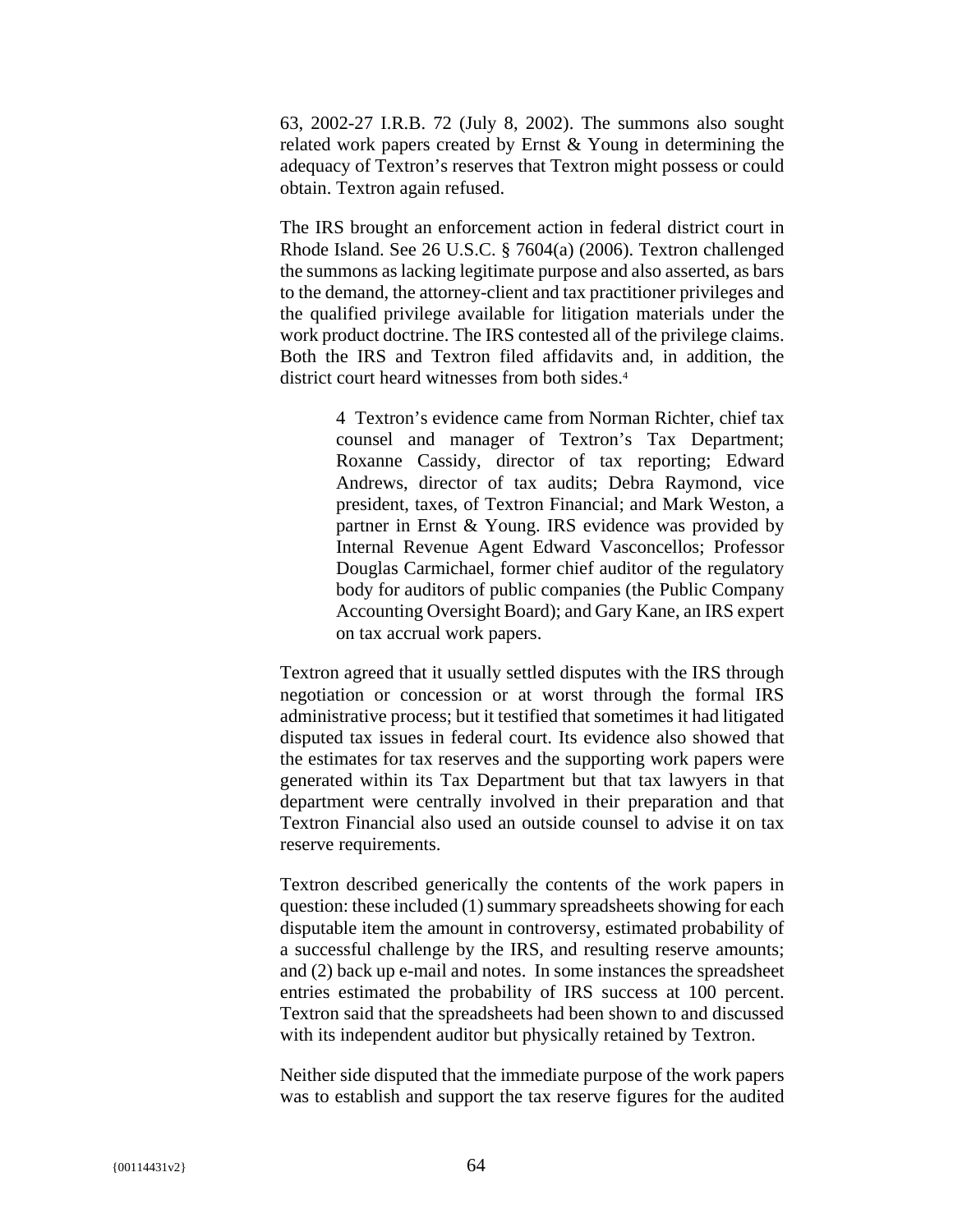financial statements. Textron's evidence was to the effect that litigation over specific items was always a possibility; the IRS did not deny that in certain cases litigation could result although it said that this was often unlikely. Whether Textron's evidence is materially different than that of the IRS remains to be considered.

The D.C. Circuit also has considered the application of the work product doctrine to materials produced by a company's independent auditor. In *U.S. v. Deloitte LLP*, 610 F.3d 129 (D.C. Cir. 2010), the court considered whether a company's independent auditor must produce three documents in connection with ongoing tax litigation between the company and the IRS. The IRS argued that one of the documents was not work product because it was prepared by the auditor, Deloitte, during the audit process. In addition, although the IRS conceded that the other two documents were work product, it argued that the company, Dow Chemical, waived work-product protection when it disclosed those documents to Deloitte.

The three disputed documents were (a) a draft memorandum prepared by Deloitte that summarized a meeting between Dow employees, Dow's outside counsel, and Deloitte employees about the possibility of litigation over a tax matter and the necessity of accounting for that possibility in an ongoing audit, (b) a memorandum and flow chart prepared by two Dow employees – an accountant and an in-house attorney, and (c) a tax opinion prepared by Dow's outside counsel. The second and third of these documents were disclosed to Deloitte so it could "review the adequacy of Dow's contingency reserves" for the transactions at issue. According to Dow's Director of Taxes, Deloitte "compelled Dow's production of these documents by informing the company that access to these documents was required in order to provide Dow with an unqualified audit opinion for its public financial statements."

The government argued that the first of the documents, the draft memorandum prepared by Deloitte, could not be work product for two reasons. First, it argued that it could not be work product because it was created by Deloitte, not Dow or its representative. Second, it argued that the memorandum could not be work product because it was generated as part of the routine audit process, not in anticipation of litigation. The D.C. Circuit rejected both of these arguments, but concluded that the district court lacked sufficient information to determine that the entire memorandum was work product.

As to the ability of the document created by Deloitte to constitute work product, the court said "the question is not who created the document or how they are related to the party asserting work-product protection, but whether the document contains work product – the thoughts and opinions of counsel developed in anticipation of litigation." The court concluded that the memorandum generated during the annual audit was being prepared "in anticipation of litigation" under the "because of" standard, under which work product applies where a document was "prepared or obtained because of the prospect of litigation."